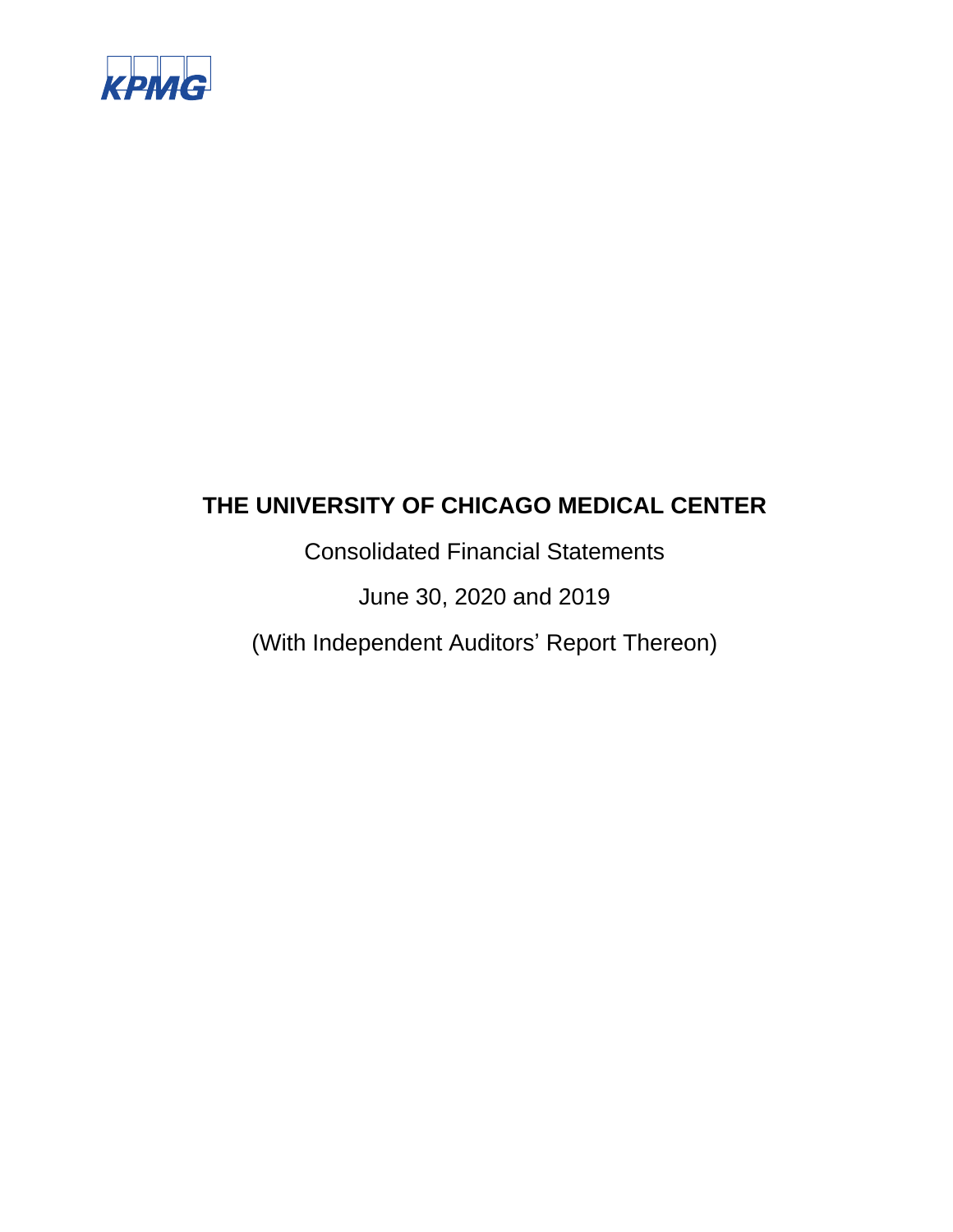### **Table of Contents**

|                                                                                                           | Page           |
|-----------------------------------------------------------------------------------------------------------|----------------|
| Independent Auditors' Report                                                                              | 1              |
| <b>Consolidated Financial Statements:</b>                                                                 |                |
| <b>Consolidated Balance Sheets</b>                                                                        | 3              |
| Consolidated Statements of Operations and Changes in Net Assets without Donor<br><b>Restrictions</b>      | 4              |
| Consolidated Statements of Changes in Net Assets                                                          | 5              |
| <b>Consolidated Statements of Cash Flows</b>                                                              | 6              |
| Notes to Consolidated Financial Statements                                                                | $\overline{7}$ |
| <b>Supplemental Schedules</b>                                                                             |                |
| <b>Consolidating Balance Sheet Information</b>                                                            | 53             |
| Consolidating Statement of Operations and Changes in Net Assets without Donor Restrictions<br>Information | 54             |
| Consolidating Statement of Changes in Net Assets Information                                              | 55             |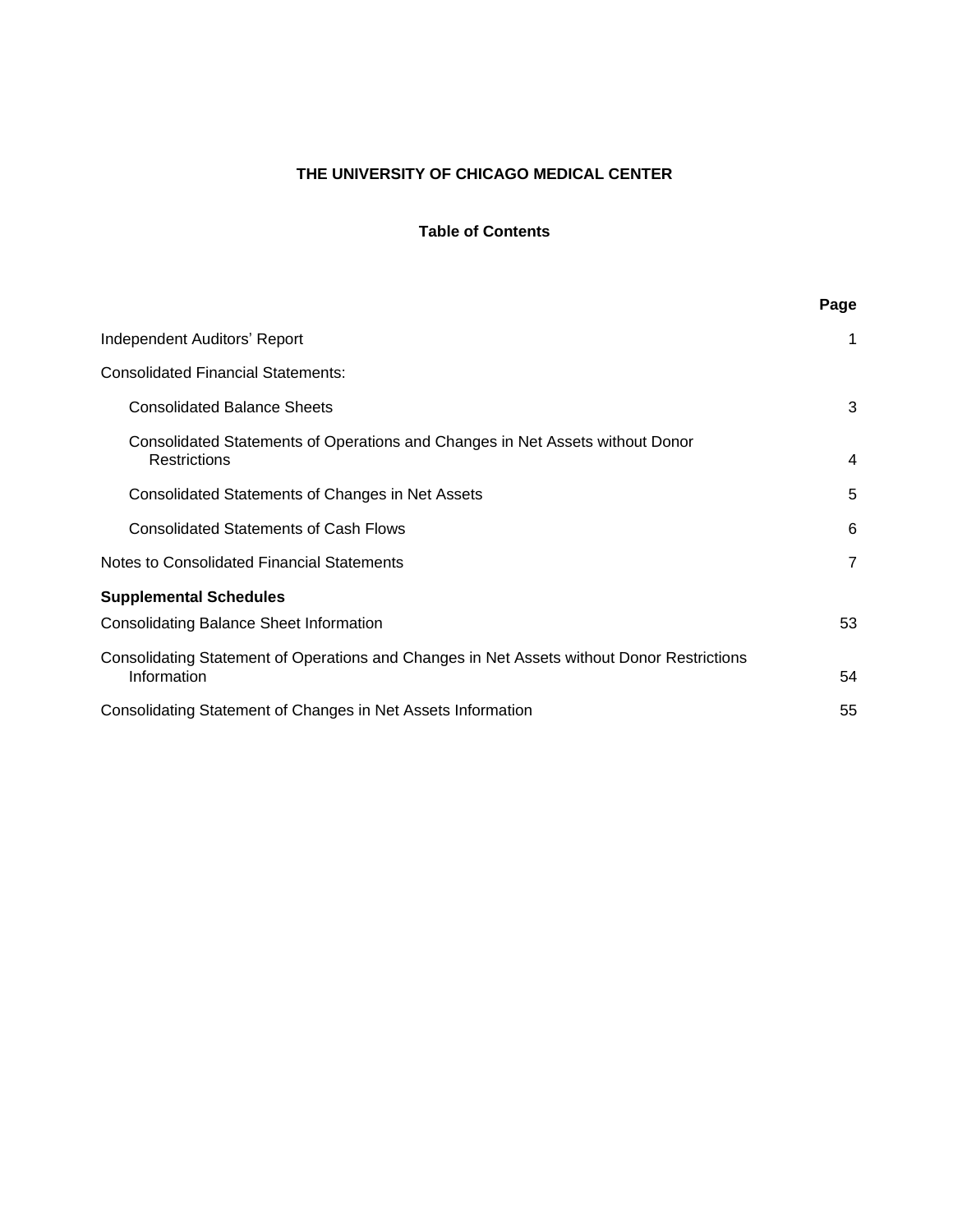

KPMG LLP Aon Center Suite 5500 200 E. Randolph Street Chicago, IL 60601-6436

#### **Independent Auditors' Report**

The Board of Trustees The University of Chicago Medical Center:

We have audited the accompanying consolidated financial statements of The University of Chicago Medical Center, which comprise the consolidated balance sheets as of June 30, 2020 and 2019, and the related consolidated statements of operations and changes in net assets without donor restrictions, changes in net assets, and cash flows for the years then ended, and the related notes to the consolidated financial statements.

#### *Management's Responsibility for the Consolidated Financial Statements*

Management is responsible for the preparation and fair presentation of these consolidated financial statements in accordance with U.S. generally accepted accounting principles; this includes the design, implementation, and maintenance of internal control relevant to the preparation and fair presentation of consolidated financial statements that are free from material misstatement, whether due to fraud or error.

#### *Auditors' Responsibility*

Our responsibility is to express an opinion on these consolidated financial statements based on our audits. We conducted our audits in accordance with auditing standards generally accepted in the United States of America. Those standards require that we plan and perform the audit to obtain reasonable assurance about whether the consolidated financial statements are free from material misstatement.

An audit involves performing procedures to obtain audit evidence about the amounts and disclosures in the consolidated financial statements. The procedures selected depend on the auditors' judgment, including the assessment of the risks of material misstatement of the consolidated financial statements, whether due to fraud or error. In making those risk assessments, the auditor considers internal control relevant to the entity's preparation and fair presentation of the consolidated financial statements in order to design audit procedures that are appropriate in the circumstances, but not for the purpose of expressing an opinion on the effectiveness of the entity's internal control. Accordingly, we express no such opinion. An audit also includes evaluating the appropriateness of accounting policies used and the reasonableness of significant accounting estimates made by management, as well as evaluating the overall presentation of the consolidated financial statements.

We believe that the audit evidence we have obtained is sufficient and appropriate to provide a basis for our opinion.

#### *Opinion*

In our opinion, the consolidated financial statements referred to above present fairly, in all material respects, the consolidated financial position of The University of Chicago Medical Center as of June 30, 2020 and 2019, and the results of its consolidated operations and changes in net assets without donor restrictions, changes in its consolidated net assets and of its consolidated cash flows for the years then ended, in accordance with U.S. generally accepted accounting principles.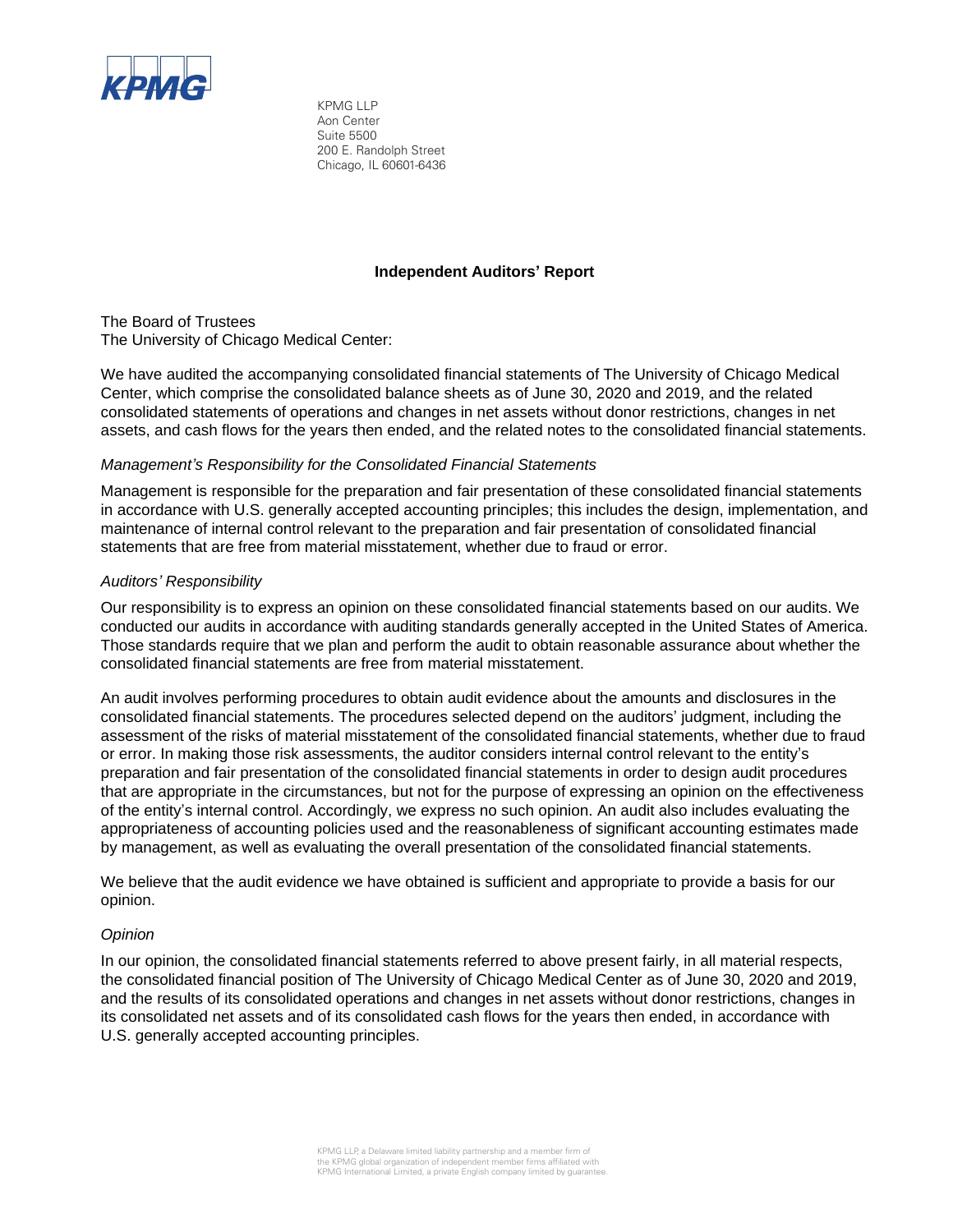

#### Emphasis of Matter

As discussed in note 2(b) to the consolidated financial statements, in 2019, The University of Chicago Medical Center adopted new accounting guidance for Accounting Standards Update No. 2016-02, *Leases (Topic 842)*. Our opinion is not modified with respect to this matter.

#### *Other Matter*

Our audit was conducted for the purpose of forming an opinion on the consolidated financial statements as a whole. The 2020 supplementary information included in schedules 1 through 3 is presented for purposes of additional analysis and is not a required part of the consolidated financial statements. Such information is the responsibility of management and was derived from and relates directly to the underlying accounting and other records used to prepare the consolidated financial statements. The information has been subjected to the auditing procedures applied in the audit of the consolidated financial statements and certain additional procedures, including comparing and reconciling such information directly to the underlying accounting and other records used to prepare the consolidated financial statements or to the consolidated financial statements themselves, and other additional procedures in accordance with auditing standards generally accepted in the United States of America. In our opinion, the information is fairly stated in all material respects in relation to the consolidated financial statements as a whole.



Chicago, Illinois November 4, 2020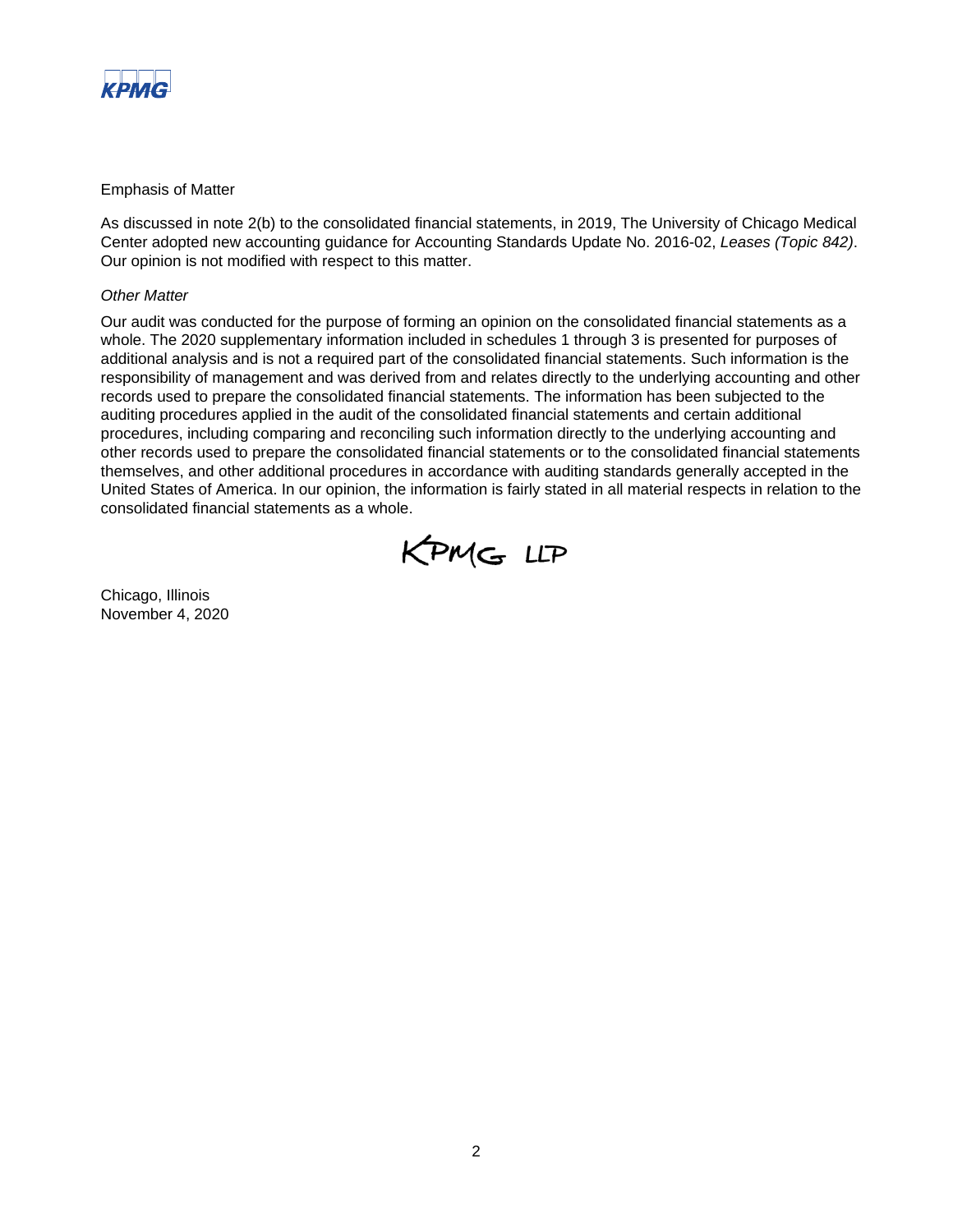#### Consolidated Balance Sheets

#### June 30, 2020 and 2019

# (In thousands)

| <b>Assets</b>                                                          | 2020                     | 2019               |
|------------------------------------------------------------------------|--------------------------|--------------------|
| Current assets:                                                        |                          |                    |
| Cash and cash equivalents<br>Patient accounts receivable               | \$<br>538,725<br>333,676 | 174,122<br>399,130 |
| Current portion of investments limited to use                          | 58,500                   | 19,292             |
| Current portion of malpractice self-insurance receivable               | 14,508                   | 15,266             |
| Current portion of pledges receivable                                  | 1,177                    | 1,434              |
| Prepaids, inventory, and other current assets                          | 176,998                  | 155,424            |
| Total current assets                                                   | 1,123,584                | 764,668            |
| Investments limited to use, less current portion                       | 1,227,624                | 1,243,928          |
| Property, plant, and equipment, net                                    | 1,558,348                | 1,567,756          |
| Pledges receivable, less current portion                               | 1,521                    | 1,438              |
| Malpractice self-insurance receivable, less current portion            | 81,091                   | 85,361             |
| Other assets, net                                                      | 108,664                  | 54,891             |
| <b>Total assets</b>                                                    | \$<br>4,100,832          | 3,718,042          |
| <b>Liabilities and Net Assets</b>                                      |                          |                    |
| <b>Current liabilities:</b>                                            |                          |                    |
| Accounts payable and accrued expenses                                  | \$<br>256,369            | 241,248            |
| Current portion of long-term debt                                      | 20,430                   | 18,098             |
| Current portion of other long-term liabilities                         | 11,766                   | 725                |
| Estimated third-party payor settlements and Medicare Advance           | 536,847                  | 263,259            |
| Current portion of malpractice self-insurance liability                | 24,441                   | 15,266             |
| Due to University of Chicago                                           | 37,649                   | 30,769             |
| <b>Total current liabilities</b>                                       | 887,502                  | 569,365            |
| Other liabilities:                                                     |                          |                    |
| Workers' compensation self-insurance liabilities, less current portion | 9,441                    | 6,396              |
| Malpractice self-insurance liability, less current portion             | 135,029                  | 128,462            |
| Long-term debt, less current portion                                   | 966,406                  | 987,858            |
| Interest rate swap liability                                           | 193,907                  | 136,186            |
| Other long-term liabilities, less current portion                      | 112,769                  | 40,302             |
| <b>Total liabilities</b>                                               | 2,305,054                | 1,868,569          |
| Net assets:                                                            |                          |                    |
| Without donor restrictions                                             | 1,684,093                | 1,736,382          |
| With donor restrictions                                                | 111,685                  | 113,091            |
| Total net assets                                                       | 1,795,778                | 1,849,473          |
| Total liabilities and net assets                                       | \$<br>4,100,832          | 3,718,042          |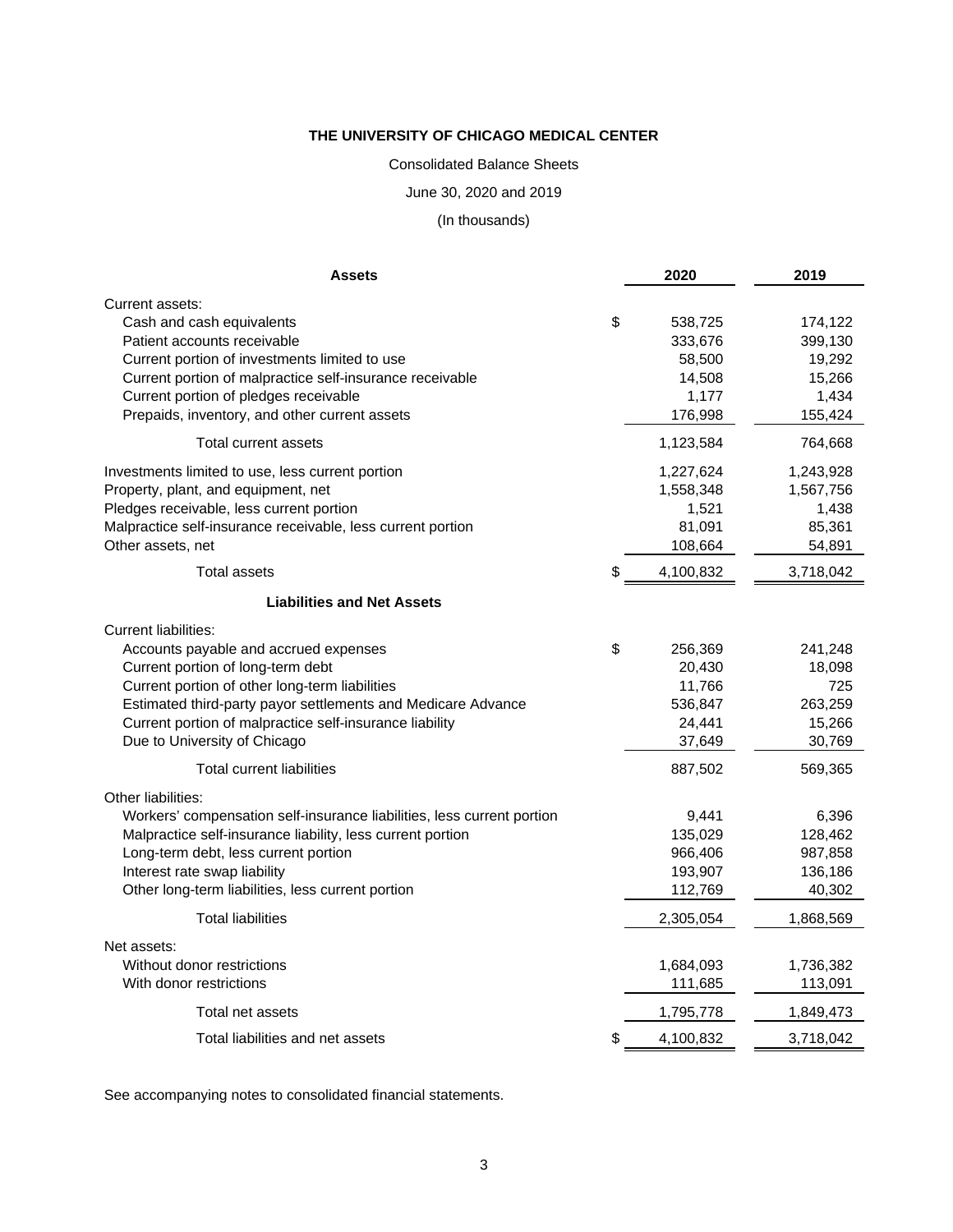#### Consolidated Statements of Operations and Changes in Net Assets Without Donor Restrictions

#### Years ended June 30, 2020 and 2019

#### (In thousands)

|                                                                                                   | 2020            | 2019      |
|---------------------------------------------------------------------------------------------------|-----------------|-----------|
| Operating revenues:                                                                               |                 |           |
| Patient service revenue                                                                           | \$<br>2,049,957 | 2,121,969 |
| Other operating revenues and net assets released from<br>restrictions used for operating purposes | 497,747         | 265,533   |
| Total operating revenues                                                                          | 2,547,704       | 2,387,502 |
| Operating expenses:                                                                               |                 |           |
| Salaries, wages, and benefits                                                                     | 1,064,665       | 992,398   |
| Supplies and other                                                                                | 860,110         | 767,042   |
| Physician services                                                                                | 301,453         | 283,142   |
| Insurance                                                                                         | 30,055          | 28,982    |
| Interest                                                                                          | 42,257          | 44,456    |
| Medicaid provider tax                                                                             | 66,640          | 66,640    |
| Depreciation and amortization                                                                     | 131,609         | 128,198   |
| Total operating expenses                                                                          | 2,496,789       | 2,310,858 |
| Operating revenue in excess of expenses                                                           | 50,915          | 76,644    |
| Nonoperating gains and losses:                                                                    |                 |           |
| Investment income, net                                                                            | 31,033          | 60,092    |
| Change in fair value of nonhedged derivative instruments                                          | (2,318)         | (2,003)   |
| Derivative ineffectiveness on hedged derivative instruments                                       | (395)           | 1,190     |
| Other, net                                                                                        | (3,677)         | 7,706     |
| Revenue and gains in excess of expenses and losses                                                | 75,558          | 143,629   |
| Other changes in net assets without donor restrictions:                                           |                 |           |
| Net asset transfers to University of Chicago                                                      | (71, 750)       | (71, 750) |
| Change in accrued pension benefits other than net periodic                                        |                 |           |
| benefit costs                                                                                     | (2,823)         | (14, 787) |
| Effective portion of change in valuation of derivatives                                           | (53, 268)       | (29, 233) |
| Net assets released from restriction for capital purposes                                         | 5               | 462       |
| Distributions and other, net                                                                      | (11)            | (738)     |
| (Decrease) increase in net assets without donor restrictions                                      | (52, 289)       | 27,583    |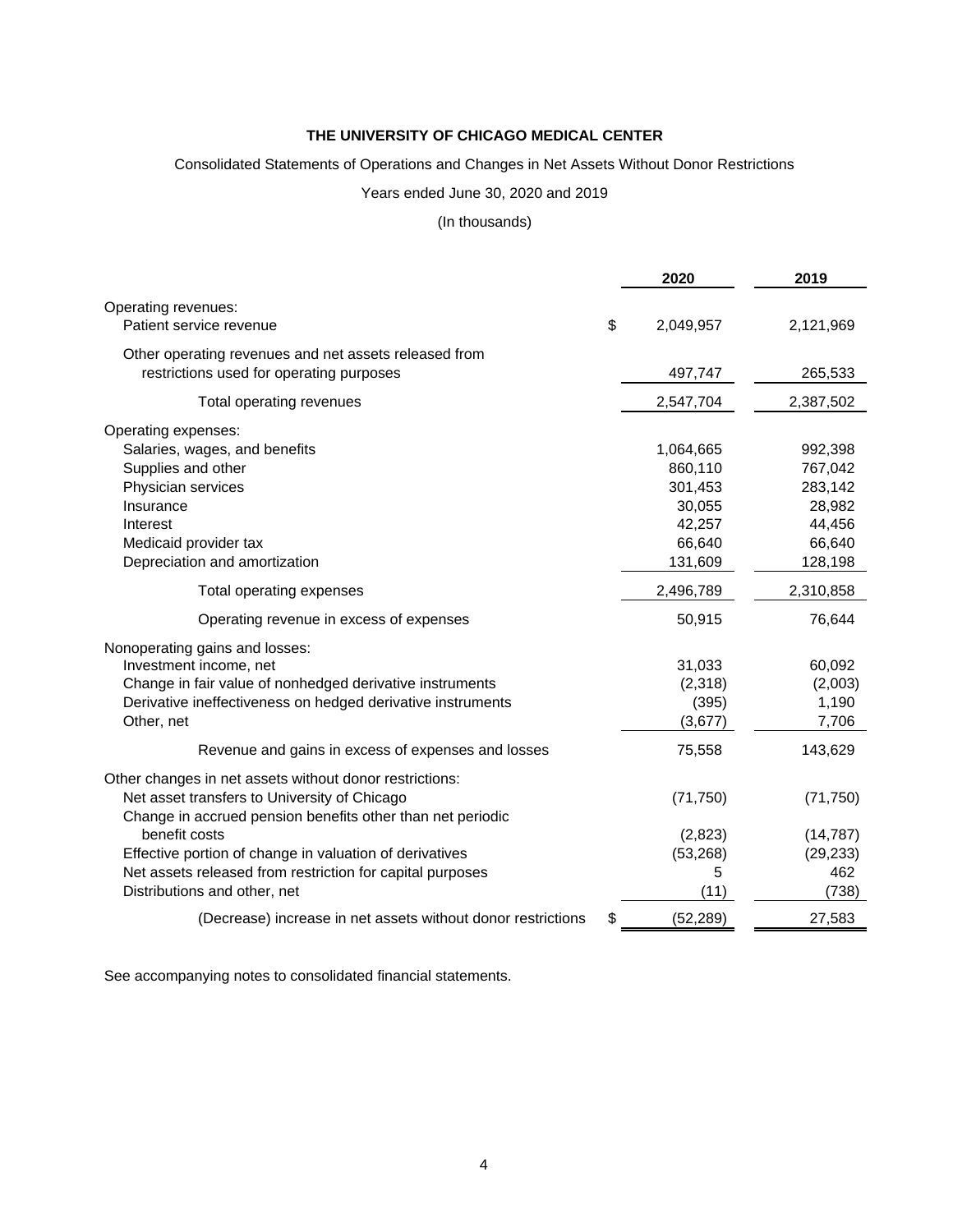Consolidated Statements of Changes in Net Assets

Years ended June 30, 2020 and 2019

## (In thousands)

|                                                                            |    | 2020      | 2019      |
|----------------------------------------------------------------------------|----|-----------|-----------|
| Net assets without donor restrictions:                                     |    |           |           |
| Revenue and gains in excess of expenses and losses                         | \$ | 75,558    | 143,629   |
| Net asset transfers to University of Chicago, net                          |    | (71, 750) | (71, 750) |
| Change in accrued pension benefits other than net periodic<br>benefit cost |    | (2,823)   | (14, 787) |
| Effective portion of change in valuation of derivatives                    |    | (53, 268) | (29, 233) |
| Net assets released from restrictions for capital purposes                 |    | 5         | 462       |
| Distributions and other, net                                               |    | (11)      | (738)     |
| (Decrease) increase in net assets without donor restrictions               |    | (52,289)  | 27,583    |
| Net assets with donor restrictions:                                        |    |           |           |
| Contributions                                                              |    | 5,671     | 4,443     |
| Net assets released from restrictions used for operating purposes          |    | (8, 549)  | (7,072)   |
| Investment income                                                          |    | 1,477     | 4,714     |
| Net assets released from restrictions for capital purposes                 |    | (5)       | (462)     |
| Increase (decrease) in temporarily restricted net assets                   |    | (1,406)   | 1,623     |
| Change in net assets                                                       |    | (53, 695) | 29,206    |
| Net assets at beginning of year                                            |    | 1,849,473 | 1,820,267 |
| Net assets at end of year                                                  | S  | 1,795,778 | 1,849,473 |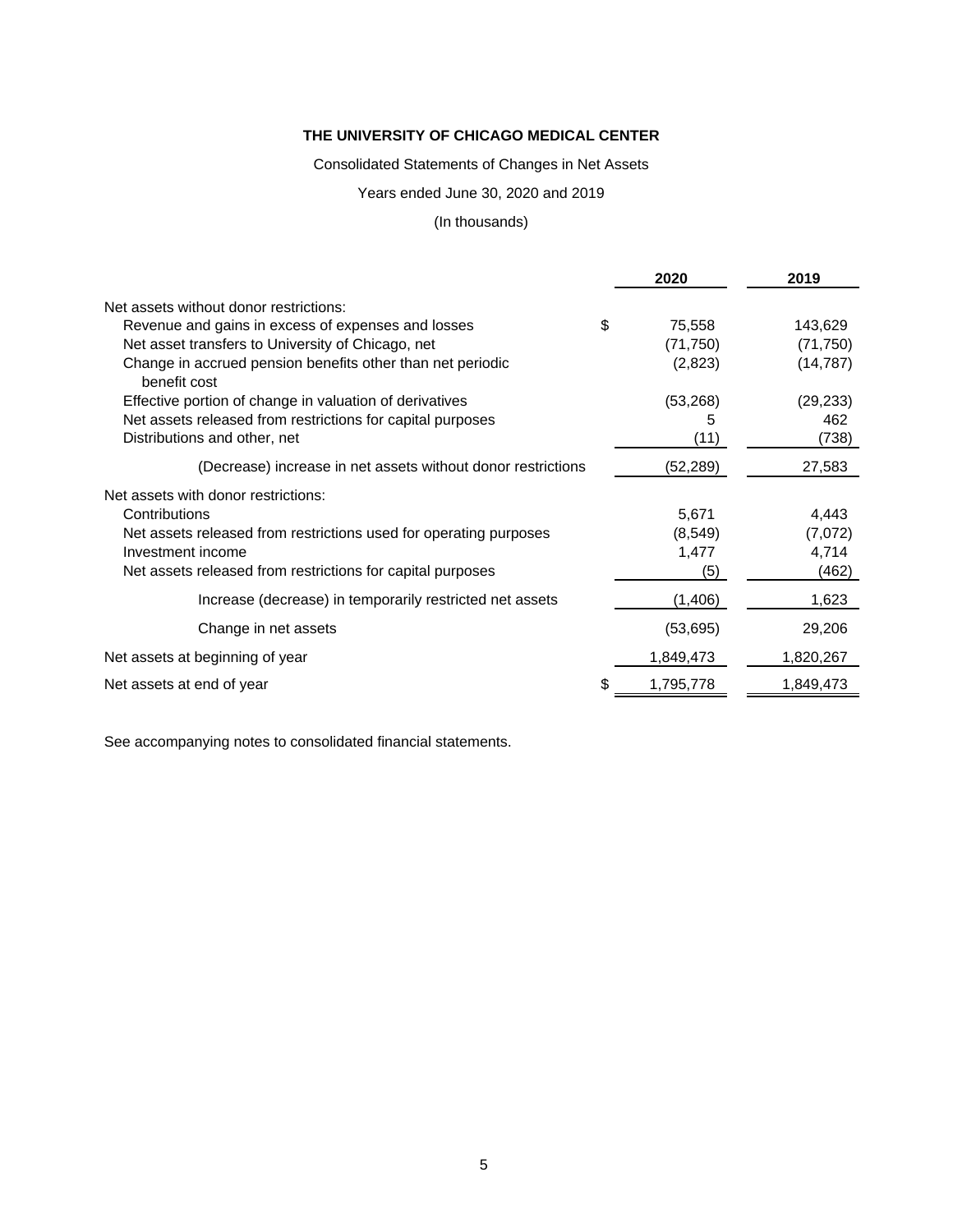#### Consolidated Statements of Cash Flows

Years ended June 30, 2020 and 2019

| (In thousands)                                                                                                     | 2020                 | 2019       |
|--------------------------------------------------------------------------------------------------------------------|----------------------|------------|
| Cash flows from operating activities:                                                                              |                      |            |
| Change in net assets                                                                                               | \$<br>(53,695)       | 29,206     |
| Adjustments to reconcile change in net assets to net cash provided by operating<br>activities:                     |                      |            |
| Net change in unrealized gains and losses on investments                                                           | 19,902               | (14, 057)  |
| Net asset transfers to University of Chicago                                                                       | 71,750               | 71,750     |
| Restricted contributions and investment return                                                                     | (7, 148)             | (9, 157)   |
| Realized gains on investments                                                                                      | (38, 505)            | (31, 705)  |
| Net change in valuation of derivatives                                                                             | 57,721               | 31,774     |
| Change in accrued pension benefits other than net period benefit cost and other                                    | 2,823                | 14,787     |
| Loss on refinancing of long-term debt                                                                              | 2,347                |            |
| Loss on disposal of assets                                                                                         | 4,135                |            |
| Net assets released from restrictions for operations                                                               | 8,549                | 7,072      |
| Payment of lease obligations                                                                                       | (8,383)              |            |
| Depreciation and amortization<br>Changes in assets and liabilities:                                                | 131,609              | 128,198    |
| Patient accounts receivable                                                                                        | 65,454               | (51,260)   |
| Other assets                                                                                                       | (8,719)              | (43, 412)  |
| Accounts payable and accrued expenses                                                                              | 12,013               | (11, 694)  |
| Due to University of Chicago                                                                                       | 6,880                | (6,038)    |
| Estimated settlements with third-party payors and Medicare Advance                                                 | 273,588              | 49,075     |
| Self-insurance liabilities                                                                                         | 18,787               | (303)      |
| Other liabilities                                                                                                  | 27,642               | (9,846)    |
| Net cash provided by operating activities                                                                          | 586,750              | 154,390    |
| Cash flows from investing activities:                                                                              |                      |            |
| Purchases of property, plant, and equipment                                                                        | (117, 654)           | (90, 555)  |
| Change in construction payables                                                                                    | (3, 108)             | 1,518      |
| Purchases of investments                                                                                           | (614, 131)           | (437, 136) |
| Sales of investments                                                                                               | 609,830              | 428,963    |
| Net cash used in investing activities                                                                              | (125,063)            | (97, 210)  |
| Cash flows from financing activities                                                                               |                      |            |
| Proceeds from issuance of long-term debt, including bond premium                                                   | 128,360              |            |
| Additional repayment of long-term debt                                                                             | (120, 640)           |            |
| Payment of finance lease obligation                                                                                | (2,466)              |            |
| Payments on long-term obligations                                                                                  | (29, 187)            | (25, 144)  |
| Draws on revolving credit facility<br>Payments on revolving credit facility                                        | 100,000<br>(100,000) |            |
| Net asset transfers to University of Chicago, net                                                                  | (71, 750)            | (71, 750)  |
| Net assets released from restriction for operations                                                                | (8, 549)             | (7,072)    |
| Restricted contributions and investment return                                                                     | 7,148                | 9,157      |
| Net cash used in financing activities                                                                              | (97,084)             | (94, 809)  |
| Net increase (decrease) in cash and cash equivalents                                                               | 364,603              | (37, 629)  |
| Cash and cash equivalents:                                                                                         |                      |            |
| Beginning of year                                                                                                  | 174,122              | 211,751    |
| End of year                                                                                                        | \$<br>538,725        | 174,122    |
| Non-cash transactions:<br>Other assets included for right-of-use assets – operating leases as a result of adopting |                      |            |
| ASU No. 842, Leases                                                                                                | 53,043               |            |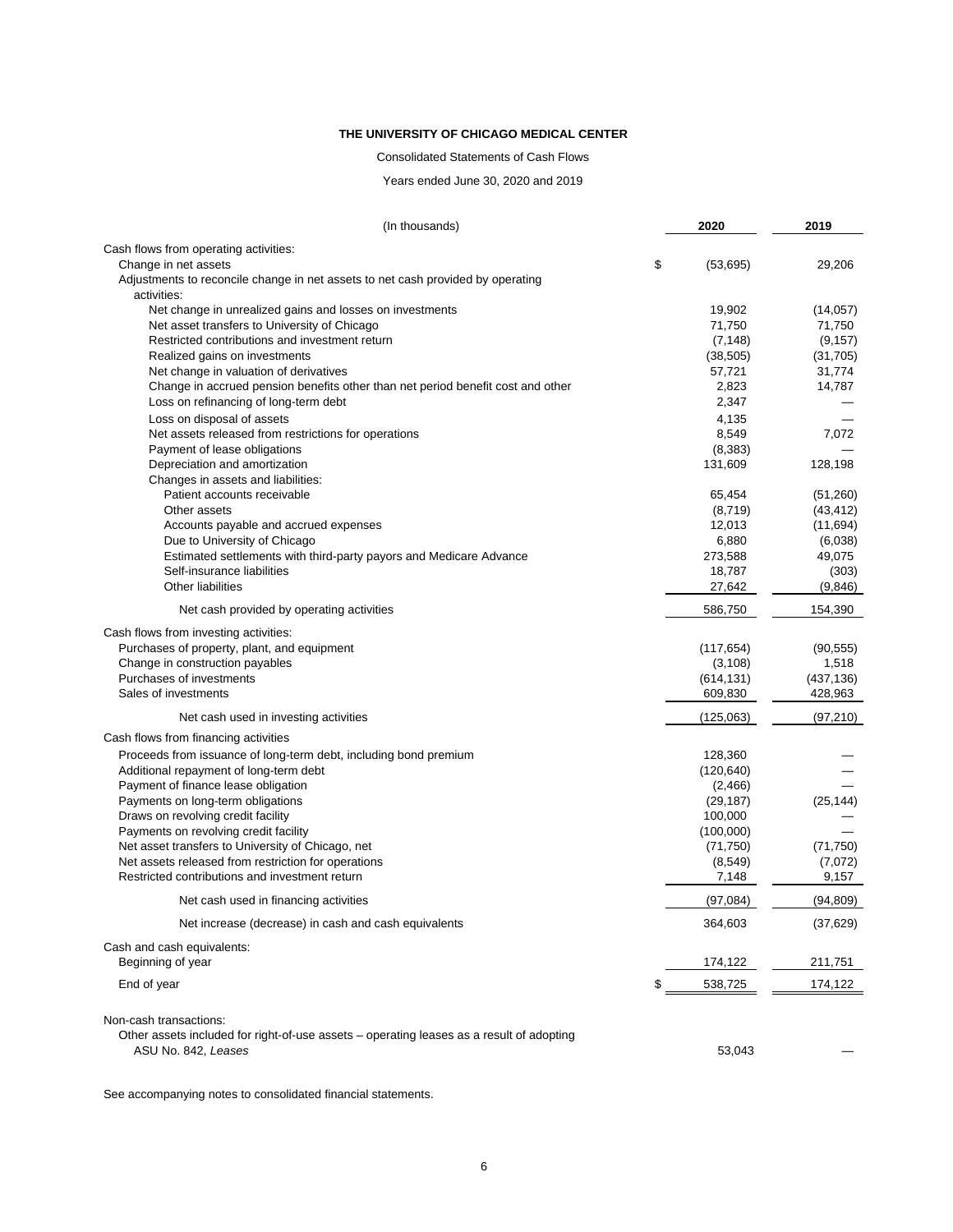Notes to Consolidated Financial Statements June 30, 2020 and 2019 (Dollars in thousands)

#### **(1) Organization and Basis of Presentation**

The accompanying consolidated financial statements represent the accounts of The University of Chicago Medical Center and its affiliates (the System). The University of Chicago Medical Center (UCMC) is the parent of an integrated nonprofit health care organization, partnering with the University of Chicago Biological Sciences Division, the University of Chicago Pritzker School of Medicine, and the University of Chicago Physicians Group to provide world-class medical care in an academic setting. UCMC operates the Center for Care and Discovery, the Bernard Mitchell Hospital, the Chicago Lying-In Hospital, the University of Chicago Comer Children's Hospital, the Duchossois Center for Advanced Medicine, the University of Chicago Medicine Care Network, the UCM Community Health and Hospital Division, Inc. (CHHD), and various other outpatient clinics and treatment areas. In May 2018, UCMC opened its Level 1 Trauma Center to serve the South Side of Chicago and surrounding community.

On June 28, 2019 UCMC amended its Obligated Group to include the following entities: UCMC (excludes the University of Chicago Medicine Care Network, UCMC Title Holding Corporation and UCMC Title Holding Corporation II NFP), Ingalls Health System, Ingalls Memorial Hospital, Ingalls Development Foundation, and Ingalls Home Care as presented in the supplemental consolidating schedules. Entities of UCMC that are included in the Non-Obligated Group are the University of Chicago Medicine Care Network, University of Chicago Medicine Medical Group, UCMC Title Holding Corporation, and UCMC Title Holding Corporation II NFP. Entities of CHHD that are included in the Non-Obligated Group are Ingalls Provider Group, Ingalls Care Network, Medcentrix, Ingalls Health Ventures, Ingalls Casualty Insurance, and Ingalls Same Day Surgery. These are presented in the supplemental schedules as "Other Non-Obligated Group Entities" for purposes on consolidation.

The University of Chicago (the University), as the sole corporate member of UCMC, elects UCMC's Board of Trustees and approves its bylaws. The UCMC President reports to the University's Executive Vice President for Medical Affairs. The relationship between UCMC and the University is defined in the Medical Center bylaws, an affiliation agreement, an operating agreement, and several leases. See note 4 for agreements and transactions with the University.

#### **(2) Summary of Significant Accounting Policies**

#### *(a) Principles of Consolidation*

The consolidated financial statements of the System have been prepared on the accrual basis of accounting in accordance with U.S. generally accepted accounting principles. All significant intercompany accounts and transactions have been eliminated in consolidation.

#### *(b) New Accounting Pronouncements*

In February 2016, FASB issued Accounting Standards Update (ASU) No. 2016-02, *Leases (Topic 842).*  ASU No. 2016-02 which requires entities to recognize all leased assets as assets on the consolidated balance sheet with a corresponding liability. Entities are also required to present additional disclosures as to the nature and extent of leasing activities. The System implemented the new standard effective July 1, 2019. Presentation of the right-of-use (ROU) asset and lease liabilities within the consolidated balance sheets as well as other factors impacting the recording of leases as dictated by ASU No. 2016- 02 is included in note 12 to the consolidated financial statements.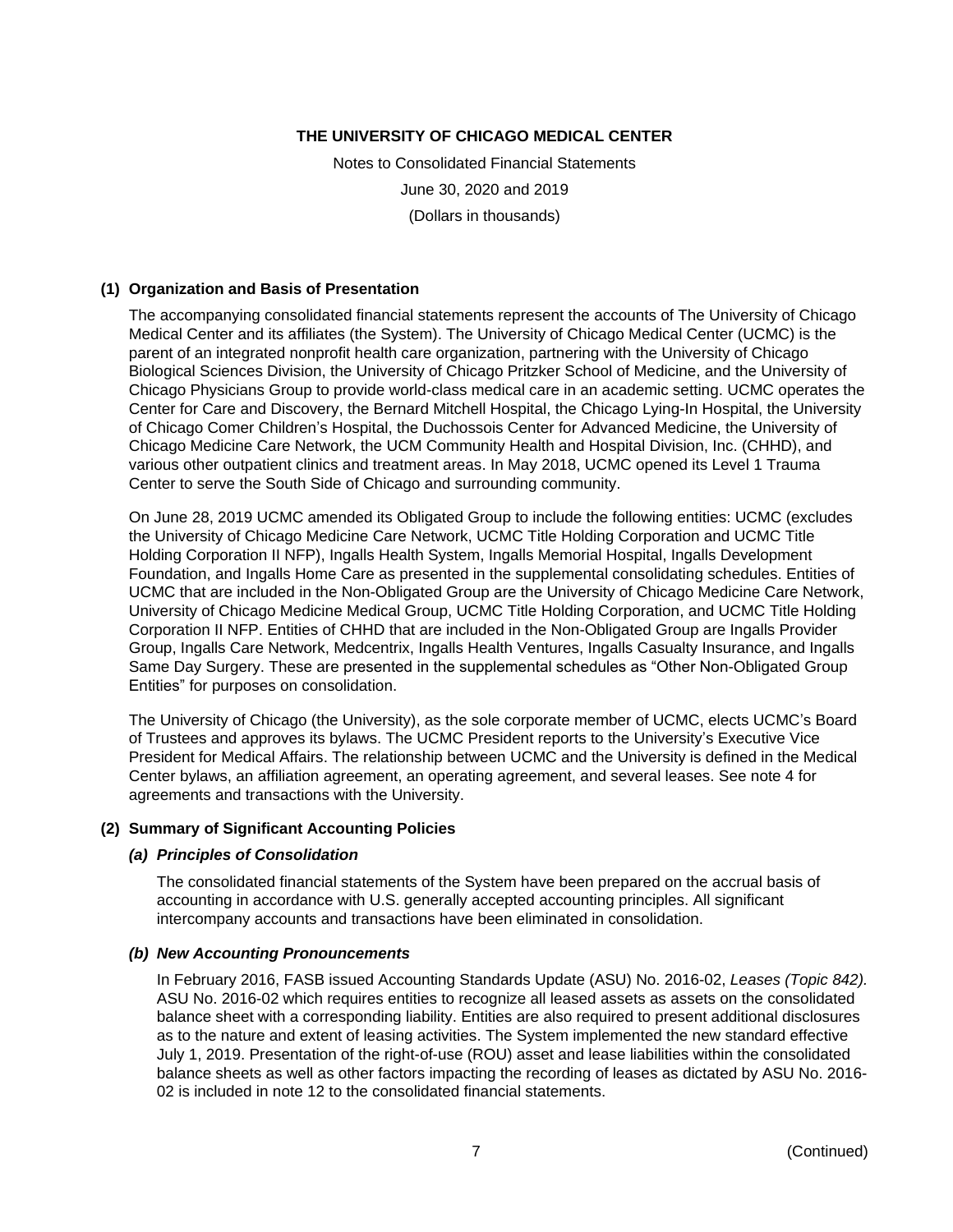Notes to Consolidated Financial Statements June 30, 2020 and 2019 (Dollars in thousands)

#### *(c) COVID-19 Pandemic and CARES Act Funding*

On March 11, 2020, the World Health Organization designated COVID-19 as a global pandemic. Patient volumes and the related revenues for most of our services were significantly impacted in the last two weeks of the third quarter of fiscal year 2020 and continued to be impacted in the fourth quarter of 2020. Various policies were implemented by federal, state, and local governments in response to the COVID-19 pandemic that have caused many people to remain at home and forced the closure of or limitations on certain businesses, as well as suspended elective surgical procedures by health care facilities. While some of these restrictions have been eased across the U.S. and most states have lifted moratoriums on non-emergent procedures, some restrictions remain in place, and some state and local governments are reimposing certain restrictions due to increasing rates of COVID-19 cases. Patient volumes and revenues experienced gradual improvement beginning in the latter part of April and continuing through the end of the quarter.

During the fourth quarter of fiscal year 2020, the System received approximately \$200,643 in general and targeted Provider Relief Fund distributions, as provided for under the Coronavirus Aid, Relief, and Economic Security ("CARES") Act. Of this amount, \$44,480 was received from the \$50 billion general distribution fund, and \$156,163 was received from the targeted distributions from the CARES Act Provider Relief Fund. Generally these distributions from the Provider Relief Fund are not subject to repayment, provided the recipient is able to attest to and comply with the terms and conditions of the funding, including demonstrating that the distributions received have been used for healthcare-related expenses or lost revenue attributable to COVID-19. Such payments are accounted for as government grants and are recognized on a systematic and rational basis as other income once there is reasonable assurance that the applicable terms and conditions required to retain the funds will be met. Based on an analysis of the compliance and reporting requirements of the Provider Relief Fund and the impact of the pandemic on operating results through June 30, 2020, the System recognized \$149,028, related to these general distribution funds as part of 'other operating revenue' in the consolidated statement of operations and changes in net assets without donor restrictions. The unrecognized amount of general distributions and targeted distributions are recorded as estimated third-party payor settlements and Medicare Advance in the consolidated balance sheet as of June 30, 2020. The System will continue to monitor compliance with the terms and conditions of the Provider Relief Fund and the impact of the pandemic on our revenues and expenses. If the System is unable to attest to or comply with current or future terms and conditions, the ability to retain some or all of the distributions received may be impacted.

In addition, during the fourth quarter of fiscal year 2020, the System received \$214,500 of accelerated Medicare payments under the Medicare Advanced Payment Program (APP). APP payments allow eligible healthcare facilities to request up to six months of advance Medicare payments for acute care hospitals or up to three months of advance Medicare payments for other healthcare providers. After 120 days of receipt, claims for services provided to Medicare beneficiaries will be applied against the advance payment balance. Any unapplied advance payment amounts must be paid in full within one year from receipt of the advance payments for acute care hospitals and within 120 days for other healthcare providers. As of June 30, 2020, the System has recorded the APP payments as estimated third-party payor settlements and Medicare advance on the consolidated balance sheet.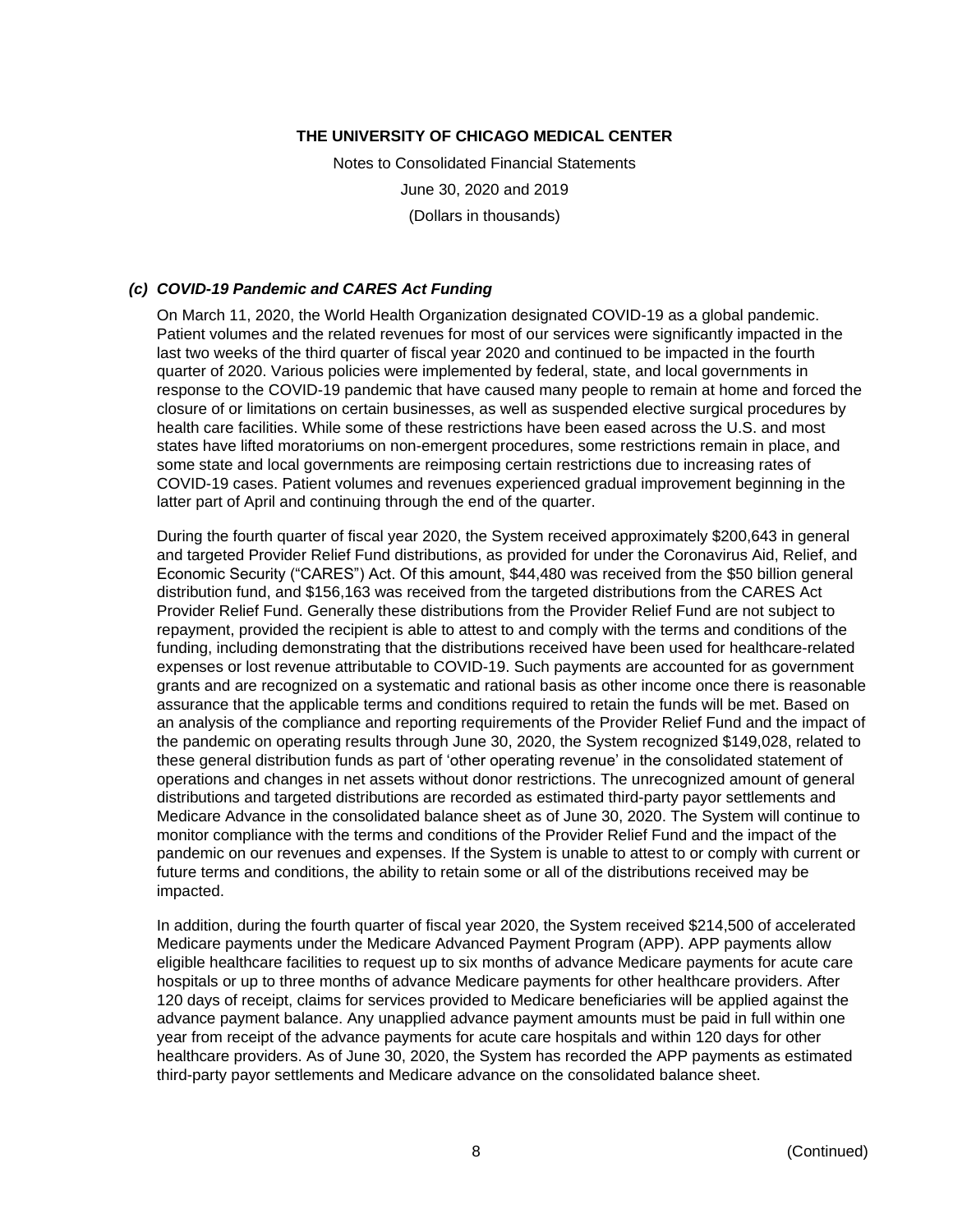Notes to Consolidated Financial Statements June 30, 2020 and 2019 (Dollars in thousands)

On September 19, 2020 and again on October 22, 2020, the Department of Health and Human Services provided Post-Payment Notice of Reporting Requirements for providers that received funding under the CARES Act. The provisions within this notice provide new guidance on healthcare related expenses attributable to COVID-19 and "lost revenue." The guidance is considered a Type II subsequent event and are therefore not reflected as of June 30, 2020. The System is in the process of considering the future impact of this new guidance.

On September 30, 2020, federal legislation extended the terms of APP payments such that any claims for services provided to Medicare beneficiaries will be applied against the advance payment balance beginning 365 days after receipt.

The CARES Act also provides for a deferral of payments of the employer portion of social security payroll tax incurred during the pandemic, allowing half of such payroll taxes to be deferred until December 2021 and the remaining half until December 2022. The System has deferred payroll taxes and recorded the deferral under the caption of accrued expenses on the consolidated balance sheet. Additionally, the CARES Act provides for a payroll tax credit designed to encourage retention of employees during the pandemic. The System is evaluating its eligibility and related data for consideration of the employee retention credit.

#### *(d) Use of Estimates*

The preparation of consolidated financial statements in conformity with U.S. generally accepted accounting principles requires management to make estimates and assumptions that affect the reported amounts of assets and liabilities and disclosure of contingent assets and liabilities at the date of the consolidated financial statements. Estimates also affect the reported amounts of revenue and expenses during the reporting period. Actual results could differ from those estimates.

#### *(e) Community Benefits*

The System's policy is to treat patients in immediate need of medical services without regard to their ability to pay for such services, including patients transferred from other hospitals under the provisions of the Emergency Medical Treatment and Active Labor Act. UCMC also accepts patients through the Perinatal and Pediatric Trauma Networks without regard to their ability to pay for services.

The System developed a Financial Assistance Policy (the Policy) under which patients are offered discounts of up to 100% of charges on a sliding scale. The Policy is based both on income as a percentage of the Federal Poverty Level guidelines and the charges for services rendered. The Policy also contains provisions that are responsive to those patients subject to catastrophic healthcare expenses. Since the System does not pursue collection of these amounts, they are not reported as patient service revenue. The estimated cost of providing care under this Policy, along with the unreimbursed cost of government sponsored indigent healthcare programs, unreimbursed cost to support education, clinical research, and other community programs for the years ended June 30, 2020 and 2019, are reported in note 6.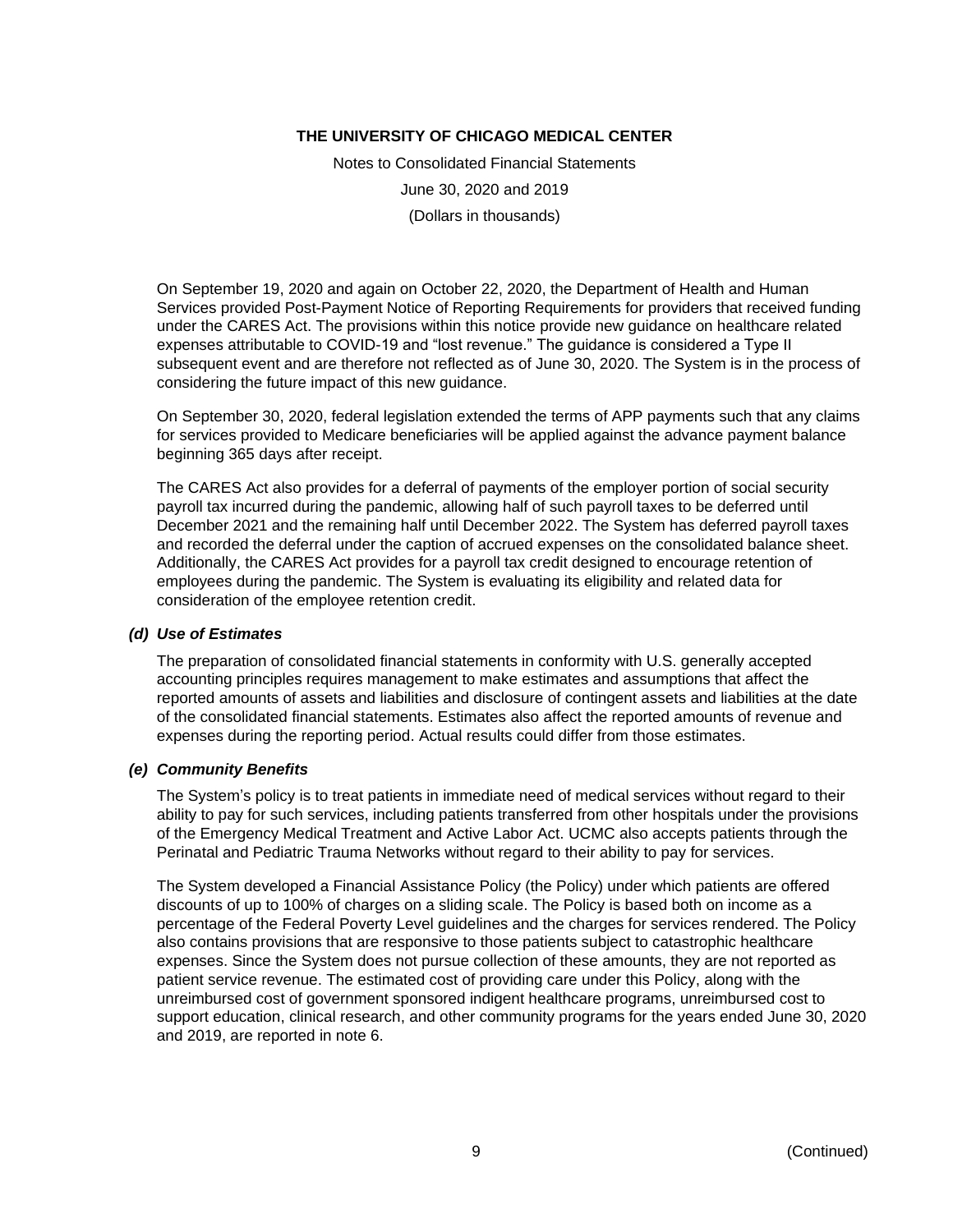Notes to Consolidated Financial Statements June 30, 2020 and 2019 (Dollars in thousands)

#### *(f) Fair Value of Financial Instruments*

Fair value is defined as the price that the System would receive upon selling an asset or pay to settle a liability in an orderly transaction among market participants.

The System uses a framework for measuring fair value that includes a hierarchy that categorizes and prioritizes the sources used to measure and disclose fair value. This hierarchy is broken down into three levels based on inputs that market participants would use in valuing the financial instruments based on market data obtained from sources independent of the System. Inputs refer broadly to the assumptions that market participants would use in pricing the asset, including assumptions about risk. Inputs may be observable or unobservable. Observable inputs are inputs that reflect the assumptions market participants would use in pricing the asset developed based on market data obtained from sources independent of the reporting entity. Unobservable inputs are inputs that reflect the reporting entity's own assumptions about the assumptions market participants would use in pricing the asset developed based on the best information available. The three tier hierarchy of inputs is summarized in the three broad levels as follows:

Level 1 – Quoted market prices in active markets for identical investments

Level 2 – Inputs other than quoted prices for similar investments in active markets, quoted prices for identical or similar investments in markets that are not active, or inputs other than quoted prices that are observable, including model-based valuation techniques

Level 3 – Valuation techniques that use significant inputs that are unobservable because they trade infrequently or not at all.

#### *(g) Cash and Cash Equivalents*

Cash equivalents include U.S. Treasury notes, commercial paper, and corporate notes with original maturities of three months or less, excluding investments whose use is limited. Cash equivalents held by investment managers are treated as investing activity in the statement of cash flows.

#### *(h) Inventory*

The System values inventories at the lower of cost or market using the first-in, first-out method.

#### *(i) Investments*

Investments are classified as trading securities. As such, investment income or loss (including realized or changes in unrealized gains and losses on investments, interest, and dividends) is included in excess of revenue and gains over expenses and losses unless the income is restricted by donor or law.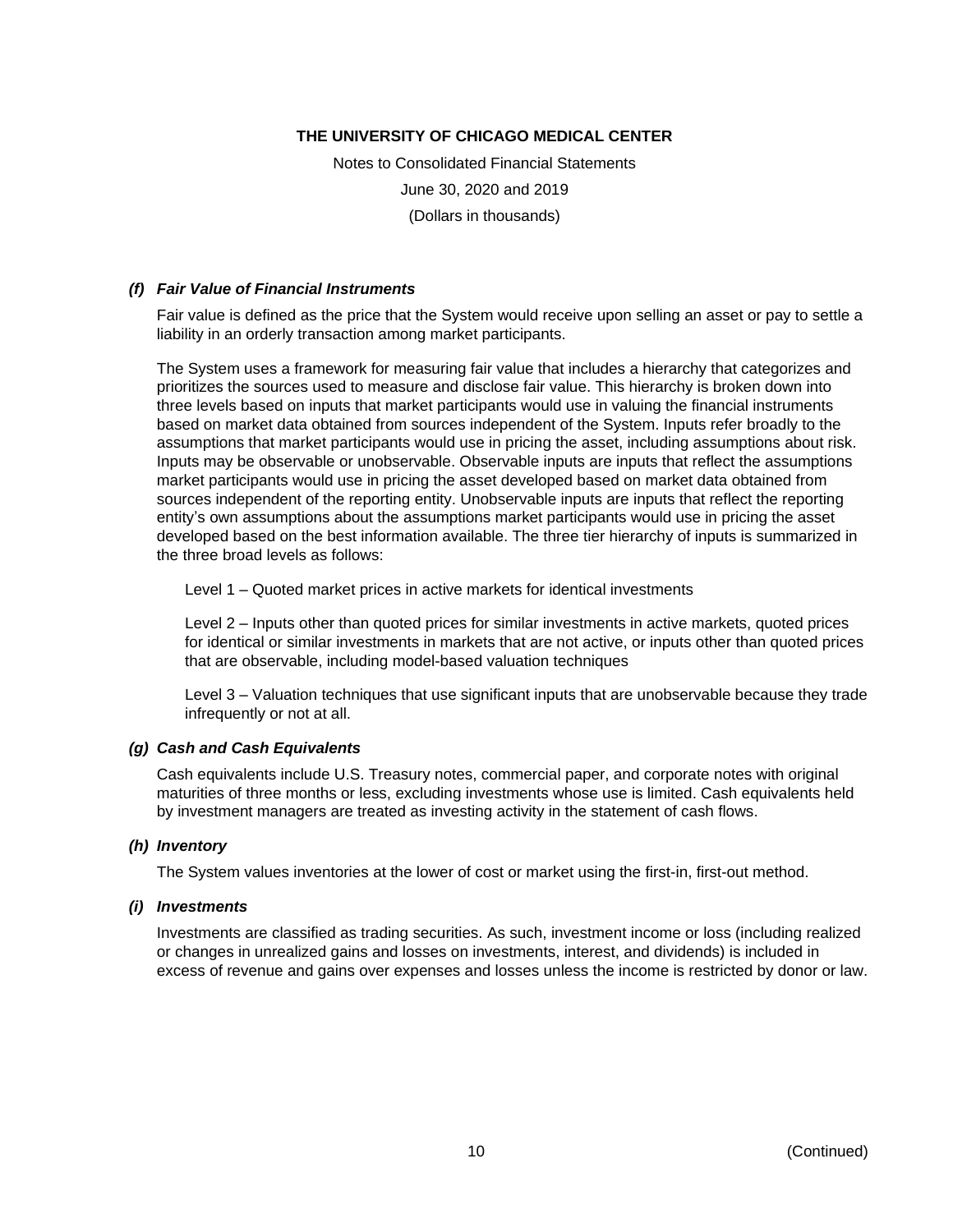Notes to Consolidated Financial Statements June 30, 2020 and 2019 (Dollars in thousands)

Investments are recorded in the consolidated financial statements at estimated fair value. If an investment is held directly by an entity and an active market with quoted prices exists, the market price of an identical security is used as reported fair value. Reported fair values for shares in mutual funds are based on share prices reported by the funds as of the last business day of the fiscal year. The System's interests in alternative investment funds, such as private debt, private equity, real estate, natural resources, and absolute return, are generally reported at the net asset value (NAV) reported by the fund managers, which is used as a practical expedient to estimate the fair value, unless it is probable that all or a portion of the investment will be sold for an amount different from NAV. As of June 30, 2020 and 2019, the System had no plans to sell investments at amounts different from NAV.

A significant portion of the System's investments are part of the University's Total Return Investment Pool (TRIP). The System accounts for its investments in TRIP on the fair value method based on its share of the underlying securities and, accordingly, records the investment activity as if the System owned the investments directly using the fair value option election. The University does not engage directly in unhedged speculative investments; however, the Board of the University has authorized the use of derivative investments to adjust market exposure within asset class ranges.

A summary of the inputs used in valuing the System's investments as of June 30, 2020 and 2019 is included in note 7.

#### *(j) Investments Limited as to Use*

Investments limited as to use primarily include assets held by trustees under debt and other agreements and designated assets set aside by the Board of Trustees (the Board) for future capital improvements and other specific purposes, over which the Board retains control and may at its discretion subsequently use for other purposes. Investments limited as to use also include investments held under swap collateral posting requirements, investments under the workers' compensation self-insurance trust funds, and investments whose use is restricted by donors. Investments limited as to use are reported as net assets without donor restrictions. Investments whose use is restricted by donors are reported as net assets with donor restrictions.

#### *(k) Derivative Instruments*

The System accounts for derivatives and hedging activities in accordance with Accounting Standards Codification (ASC) Topic 815, *Derivatives and Hedging*, which requires that all derivative instruments be recorded as either assets or liabilities in the consolidated balance sheet at their respective fair values.

For hedging relationships, the System formally documents the hedging relationship and its risk management objective and strategy for understanding the hedge, the hedging instrument, the nature of the risk being hedged, how the hedging investment's effectiveness in offsetting the hedged risk will be assessed, and a description of the method for measuring ineffectiveness. This process includes linking all derivatives that are presented as cash flow hedges to specific assets and liabilities in the consolidated balance sheet.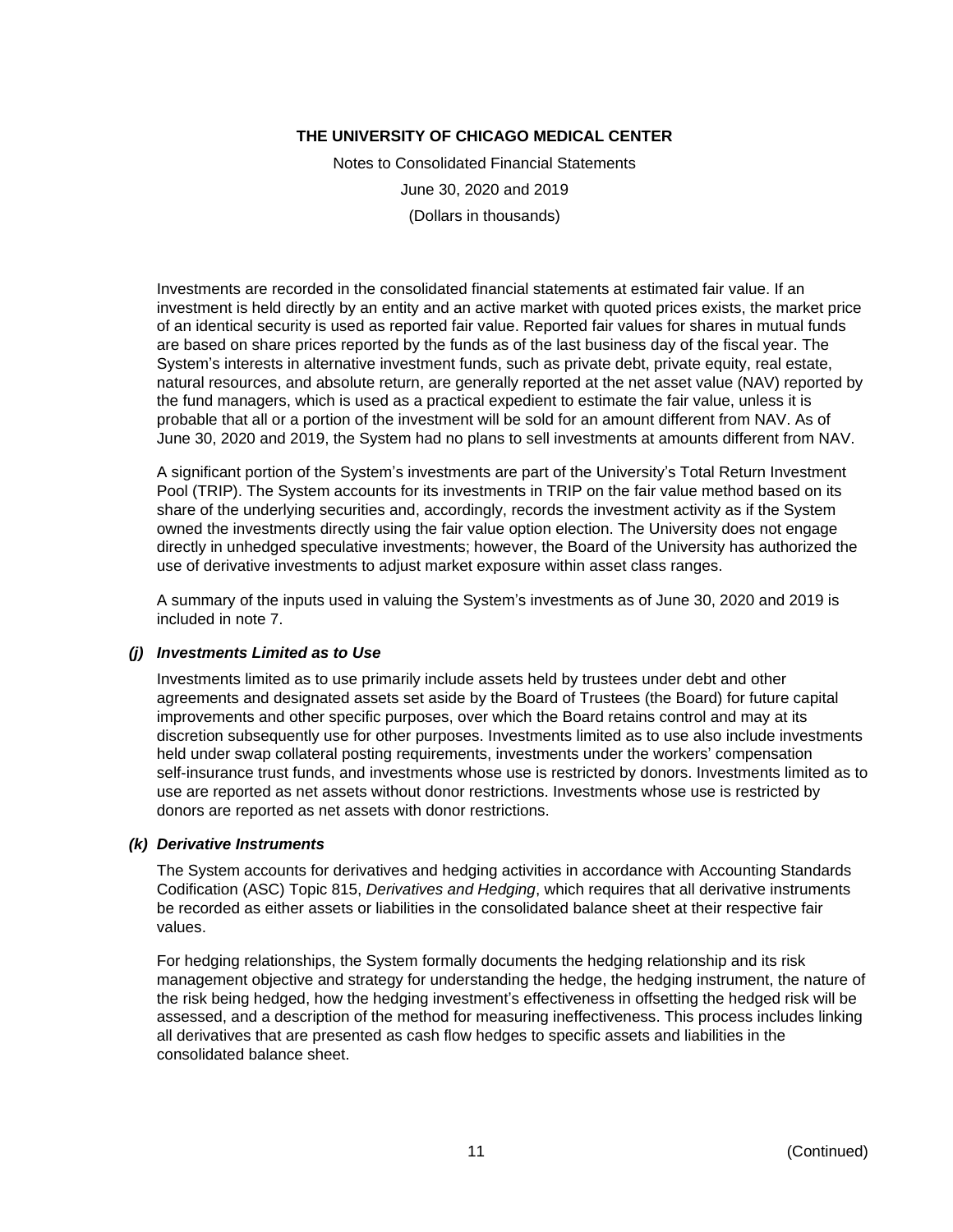Notes to Consolidated Financial Statements June 30, 2020 and 2019 (Dollars in thousands)

#### *(l) Property, Plant, and Equipment*

Property, plant, and equipment are reported on the basis of cost, less accumulated depreciation and amortization. Depreciation is calculated using the straight-line method over their estimated useful lives, which generally range from three to eighty years. Interest costs incurred during the period of construction of capital assets are capitalized as a component of the cost of acquiring those assets.

Gifts of long-lived assets with explicit restrictions by donors that specify how the assets are to be used and gifts of cash or other assets that must be used to acquire long-lived assets are reported as restricted contributions. Absent explicit donor stipulations about how long those long-lived assets must be maintained, expirations of donor restrictions are reported when the donated or acquired long-lived assets are placed in service.

The System periodically assesses the recoverability of long-lived assets (including property, plant, and equipment) when indications of potential impairment based on estimated, undiscounted future cash flows exist. Management considers factors, such as current results, trends, and future prospects, in addition to other economic factors, in determining whether there is an impairment of the asset. There were no impairments of long-lived assets during 2020 or 2019.

#### *(m) Net Assets*

Net assets are classified into two classes of net assets: without donor restrictions and with donor restrictions. Descriptions of the two net asset categories and the types of transactions affecting each category follows:

Without Donor Restrictions – Net assets that are not subject to donor-imposed restrictions. Items that affect this net asset category principally consist of fees for service and related expenses associated with the core activities of the System: patient care and provision of healthcare services. In addition to these exchange transactions, changes in this category of net assets include investment returns on "funds functioning as endowment" funds, actuarial adjustments to self-insurance liabilities, changes in post retirement benefit obligations, and other types of philanthropic support. The philanthropic support includes gifts without restriction, board designated funds functioning as endowment and restricted gifts whose donor-imposed restrictions were met during the fiscal year, as well as previously restricted gifts and grants for buildings and equipment that have been placed in service.

With Donor Restrictions – Net assets subject to donor-imposed restrictions that will be met either by actions of the System or the passage of time. Items that affect this net asset category are gifts for which donor-imposed restrictions have not been met in the year of receipt, including gifts and grants for buildings and equipment not yet placed in service; endowment, annuity, and life income gifts; pledges and investment returns on "true" endowment funds, and endowments where the principal may be expended upon the passage of a stated period of time (term endowments). Expirations of restrictions on net assets with donor restrictions, including reclassification of restricted gifts and grants for buildings and equipment when the associated long-lived asset is placed in service, are reported as net assets released from restrictions.

Also included in net assets with donor restrictions are net assets subject to donor-imposed restrictions to be maintained permanently by the System, including gifts and pledges wherein donors stipulate that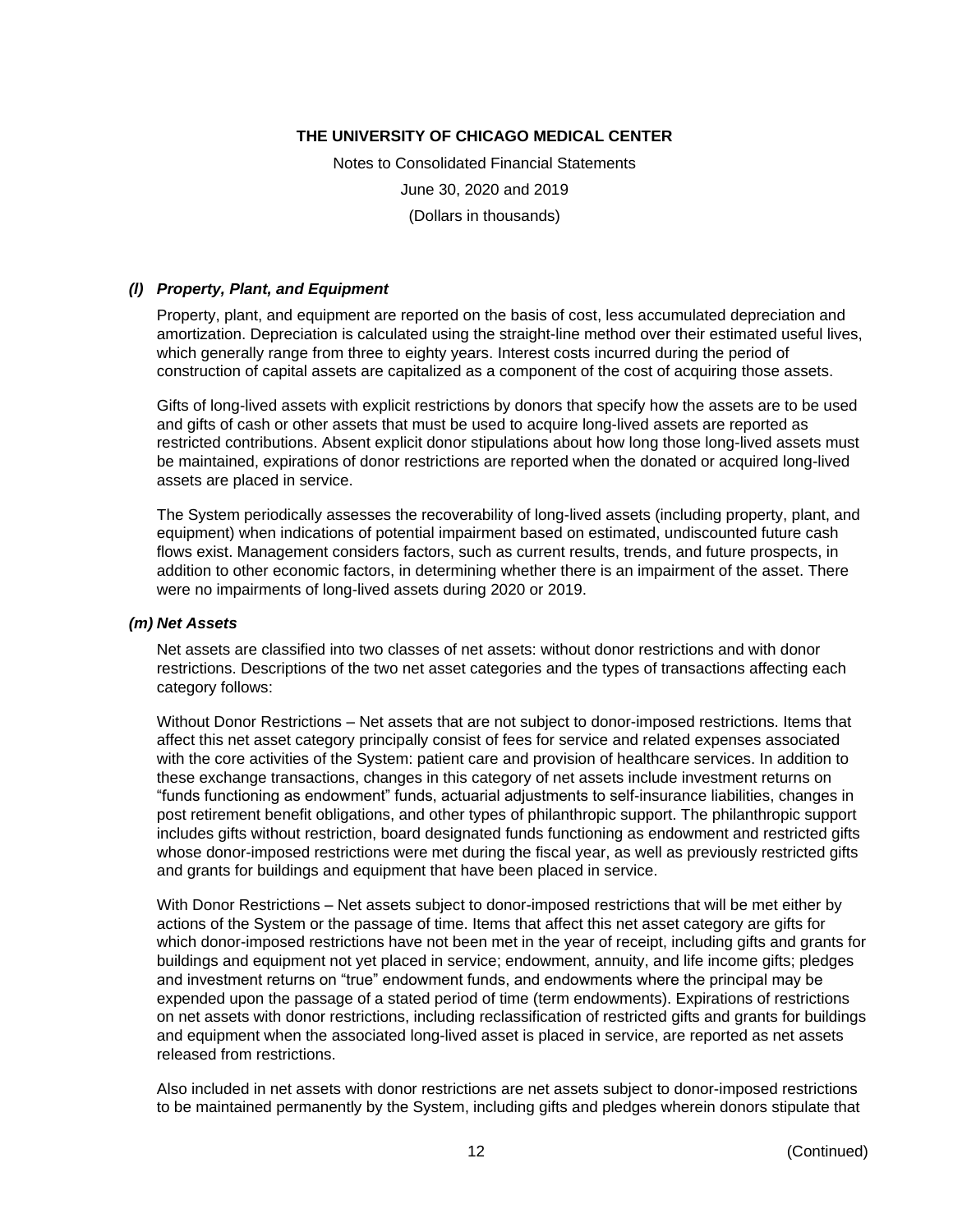Notes to Consolidated Financial Statements

June 30, 2020 and 2019

(Dollars in thousands)

the principal/corpus of the gift be held in perpetuity and that only the income be made available for program operations. Other permanently restricted items in this net asset category include annuity and life income gifts for which the ultimate purpose of the proceeds is permanently restricted.

The description of amounts classified as donor restricted net assets (endowments only) as of June 30, 2020 and 2019 is as follows:

|                                                                                                             |   | Perpetual      | Time<br>restricted<br>by donor | Time<br>restricted<br>by law | 2020<br>Total    |
|-------------------------------------------------------------------------------------------------------------|---|----------------|--------------------------------|------------------------------|------------------|
| Restricted for pediatric healthcare \$<br>Restricted for adult healthcare<br>Restricted for educational and |   | 4,023<br>4.061 |                                | 17.093<br>56,337             | 21,116<br>60,398 |
| scientific programs                                                                                         |   | 9.196          |                                | 2,589                        | 11,785           |
|                                                                                                             | S | 17.280         |                                | 76,019                       | 93,299           |

|                                                                           |   | Perpetual      | <b>Time</b><br>restricted<br>by donor | Time<br>restricted<br>by law | 2019<br>Total    |
|---------------------------------------------------------------------------|---|----------------|---------------------------------------|------------------------------|------------------|
| Restricted for pediatric healthcare \$<br>Restricted for adult healthcare |   | 4,058<br>4.117 |                                       | 17,673<br>57,255             | 21,731<br>61,372 |
| Restricted for educational and<br>scientific programs                     |   | 9,323          |                                       | 2,862                        | 12,185           |
|                                                                           | S | 17,498         |                                       | 77,790                       | 95,288           |

The endowment component of net assets without donor restrictions comprises of amounts designated by the Board to function as endowment, which amounted to \$911,642 and \$923,571 included within investments limited to use as of June 30, 2020 and 2019, respectively.

#### *(n) Consolidated Statement of Operations and Changes in Net Assets Without Donor Restrictions*

All activities of the System deemed by management to be ongoing, major, and central to the provision of healthcare services are reported as operating revenue and expenses.

The consolidated statement of operations and changes in net assets without donor restrictions includes revenue and gains in excess of expenses and losses. Changes in net assets without donor restrictions that are excluded from revenue and gains in excess of expenses and losses include net asset transfers to the University, contributions of long-lived assets released from restrictions (including assets acquired using contributions, which by donor restriction were to be used for acquisition of System assets), net assets released from restriction for capital purchases, the effective portion of changes in the valuation of derivatives, change in accrued pension benefits other than net periodic benefit costs, and other, net.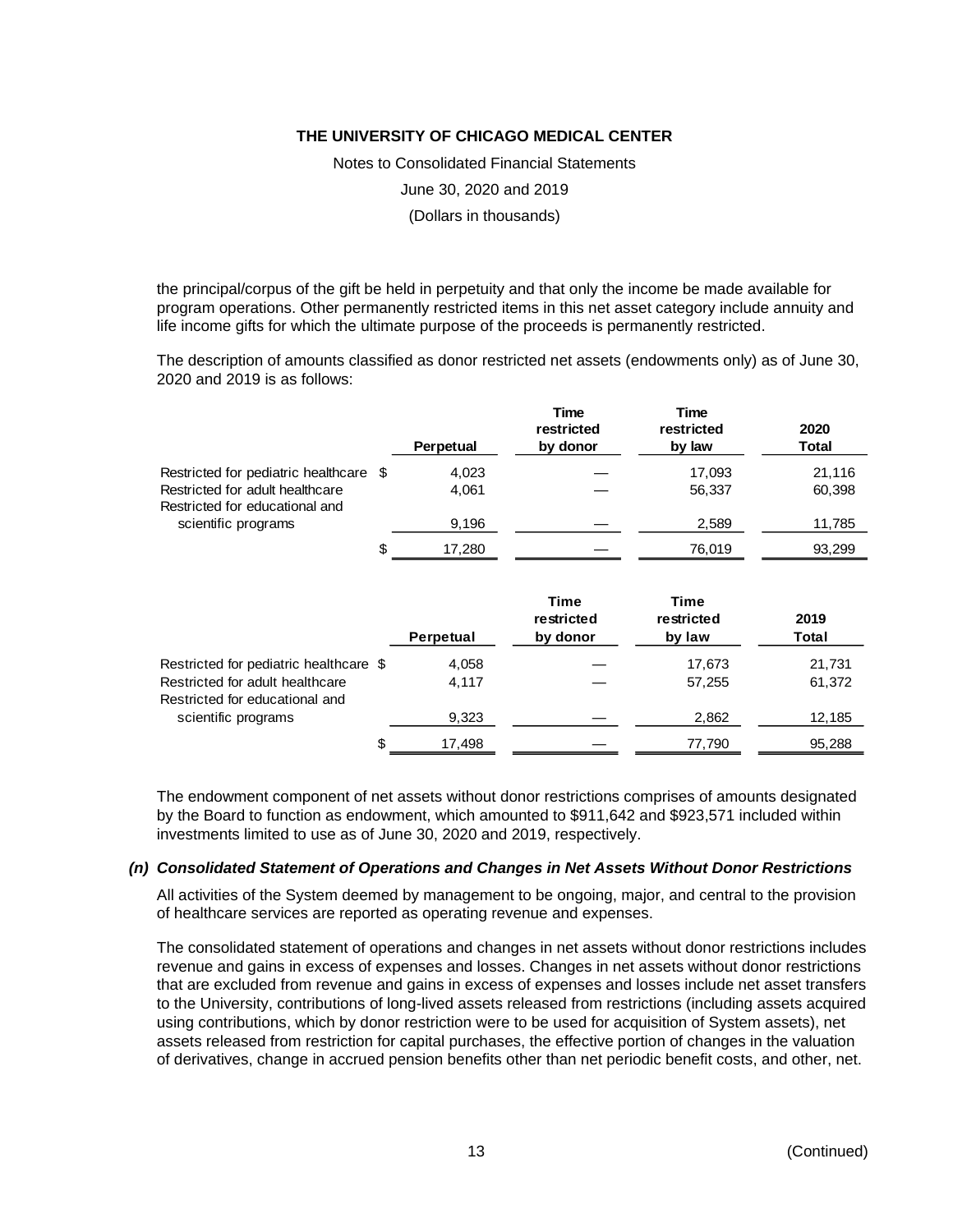Notes to Consolidated Financial Statements June 30, 2020 and 2019 (Dollars in thousands)

#### *(o) Patient Service Revenue, Accounts Receivable, Charity Care, and Third Party Settlements*

#### *(i) Patient Service Revenues*

Gross charges are retail charges and generally do not reflect what the System is ultimately paid and, therefore, are not displayed in the consolidated statements of operations and changes in net assets without donor restrictions. The System is typically paid amounts that are negotiated with insurance companies or are set by the government. Gross charges are used to calculate Medicare outlier payments and to determine certain elements of payment under managed care contracts (such as stop-loss payments). Because Medicare requires that gross charges be the same for all patients (regardless of payer category), gross charges are what is charged to all patients prior to the application of discounts and allowances.

The System recognizes revenue in the period in which it satisfies the performance obligations under contracts by transferring the services to its customers. The performance obligations for patient contracts are generally completed when the patients are discharged, which generally occurs within days or weeks of the end of the reporting period. In accordance with ASC Topic 606, *Revenue from Contracts with Customers*, the System does not adjust the promised amount of consideration from patients and third-party payors for the effects of a significant financing component due to the expectation that the period between the time the service is provided to a patient and the time that the patient or a third-party payor pays for that service will be one year or less. Revenues are recognized in the amounts to which it expects to be entitled, which are the transaction prices allocated to the distinct services.

The System has agreements with governmental and other third-party payors that provide for payments to the System at amounts different from established charges. Payment arrangements for major third-party payors may be based on prospectively determined rates, reimbursed cost, discounted charges, per diem payments, or other methods. The transaction price is determined based on gross charges for services provided, reduced by explicit price concessions provided to third-party payers, discounts provided to uninsured patients in accordance with the Financial Assistance Program, and implicit price concessions provided primarily to uninsured patients. The estimates of explicit price concessions and discounts are based on contractual agreements, discount policies, and historical experience. The estimates of implicit price concessions are based on historical collection experience with these classes of patients using the portfolio approach.

#### *(ii) Charity Care*

The System provides charity care to patients who meet the criteria for charity care as published in their Financial Assistance Policy. Patients who qualify are provided care without charge or at amounts less than established rates. System policy is not to pursue collection of amounts determined to qualify as charity care; therefore, they do not report these amounts in patient service revenues. Patient advocates from the System screen patients in the hospital to determine whether those patients meet eligibility requirements for financial assistance programs. They also expedite the process of applying for government programs.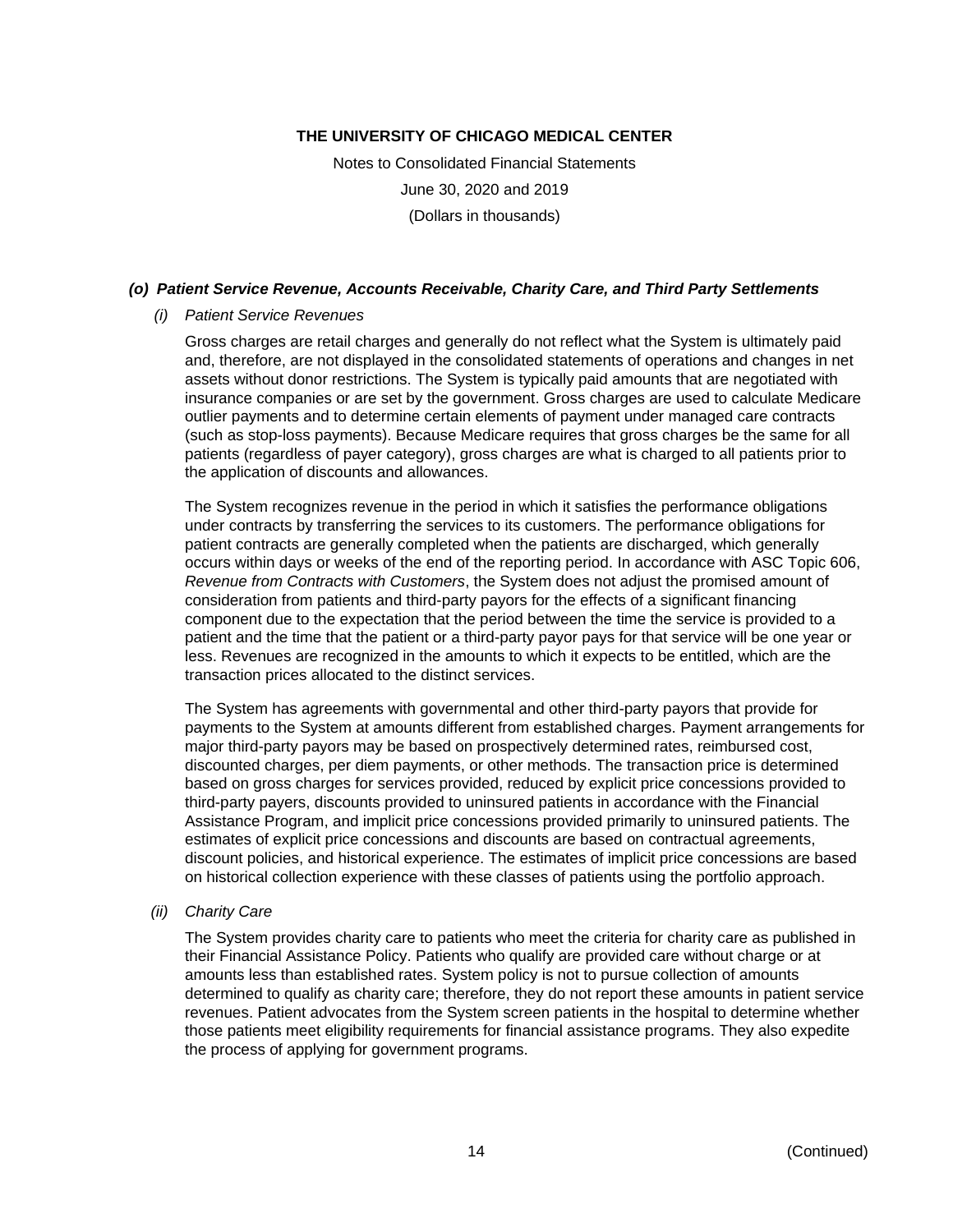Notes to Consolidated Financial Statements June 30, 2020 and 2019 (Dollars in thousands)

#### *(iii) Third Party Settlements*

Revenues under the traditional fee-for-service Medicare and Medicaid programs are based primarily on prospective payment systems. Retrospectively determined cost-based revenues under these programs, which were more prevalent in earlier periods, and certain other payments, such as Indirect Medical Education, Direct Graduate Medical Education, disproportionate share hospital, and bad debt expense reimbursement, which are based on the hospitals' cost reports, are estimated using historical trends and current factors. Cost report settlements under these programs are subject to audit by Medicare and Medicaid auditors and administrative and judicial review, and it can take several years until final settlement of such matters is determined and completely resolved. Because the laws, regulations, instructions, and rule interpretations governing Medicare and Medicaid reimbursement are complex and change frequently, the estimates recorded could change by material amounts.

The System has an estimation process for recording Medicare patient service revenue and estimated cost report settlements. As a result, the System record accruals to reflect the expected final settlements on our cost reports. For filed cost reports, the System records the accrual based on those cost reports and subsequent activity and record a valuation allowance against those cost reports based on historical settlement trends. The accrual for periods for which a cost report is yet to be filed is recorded based on estimates of what are expected to report on the filed cost reports, and a corresponding valuation allowance is recorded as previously described. Cost reports generally must be filed within five months after the end of the annual cost reporting period. After the cost report is filed, the accrual and corresponding valuation allowance may need to be adjusted.

Settlements with third-party payers for retroactive revenue adjustments due to audits, reviews, or investigations are considered variable consideration and are included in the determination of the estimated transaction price for providing patient care using the most likely outcome method. These settlements are estimated based on the terms of the payment agreement with the payer, correspondence from the payor and historical settlement activity, including an assessment to ensure that it is probable that a significant reversal in the amount of cumulative revenue recognized will not occur when the uncertainty associated with the retroactive adjustment is subsequently resolved. Estimated settlements are adjusted in future periods as adjustments become known (that is, new information becomes available), or as years are settled or are no longer subject to such audits, reviews, and investigations. Adjustments from the finalization of prior years' cost reports and other third-party settlement estimates resulted in an increase in patient service revenues of \$9,152 and \$190, for the years ended June 30, 2020 and 2019, respectively.

#### *(p) Hospital Assessment Program/Medicaid Provider Tax*

In December 2008, the State of Illinois, after receiving approval by the federal government, implemented a hospital assessment program for the period from July 1, 2008 through June 30, 2013. The program was extended in July 2012 to December 31, 2014 and again in June 2014 to June 30, 2018. In June 2018, the State of Illinois approved SB 1773, which was signed into Illinois Public Law 100-581. The law redesigned the original program as well as the ACA program described below. Under the program, most hospitals in the State of Illinois will provide funding to the state government, which is subsequently matched by the federal government yielding increased Medicaid reimbursement.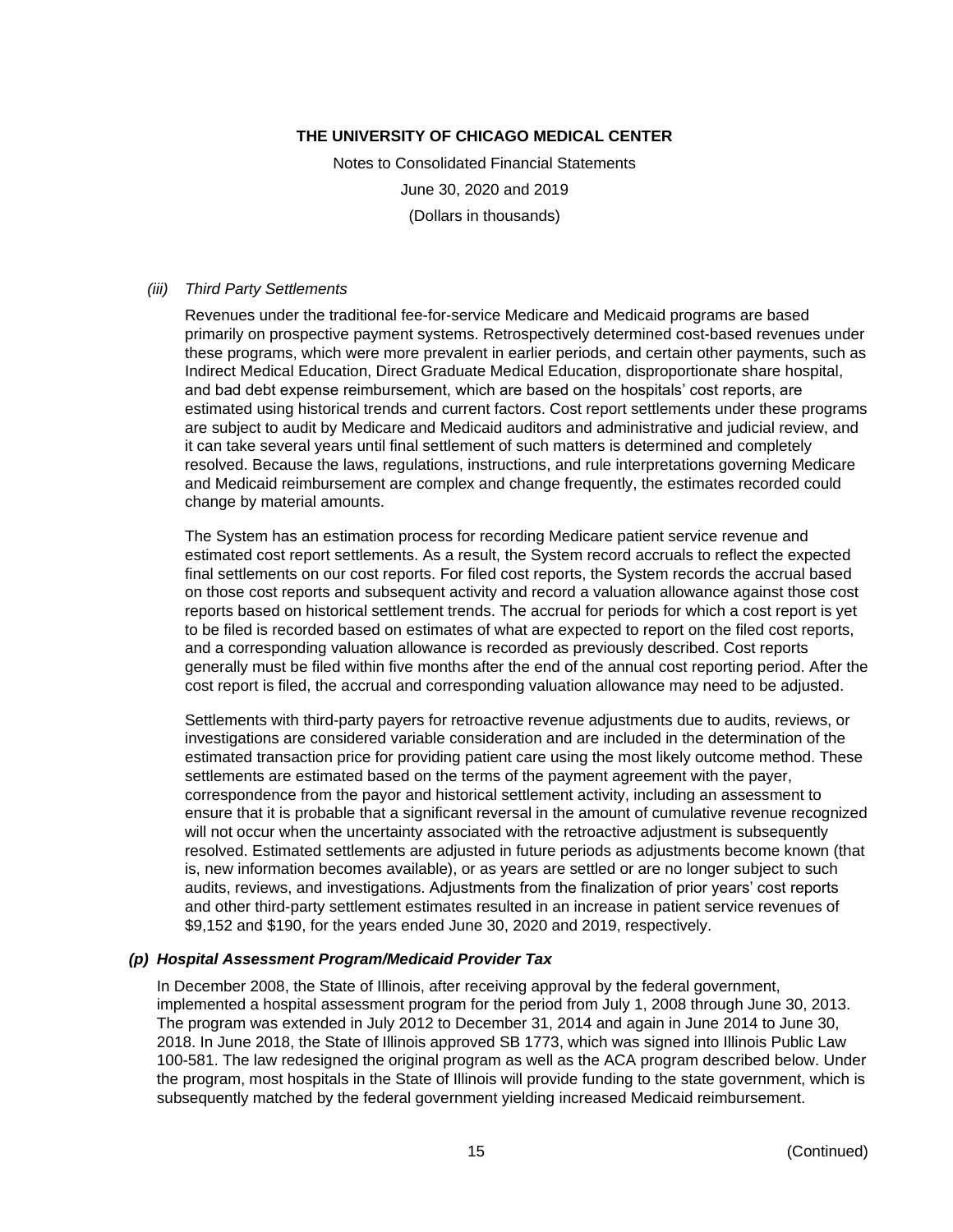Notes to Consolidated Financial Statements June 30, 2020 and 2019 (Dollars in thousands)

In March 2010, the federal government passed the ACA, which expanded Medicaid coverage to millions of low-income Americans and made improvements to both the Medicaid and the Children's Health Insurance Program. Beginning in 2016, coverage for newly eligible adults was expanded to include adults covered by an authorized Medicaid managed care organization, which would be funded by the federal government. Both changes were part of the original assessment program described above and were collapsed into the hospital assessment redesign effective July 1, 2018 through December 31, 2022.

In 2020, reimbursement under the assessment programs resulted in a net increase of \$72,489 in operating income, which includes \$139,129 in Medicaid payments included in patient service revenue offset by \$66,640 in Medicaid provider tax expense. In 2019, reimbursement under the assessment programs resulted in a net increase of \$65,962 in operating income, which includes \$132,602 in Medicaid payments included in patient service revenue offset by \$66,640 in Medicaid provider tax expense.

#### *(q) Other Revenue*

Other operating revenue includes revenue from nonpatient care services, clinical space rental revenue, contributions both unrestricted in nature and those released from restriction to support operating activities, related grant income, premium and capitation revenues and other miscellaneous income.

Premium and capitation revenues are received and recognized as revenue ratably over the period for which the enrolled member is entitled to healthcare services. The timing of the System's performance may differ from the timing of the payment received, which may result in the recognition of a contract asset or a contract liability. The System has no material contract assets or liabilities at June 30, 2020 relating to premium and capitation revenue.

Revenue from grants is recognized in accordance with ASC Subtopic 958-605, *Not-for-profit entities – Revenue recognition*, as other operating revenue, when the conditions of the contributions are substantially met.

Revenue from non-grant sources is generally recognized at point of service for these transactions in accordance with ASC Topic 606, *Revenue from Contracts with Customers*.

#### *(r) Income Taxes*

The System applies ASC Topic 740, *Income Taxes*, which clarifies the accounting for uncertainty in income taxes recognized in a company's financial statements. ASC Topic 740 prescribes a more likely than not recognition threshold and measurement attribute for the financial statement recognition and measurement of a tax position taken or expected to be taken. Under ASC Topic 740, tax positions are evaluated for recognition, derecognition, and measurement using consistent criteria and provide more information about the uncertainty in income tax assets and liabilities. As of June 30, 2020 and 2019, the System does not have an asset or liability recorded for unrecognized tax positions.

UCMC and CHHD Obligated Groups are comprised of subsidiaries that are not-for-profit corporations as described in Section 501(c)(3) of the Internal Revenue Code (the Code) and therefore exempt from federal income taxes on related income pursuant to Section 501(a) of the Code. UCMC and CHHD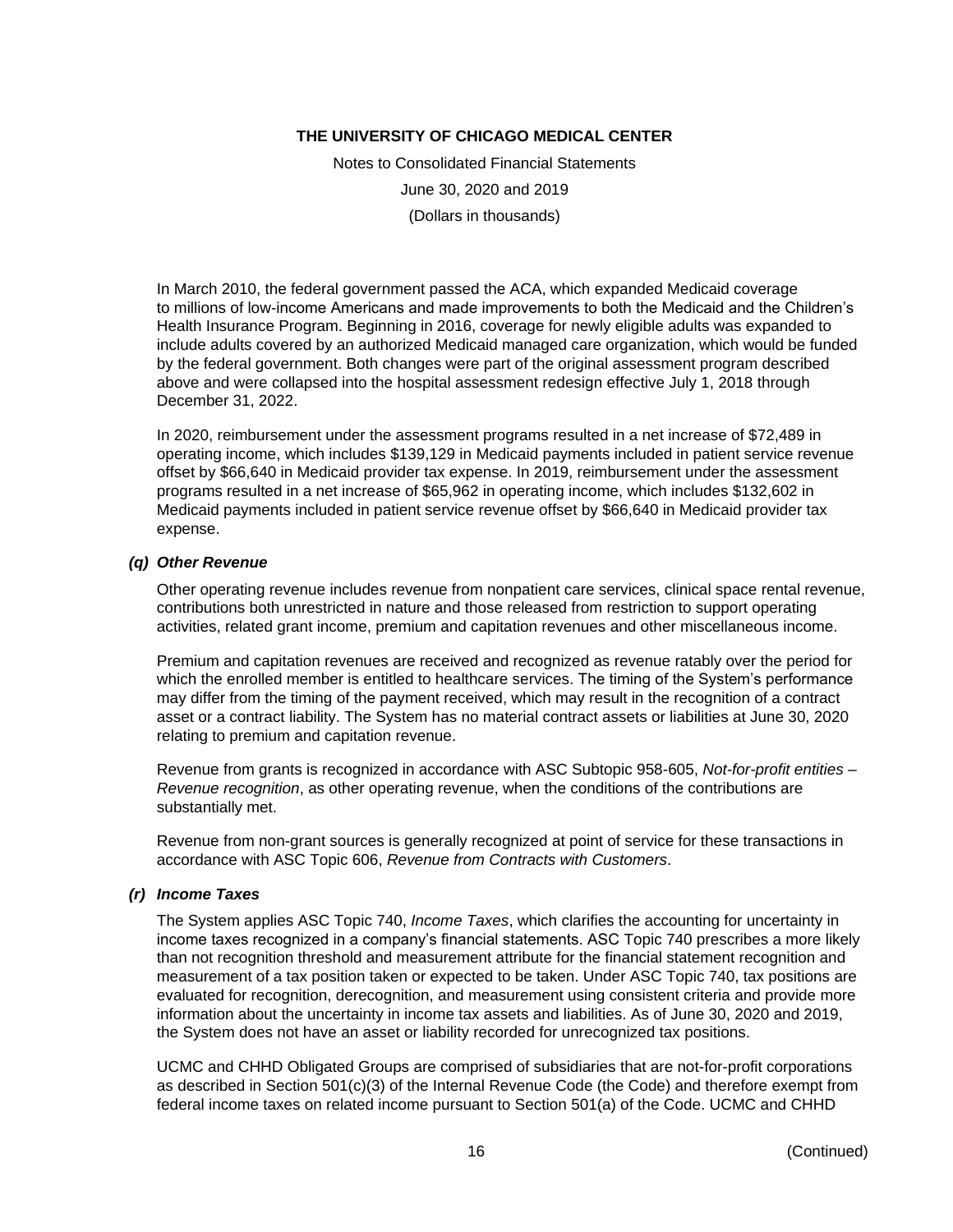Notes to Consolidated Financial Statements June 30, 2020 and 2019 (Dollars in thousands)

Non-Obligated Groups consist of several not-for-profit and taxable entities, including University of Chicago Medicine Care Network, LLC; Ingalls Captive Insurance, Ltd; Medcentrix, Inc.; Ingalls Same Day Surgery; and Ingalls Provider Group (IPG), which are taxable entities under applicable sections of the Code.

Deferred income taxes on the taxable entities of the Non-Obligated Groups are recognized for the tax consequences of "temporary differences" by applying enacted statutory tax rates applicable to future years to differences between the consolidated financial statement carrying amounts and the tax bases of existing assets and liabilities. As of June 30, 2020 and June 30, 2019, the UCMC and CHHD nonobligated groups have deferred tax assets primarily relating to net operating losses (NOL) of \$16,431 and \$17,162, respectively; however, it has a full valuation allowance as management believes that it was not more likely than not that the results of future operations would generate sufficient taxable income to realize the NOL.

#### *(s) Reclassifications*

Certain 2019 amounts have been reclassified to conform to the 2020 consolidated financial statement presentation.

#### *(t) Subsequent Events*

In connection with the preparation of the consolidated financial statements and in accordance with ASC Topic 855, *Subsequent Events*, the System evaluated events and transactions through November 4, 2020, the date the consolidated financial statements were issued, noting no subsequent events requiring recording or disclosure in the consolidated financial statements or related notes to the consolidated financial statements other than the items noted within the notes to the consolidated financial statements.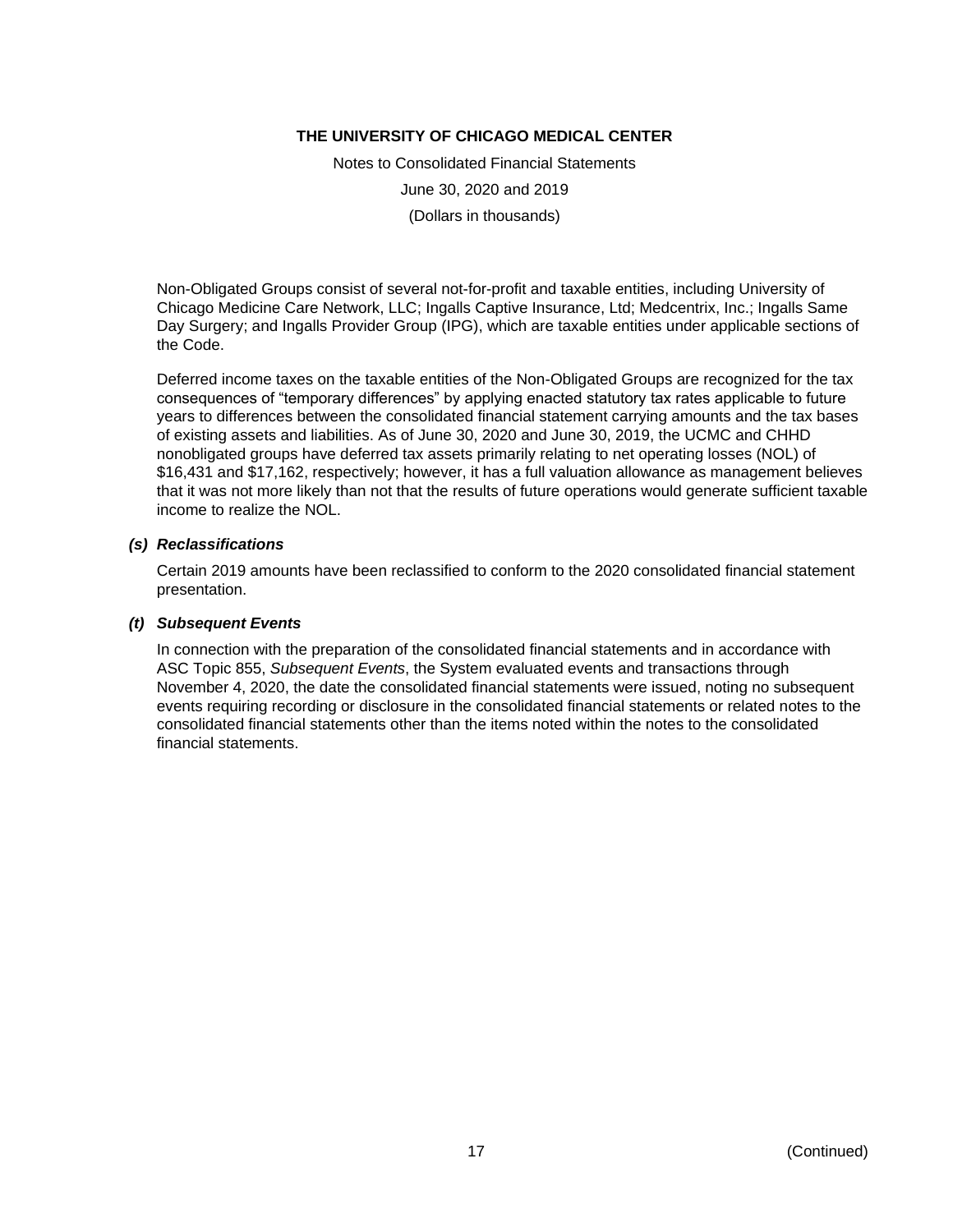Notes to Consolidated Financial Statements

June 30, 2020 and 2019

(Dollars in thousands)

#### **(3) Financial Assets and Liquidity Resources**

As of June 30, financial assets and liquidity resources available within one year for general expenditure, such as operating expenses, scheduled principal payments on debt, and capital construction costs not financed with debt, were as follows:

| Financial assets:                                |    | 2020      | 2019    |
|--------------------------------------------------|----|-----------|---------|
| Cash and cash equivalents                        | S  | 538,725   | 174,122 |
| Patient accounts receivable                      |    | 333,676   | 399,130 |
| Total financial assets available within one year |    | 872,401   | 573,252 |
| Liquidity resources:                             |    |           |         |
| Bank lines of credit                             |    | 200,000   | 100,000 |
| Total financial assets and liquidity resources   |    |           |         |
| available within one year                        | S. | 1,072,401 | 673,252 |
| Current liabilities:                             |    |           |         |
| Accounts payable and accrued expenses            | \$ | 256,369   | 241,248 |
| Estimated third-party payor settlements          |    | 536,847   | 263,259 |
| Current portion of long-term debt                |    | 20,430    | 18,098  |
| Other current liabilities                        |    | 11,766    | 725     |
| Total current liabilities                        |    | 825,412   | 523,330 |

The System's cash flows have seasonal variations during the year attributable to patient service reimbursement from the State of Illinois, payments from patients and insurance. As discussed in note 10(d), to manage liquidity, the System maintains lines of credit with financial institutions to potentially draw funds as needed during the year to manage cash flows. As of June 30, 2020, amounts outstanding under lines of credit amounted to \$0. In addition, as of June 30, 2020, the System has \$911,642 in funds functioning as endowment and \$209,450 of CHHD investments, all available for general expenditure upon Board approval, of which \$682,595 is liquid within 12 months. As of June 30, 2019, the System had \$923,571 in funds functioning as endowment and \$213,383 of CHHD investments, all available for general expenditure upon Board approval, of which \$761,284 was liquid within 12 months.

#### **(4) Agreements and Transactions with the University**

The affiliation agreement with the University provides, among other things, that all members of the medical staff will have academic appointments in the University. The affiliation agreement has an initial term of 40 years ending October 1, 2026 unless sooner terminated by mutual consent or as a result of a continuing breach of a material obligation therein or in the operating agreement. The affiliation agreement automatically renews for additional successive 10-year terms following expiration of the initial term, unless either party provides the other with at least two years' prior written notice of its election not to renew.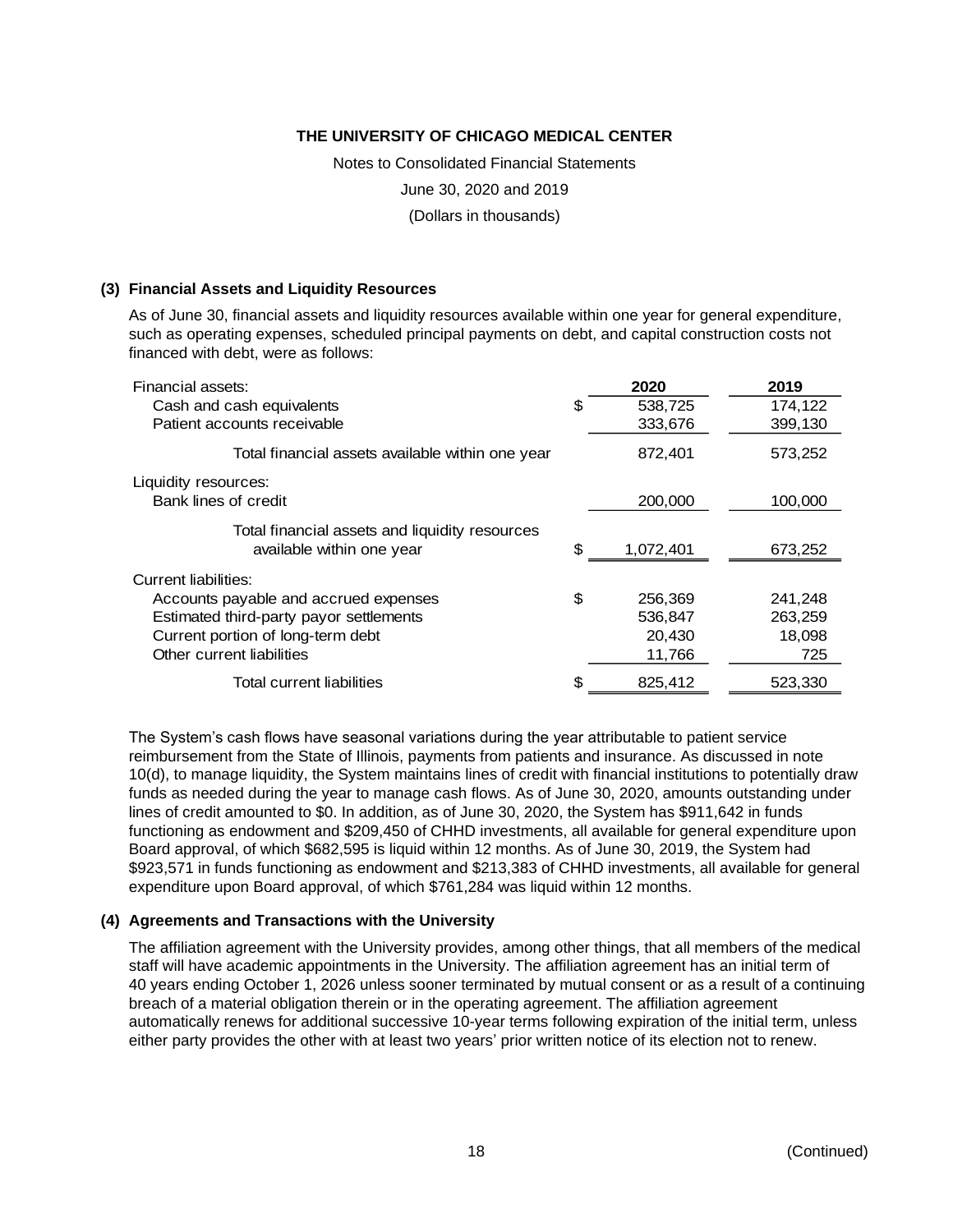Notes to Consolidated Financial Statements June 30, 2020 and 2019 (Dollars in thousands)

The operating agreement, as amended, provides, among other things, that the University provides UCMC the right to use and operate certain facilities. The operating agreement is coterminous with the affiliation agreement.

The lease agreements provide, among other things, that UCMC will lease from the University certain of the healthcare facilities and land that UCMC operates and occupies. The lease agreements are coterminous with the affiliation agreement.

UCMC purchases various services from the University, including certain employee benefits, utilities, security, telecommunications, and insurance. In addition, certain UCMC accounting records are maintained by the University. During the years ended June 30, 2020 and 2019, the University charged UCMC \$32,392 and \$31,036, respectively, for utilities, security, telecommunications, insurance, and overhead.

The University's Division of Biological Sciences provides physician services to UCMC. In 2020 and 2019, UCMC recorded \$271,868 and \$259,650, respectively, in expense related to these services.

UCMC's Board of Trustees adopted a plan of support under which it would provide annual net asset transfers to the University for support of academic programs in biology and medicine. All commitments under this plan are subject to the approval of UCMC's Board of Trustees and do not represent legally binding commitments until that approval. Unpaid portions of commitments approved by the UCMC Board of Trustees are reflected as current liabilities. UCMC recorded net asset transfers of \$71,750 in both 2020 and 2019 for this support.

#### **(5) Patient Service Revenue and Patient Receivables**

The System has agreements with third-party payors that provide for reimbursement at amounts different from their established rates. A summary of the reimbursement methodologies with major third-party payors is as follows:

#### *(a) Medicare*

The System is paid for various services rendered to Medicare program beneficiaries under prospectively determined rates. These rates vary according to patient classification systems that are based on clinical, diagnostic, and other factors. The prospectively determined rates are not subject to retroactive adjustment. The System's classification of patients under the prospective payment systems and the appropriateness of the patients' admissions are subject to validation reviews.

Other services rendered to Medicare beneficiaries are reimbursed based on a combination of prospectively determined rates and cost reimbursement methodologies. For the cost reimbursement, the System is reimbursed at a tentative rate with final settlement determined after submission of annual cost reports by the System and audits by the Medicare fiscal intermediary. UCMC's Medicare reimbursement reports through June 30, 2014 have been audited by the Medicare fiscal intermediary. CHHD's Medicare reimbursement reports through September 30, 2014 have been audited by the Medicare fiscal intermediary.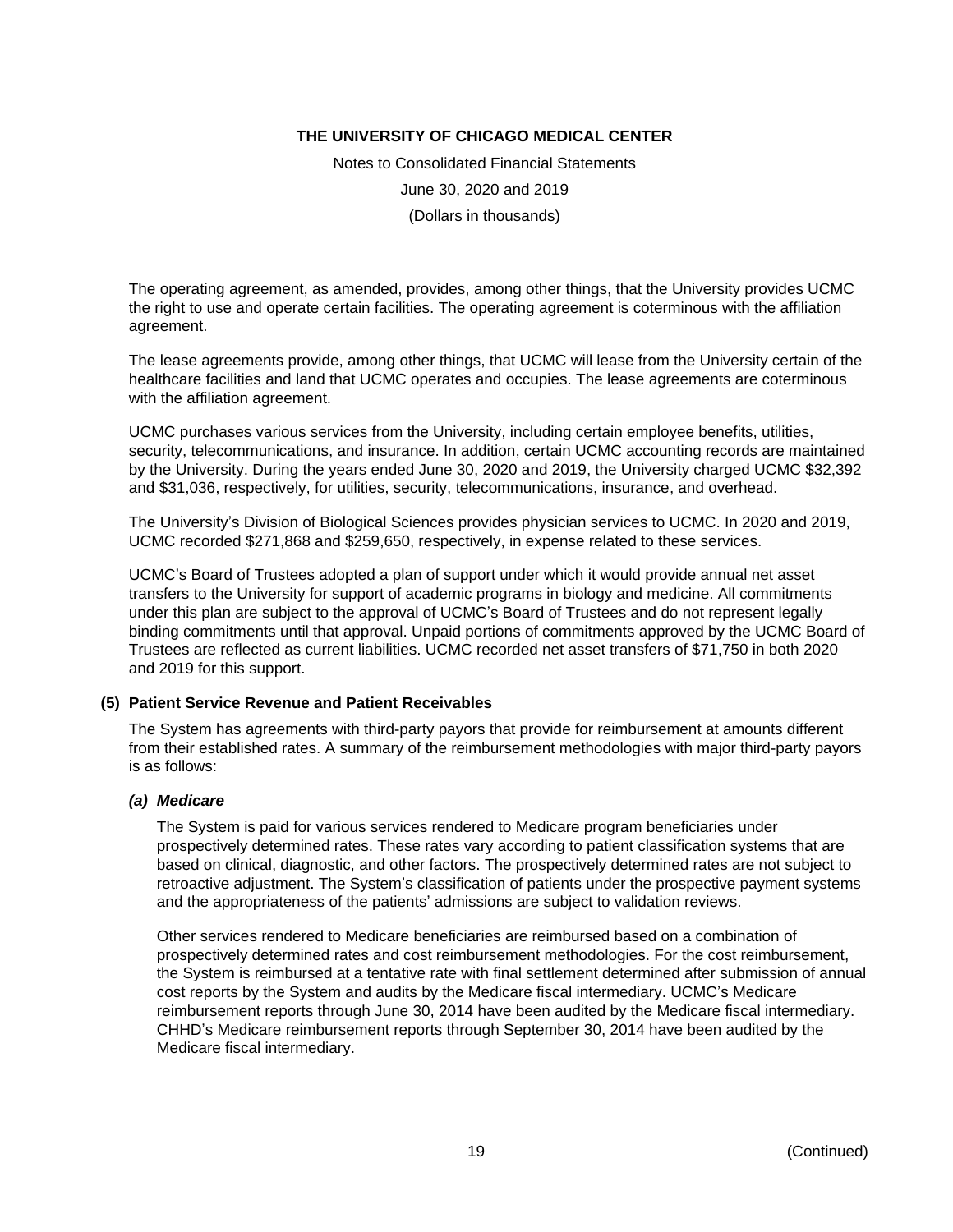Notes to Consolidated Financial Statements June 30, 2020 and 2019 (Dollars in thousands)

#### *(b) Medicaid*

The System is paid for inpatient acute care services rendered to Medicaid program beneficiaries under prospectively determined rates per discharge. For inpatient acute care services, payment rates vary according to a patient classification system that is based on clinical, diagnostic, and other factors. Medicaid outpatient services are reimbursed based on fee schedules. Medicaid reimbursement methodologies may be subject to periodic adjustment, as well as to changes in existing payment levels and rates, based on the amount of funding available to the State of Illinois Medicaid program and any such changes could have a significant effect on the System's revenue.

#### *(c) Blue Cross*

The System also participates as a provider of healthcare services under reimbursement agreements with Blue Cross under its indemnity program. The provisions of the agreements stipulate that services will be reimbursed at a tentative reimbursement rate and that final reimbursement for these services is determined after the submission of an annual cost report by the System and a review by Blue Cross. UCMC's and CHHD's Blue Cross reimbursement reports for 2019 and prior years have been reviewed by Blue Cross.

#### *(d) Other*

The System has also entered into payment agreements with certain commercial insurance carriers, health maintenance organizations, and preferred provider organizations. The basis for payment under these agreements is negotiated by the System and includes prospectively determined rates per discharge, discounts from established charges, and prospectively determined per diem rates.

Patient service revenue recognized in the period from these major payor sources are as follows:

|                         | 2020            | 2019      |
|-------------------------|-----------------|-----------|
| Medicare                | \$<br>610,312   | 597,322   |
| Medicaid                | 467,352         | 463,259   |
| Managed care            | 962,261         | 1,054,753 |
| Patients and other      | 10,033          | 6,635     |
| Patient service revenue | \$<br>2,049,958 | 2,121,969 |

Patient service revenue recognized in the period by type of service is as follows:

|                            |    | 2020      | 2019      |
|----------------------------|----|-----------|-----------|
| Inpatient                  | S  | 1,117,235 | 1,108,813 |
| Outpatient/Ambulatory care |    | 912.195   | 987.717   |
| Physician services         |    | 20,527    | 25,439    |
|                            | \$ | 2,049,957 | 2,121,969 |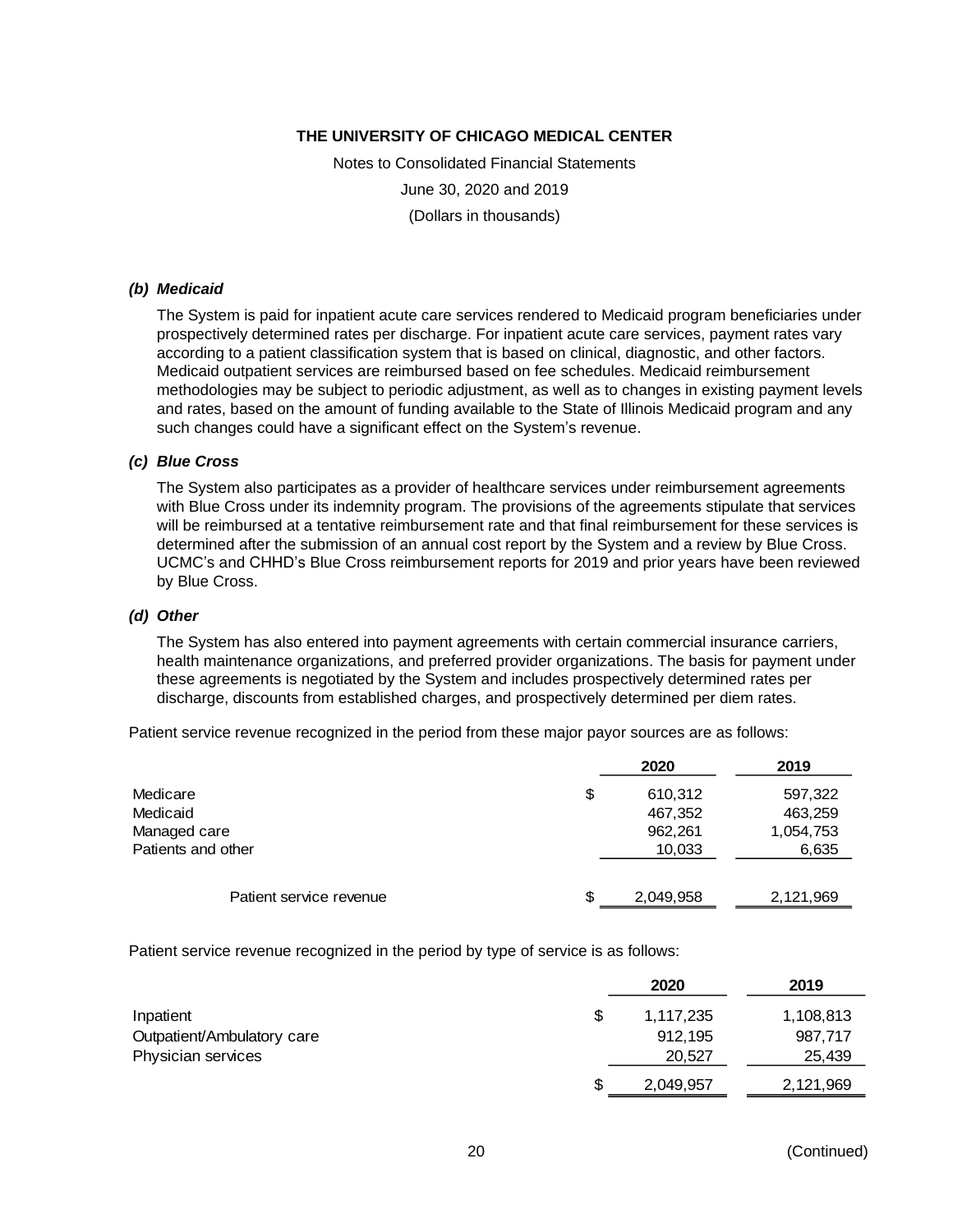Notes to Consolidated Financial Statements

June 30, 2020 and 2019

(Dollars in thousands)

The mix of receivables from patients and third-party payors as of June 30, 2020 and 2019 is as follows:

|                    | 2020       | 2019       |
|--------------------|------------|------------|
| Medicare           | 23.5 %     | 19.0 $%$   |
| Medicaid           | 31.8       | 35.1       |
| Managed care       | 42.0       | 44.6       |
| Patients and other | 2.7        | 1.3        |
|                    | $100.0 \%$ | $100.0 \%$ |

#### **(6) Community Benefits**

The following is a summary of the System's unreimbursed cost of providing care, as defined under its Financial Assistance Policy, along with the unreimbursed cost of government-sponsored indigent healthcare programs, unreimbursed cost to support education, clinical research, and other community programs for the years ended June 30, 2020 and 2019:

|                                                             | 2020          | 2019    |
|-------------------------------------------------------------|---------------|---------|
| Uncompensated care:                                         |               |         |
| Medicaid sponsored indigent healthcare                      | \$<br>140,705 | 70,991  |
| Medicare sponsored indigent healthcare - cost report        | 163,249       | 162,160 |
| Medicare sponsored indigent healthcare - physician services | 43,786        | 21,751  |
| Total uncompensated care                                    | 347,740       | 254,902 |
| Charity care                                                | 47,033        | 33,266  |
|                                                             | 394,773       | 288,168 |
| Unreimbursed education and research:                        |               |         |
| Education (unaudited)                                       | 62,066        | 59,528  |
| Research (unaudited)                                        | 48,000        | 48,000  |
| Total unreimbursed education and research                   | 110,066       | 107,528 |
| Total community benefits                                    | 504.839       | 395,696 |

The System determines the costs associated with providing charity care by aggregating the applicable direct and indirect costs, including salaries, wages and benefits, supplies, and other operating expenses, to determine a cost-to-charge ratio. The cost to charge ratio is applied to the charity care gross charges to calculate the charity care amount reported above. The System has not amended its financial assistance policies in 2020.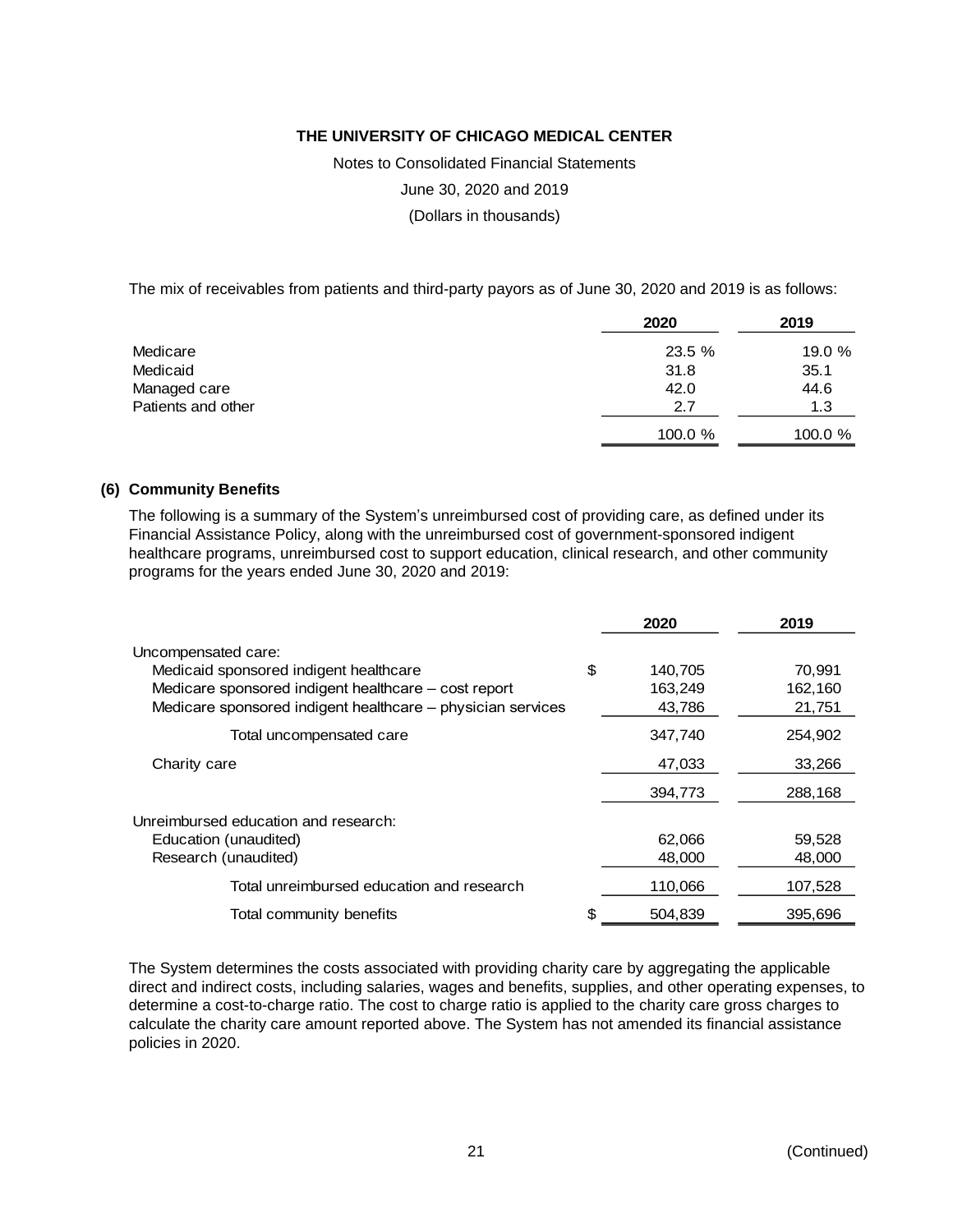Notes to Consolidated Financial Statements

June 30, 2020 and 2019

(Dollars in thousands)

#### **(7) Investments Limited as to Use**

The composition of investments limited as to use is as follows at June 30, 2020 and 2019:

|                                    | 2020 |            |             |              |              |           |
|------------------------------------|------|------------|-------------|--------------|--------------|-----------|
|                                    |      | Separately |             |              |              |           |
|                                    |      | invested   | <b>TRIP</b> | <b>Other</b> | <b>Total</b> | 2019      |
| Investments carried at fair value: |      |            |             |              |              |           |
| Cash equivalents                   | \$   | 157,738    | 39,241      | 200          | 197,179      | 12,587    |
| Global public equities             |      | 27,899     | 338,192     |              | 366,091      | 396,369   |
| Private debt                       |      |            | 50,082      |              | 50,082       | 48,412    |
| Private equity:                    |      |            |             |              |              |           |
| U.S. venture capital               |      | 238        | 73,468      |              | 73.706       | 68,637    |
| U.S. corporate finance             |      |            | 40,391      |              | 40,391       | 37,173    |
| International                      |      |            | 87,384      |              | 87,384       | 66,522    |
| Real assets:                       |      |            |             |              |              |           |
| Real estate                        |      |            | 56,175      |              | 56,175       | 59,443    |
| Natural resources                  |      |            | 51,808      |              | 51,808       | 63,373    |
| Absolute return:                   |      |            |             |              |              |           |
| <b>Equity oriented</b>             |      |            | 71,163      |              | 71,163       | 60,733    |
| Global macro/relative value        |      |            | 31,161      |              | 31,161       | 48,038    |
| Multistrategy                      |      |            | 60,177      |              | 60,177       | 65,510    |
| Credit oriented                    |      |            | 39,622      |              | 39,622       | 52,344    |
| <b>Protection oriented</b>         |      |            | 19,072      |              | 19,072       | 18,402    |
| Fixed income:                      |      |            |             |              |              |           |
| U.S. Treasuries, including TIPS    |      |            | 57,011      |              | 57,011       | 58,529    |
| Other fixed income                 |      | 4          |             |              | 4            | 163,168   |
| Other:                             |      |            |             |              |              |           |
| Beneficial interests in trust      |      |            |             | 9,085        | 9,085        | 9,303     |
| Funds in trust                     |      |            |             | 76,013       | 76,013       | 34,677    |
| <b>Total investments</b>           | \$   | 185,879    | 1,014,947   | 85,298       | 1,286,124    | 1,263,220 |

Investments classified as other consist of construction and debt proceeds to pay interest, donor restricted investments in beneficial interests in trusts, workers' compensation, self-insurance, and trustee-held funds. Investments limited as to use are classified as current assets to the extent that they are available to meet current liabilities. Investments are presented in the consolidated financial statements as follows:

|                                                                                                   | 2020                | 2019                |
|---------------------------------------------------------------------------------------------------|---------------------|---------------------|
| Current portion of investments limited to use<br>Investments limited to use, less current portion | 58.500<br>1,227,624 | 19.292<br>1,243,928 |
| Total investments limited to use                                                                  | 1,286,124           | 1,263,220           |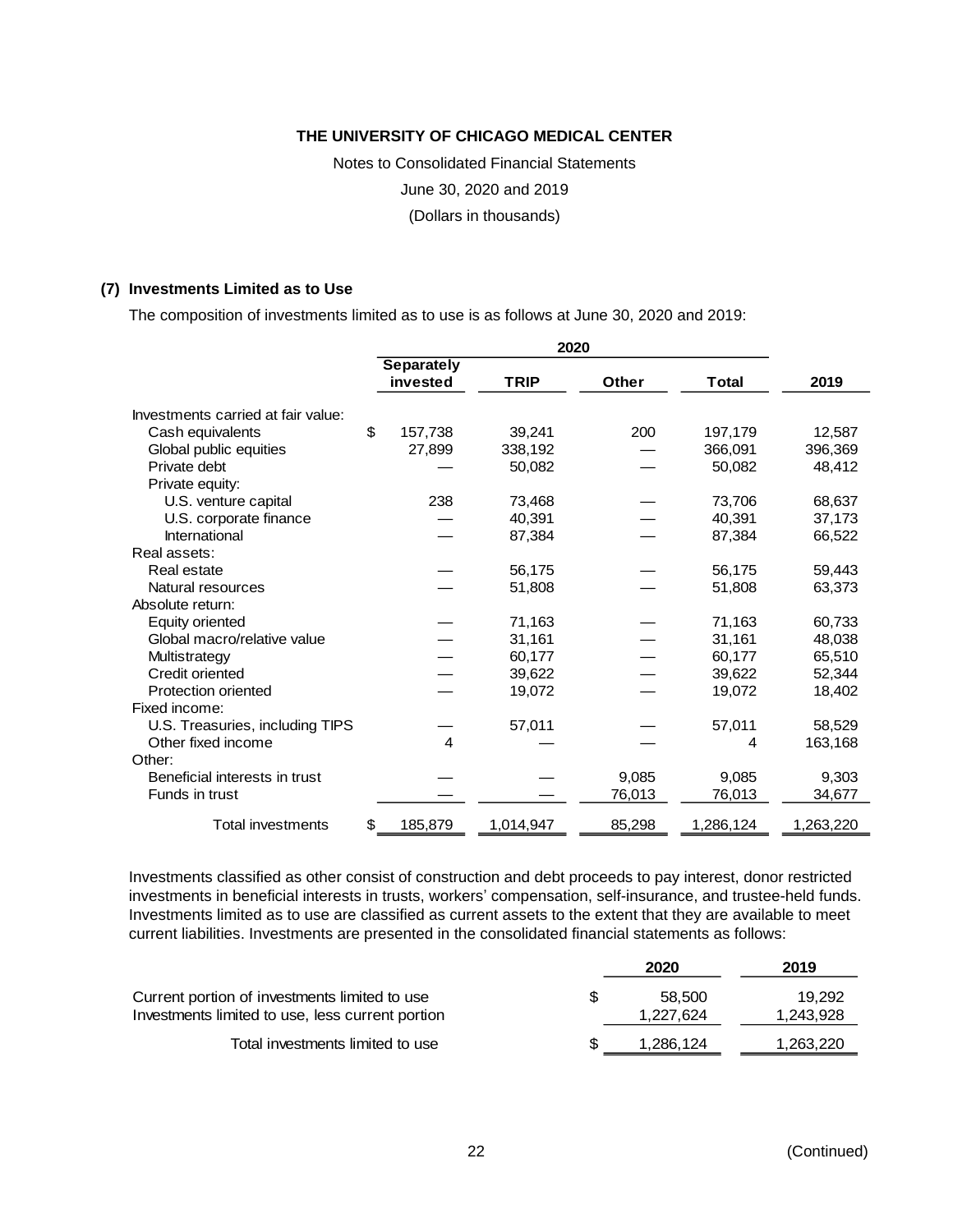Notes to Consolidated Financial Statements

June 30, 2020 and 2019

(Dollars in thousands)

A summary of investments limited as to use for the years ended June 30 is as follows:

|                                   | <b>UCMC</b>     | <b>CHHD</b> | <b>Total</b> | 2019      |
|-----------------------------------|-----------------|-------------|--------------|-----------|
| Investments limited as to use:    |                 |             |              |           |
| By the board for capital          |                 |             |              |           |
| improvements/restrictions         |                 |             |              |           |
| by donors                         | \$<br>160.913   | 34,250      | 195,163      | 267,802   |
| Funds held by custodian/trustee   |                 |             |              |           |
| under indenture agreements        | 145             |             | 145          | 185       |
| Funds held by trustee for         |                 |             |              |           |
| self-insurance                    | 6.166           | 14,603      | 20,769       | 20.742    |
| Collateral for interest rate swap | 53.160          | 1.940       | 55,100       | 13.750    |
| <b>TRIP</b> investments           | 830.662         | 184.285     | 1.014.947    | 960.741   |
| <b>Total investments</b>          |                 |             |              |           |
| limited to use                    | \$<br>1,051,046 | 235,078     | 1,286,124    | 1,263,220 |

The composition of investment income, net is as follows for the years ended June 30:

|                                                             | 2020 |             |             |          |        |
|-------------------------------------------------------------|------|-------------|-------------|----------|--------|
|                                                             |      | <b>UCMC</b> | <b>CHHD</b> | Total    | 2019   |
| Interest and dividend income, net                           | \$   | 10.250      | 2.180       | 12.430   | 14,330 |
| Realized gains on sales<br>of securities, net               |      | 32,887      | 5,618       | 38.505   | 31,705 |
| Change in unrealized gains<br>and losses on securities, net |      | (19,354)    | (548)       | (19,902) | 14,057 |
|                                                             | \$   | 23,783      | 7,250       | 31,033   | 60,092 |

Outside of TRIP, UCMC also invests in private equity limited partnerships. As of June 30, 2020, UCMC has commitments of \$1,681 remaining to fund private equity limited partnerships.

#### *Fair Value of Financial Instruments*

The overall investment objective of the System is to invest its assets in a prudent manner that will achieve a long-term rate of return sufficient to fund a portion of its annual operating activities and increase investment value after inflation. The System diversifies its investments among various asset classes incorporating multiple strategies and external investment managers, including the University Investment Office. Major investment decisions for investments held in TRIP and managed by the University are authorized by the University Board of Trustee's Investment Committee, which oversees the University's investment program in accordance with established guidelines.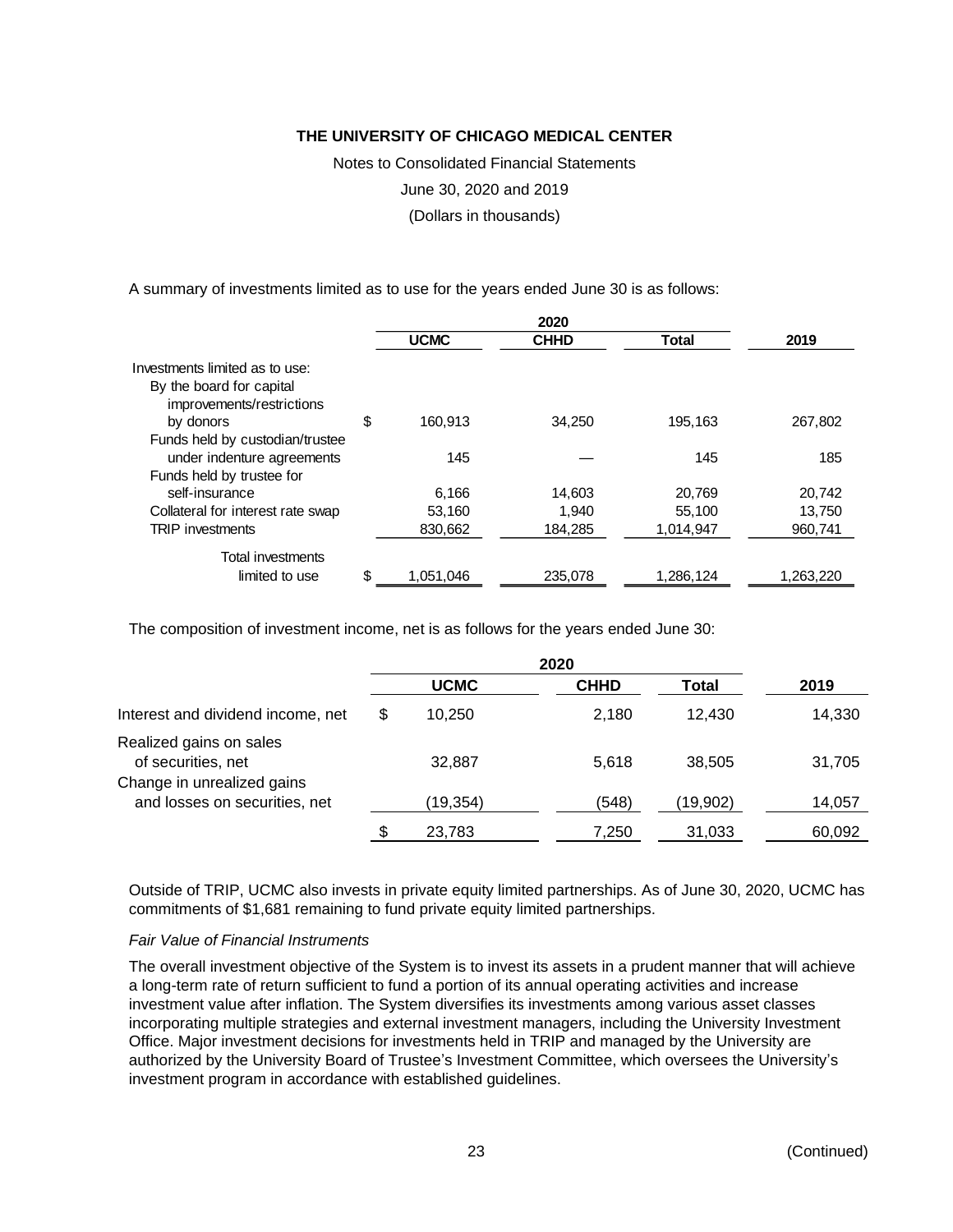Notes to Consolidated Financial Statements June 30, 2020 and 2019 (Dollars in thousands)

The carrying amount reported in the consolidated statements of financial position for the following approximates fair value because of the short maturities of these instruments: cash and cash equivalents, patient accounts receivable, accounts payable and accrued expenses, and estimated payables under third-party reimbursement programs. Cash equivalent investments include cash equivalents and fixed-income investments, with maturities of less than three months, which are valued based on quoted market prices in active markets. The majority of these investments are held in U.S. money market accounts. Global public equity investments consist of separate accounts, commingled funds, and limited partnerships. Securities held in separate accounts and daily traded commingled funds are generally valued based on quoted market prices in active markets. Commingled funds with monthly liquidity are valued based on independently determined NAV. Limited partnership interests in equity-oriented funds are valued based upon NAV provided by external fund managers.

Investments in private debt, private equity, real estate, and natural resources are in the form of limited partnership interests, which typically invest in private securities for which there is no readily determinable market value. In these cases, market value is determined by external managers based on a combination of discounted cash flow analysis, industry comparables, and outside appraisals. Where private equity, real estate, and natural resources managers hold publicly traded securities, these securities are generally valued based on market prices. The value of the limited partnership interests is held at the manager's reported NAV, unless information becomes available indicating the reported NAV may require adjustment. The methods used by managers to assess the NAV of these external investments vary by asset class. The University's Investment Office monitors the valuation methodologies and practices of managers on behalf of the System.

The absolute return portfolio comprises investments of limited partnership interests in hedge funds and drawdown private equity style partnerships whose managers have the authority to invest in various asset classes at their discretion, including the ability to invest long and short. The majority of the underlying holdings are marketable securities. The remainder of the underlying holdings is held in marketable securities that trade infrequently or in private investments, which are valued by the manager on the basis of an appraised value, discounted cash flow, industry comparables, or some other method. Most hedge funds that hold illiquid investments designate them in special side pockets, which are subject to special restrictions on redemption.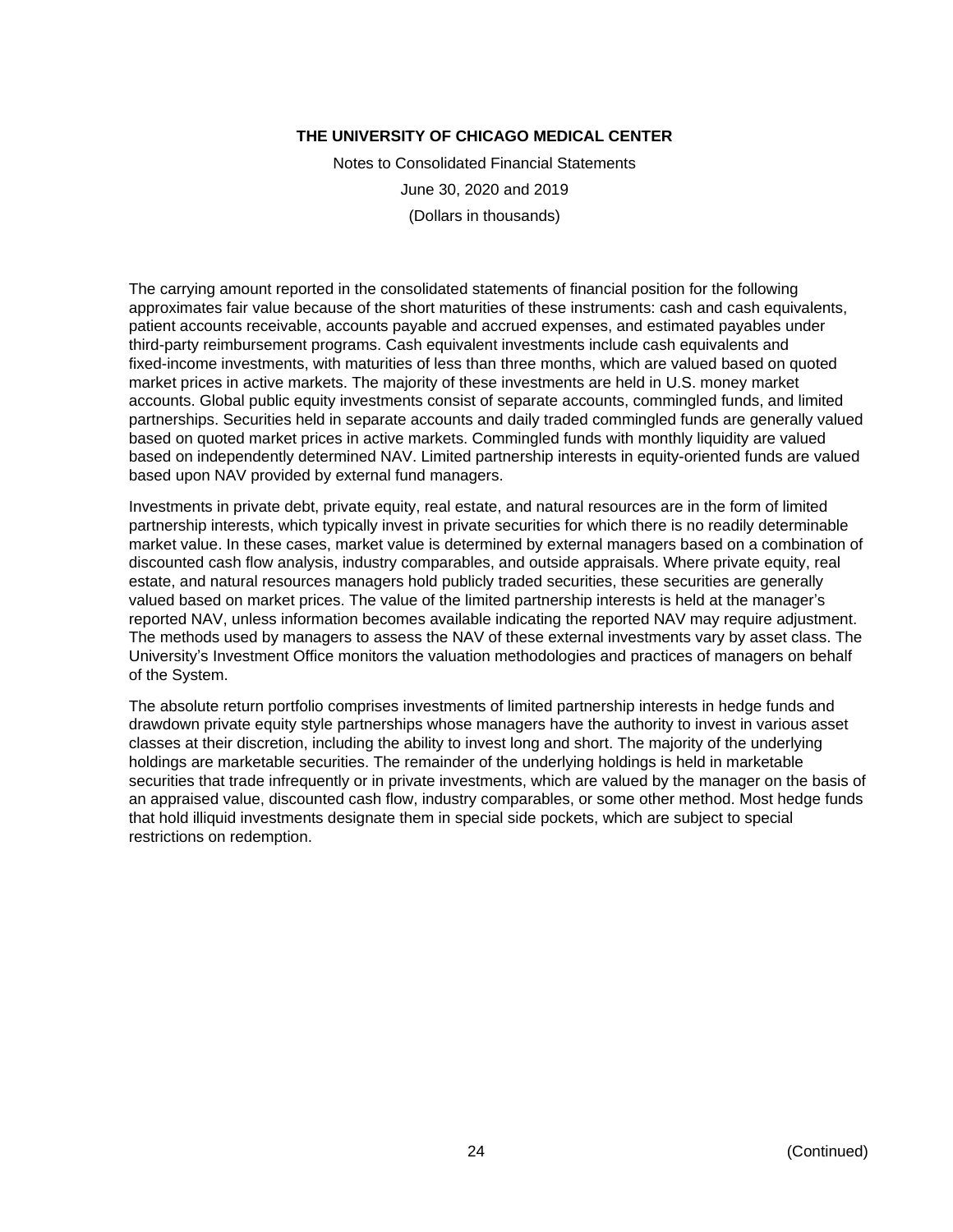Notes to Consolidated Financial Statements June 30, 2020 and 2019 (Dollars in thousands)

Fixed-income investments consist of directly held actively traded treasuries, separately managed accounts, commingled funds, and bond mutual funds that hold securities, the majority of which have maturities greater than one year. These are valued based on quoted market prices in active markets.

Beneficial interests in trusts represent restricted investments that are assets held by third-party trustees for beneficial interests in perpetual trusts, comprising equities, fixed-income securities, and money market funds.

Funds in trust investments consist primarily of project construction funds and workers' compensation trust funds. Funds in trust comprise 1% cash and cash equivalents, 95% fixed income investments, and 4% equity investments at June 30, 2020 and comprised 1% cash and cash equivalents, 99% fixed income investments and 0% equity investments at June 30, 2019.

The System believes that the reported amount of its investments is a reasonable estimate of fair value as of June 30, 2020 and 2019. Because of the inherent uncertainties of valuation, these estimated fair values may differ significantly from values that would have been used had a ready market existed. Assets and liabilities recorded at fair value as of June 30, 2020 and 2019 were as follows:

| <b>Assets</b>               | Quoted<br>prices in<br>active<br>markets<br>(Level 1) | <b>Significant</b><br>other<br>observable<br>inputs<br>(Level 2) | <b>Significant</b><br>unobservable<br>inputs<br>(Level 3) | 2020<br>Total |
|-----------------------------|-------------------------------------------------------|------------------------------------------------------------------|-----------------------------------------------------------|---------------|
| Cash and cash equivalents   | \$<br>538,725                                         |                                                                  |                                                           | 538,725       |
| Investments:                |                                                       |                                                                  |                                                           |               |
| Cash equivalents            | 197,179                                               |                                                                  |                                                           | 197,179       |
| Global public equities      | 97,864                                                |                                                                  |                                                           | 97,864        |
| Real assets:                |                                                       |                                                                  |                                                           |               |
| Real estate                 | 10,270                                                |                                                                  |                                                           | 10,270        |
| Fixed income:               |                                                       |                                                                  |                                                           |               |
| U.S. Treasuries,            |                                                       |                                                                  |                                                           |               |
| including TIPS              | 57,011                                                |                                                                  |                                                           | 57,011        |
| Other fixed income          | 4                                                     |                                                                  |                                                           | 4             |
| Restricted investments      |                                                       |                                                                  | 9,085                                                     | 9,085         |
| Funds in trust              | 61,411                                                | 14,603                                                           |                                                           | 76,014        |
| Investments measured at NAV |                                                       |                                                                  |                                                           | 838,697       |
| Total investments at        |                                                       |                                                                  |                                                           |               |
| fair value                  | 962,464                                               | 14,603                                                           | 9,085                                                     | 1,824,849     |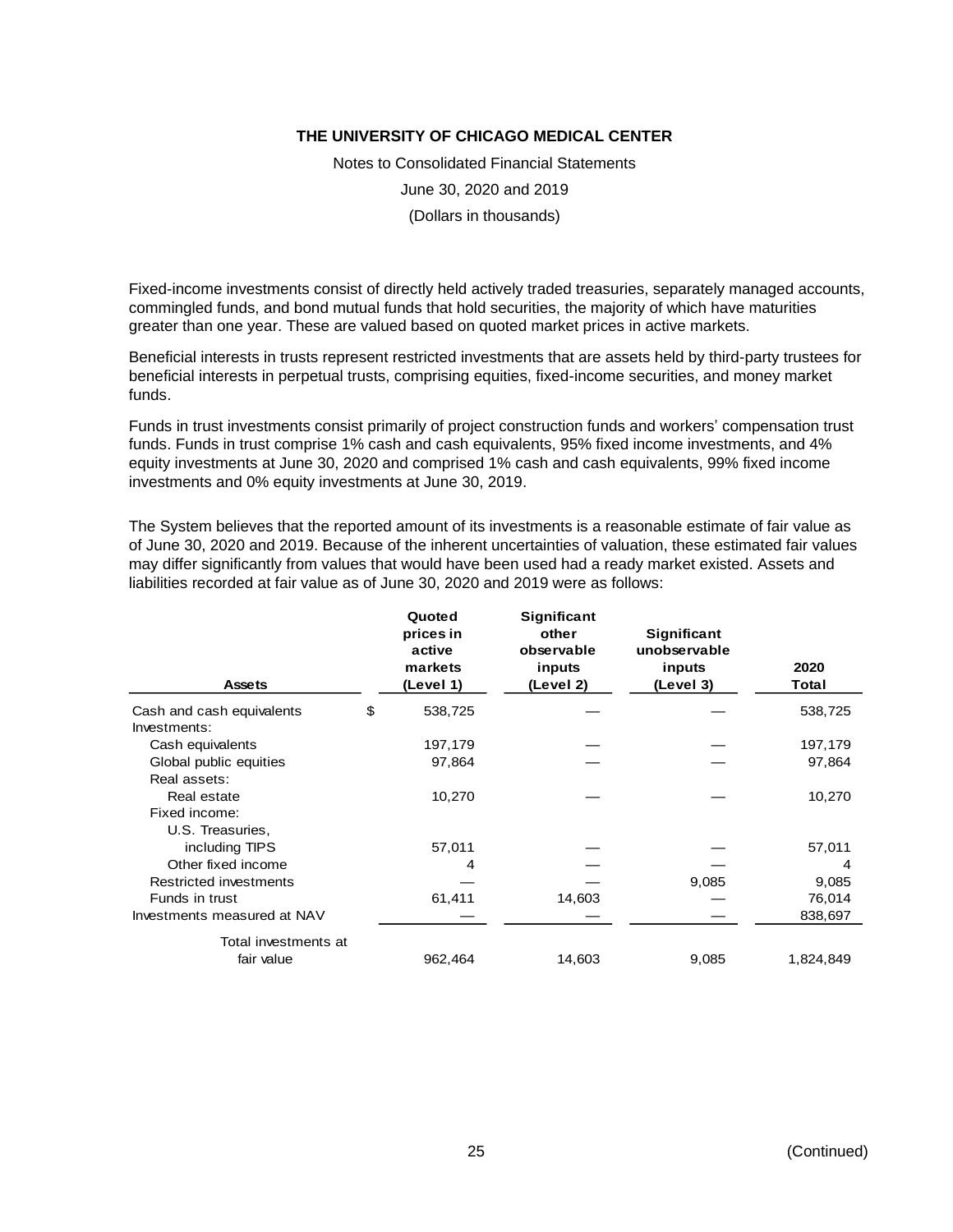Notes to Consolidated Financial Statements

June 30, 2020 and 2019

(Dollars in thousands)

| <b>Assets</b>                      | Quoted<br>prices in<br>active<br>markets<br>(Level 1) | <b>Significant</b><br>other<br>observable<br>inputs<br>(Level 2) | <b>Significant</b><br>unobservable<br>inputs<br>(Level 3) | 2020<br><b>Total</b> |
|------------------------------------|-------------------------------------------------------|------------------------------------------------------------------|-----------------------------------------------------------|----------------------|
| Other assets                       | \$<br>8,343                                           |                                                                  |                                                           | 8,343                |
| Total assets at<br>fair value      | \$<br>970,807                                         | 14,603                                                           | 9,085                                                     | 1,833,192            |
| <b>Liabilities</b>                 |                                                       |                                                                  |                                                           |                      |
| Interest rate swap payable         | \$                                                    | 193.871                                                          |                                                           | 193,871              |
| Total liabilities at<br>fair value | \$                                                    | 193,871                                                          |                                                           | 193,871              |

| <b>Assets</b>                 | Quoted<br>prices in<br>active<br>markets<br>(Level 1) | Significant<br>other<br>observable<br>inputs<br>(Level 2) | Significant<br>unobservable<br>inputs<br>(Level 3) | 2019<br>Total |
|-------------------------------|-------------------------------------------------------|-----------------------------------------------------------|----------------------------------------------------|---------------|
| Cash and cash equivalents     | \$<br>174,122                                         |                                                           |                                                    | 174,122       |
| Investments:                  |                                                       |                                                           |                                                    |               |
| Cash equivalents              | 12,587                                                |                                                           |                                                    | 12,587        |
| Global public equities        | 166,427                                               |                                                           |                                                    | 166,427       |
| Private equity- U.S.          |                                                       |                                                           |                                                    |               |
| Venture Capital               | 5,302                                                 |                                                           |                                                    | 5,302         |
| Real assets:                  |                                                       |                                                           |                                                    |               |
| Real estate                   | 16,196                                                |                                                           |                                                    | 16,196        |
| Natural resources             | 9,660                                                 |                                                           |                                                    | 9,660         |
| Absolute return:              |                                                       |                                                           |                                                    |               |
| Global macro/relative value   | 8,826                                                 |                                                           |                                                    | 8,826         |
| Fixed income:                 |                                                       |                                                           |                                                    |               |
| U.S. Treasuries,              |                                                       |                                                           |                                                    |               |
| including TIPS                | 58,529                                                |                                                           |                                                    | 58,529        |
| Other fixed income            | 163,168                                               |                                                           |                                                    | 163,168       |
| <b>Restricted investments</b> |                                                       |                                                           | 9,303                                              | 9,303         |
| Funds in trust                | 18,438                                                | 16,239                                                    |                                                    | 34,677        |
| Investments measured at NAV   |                                                       |                                                           |                                                    | 778,535       |
| Total investments at          |                                                       |                                                           |                                                    |               |
| fair value                    | 633,255                                               | 16,239                                                    | 9,303                                              | 1,437,332     |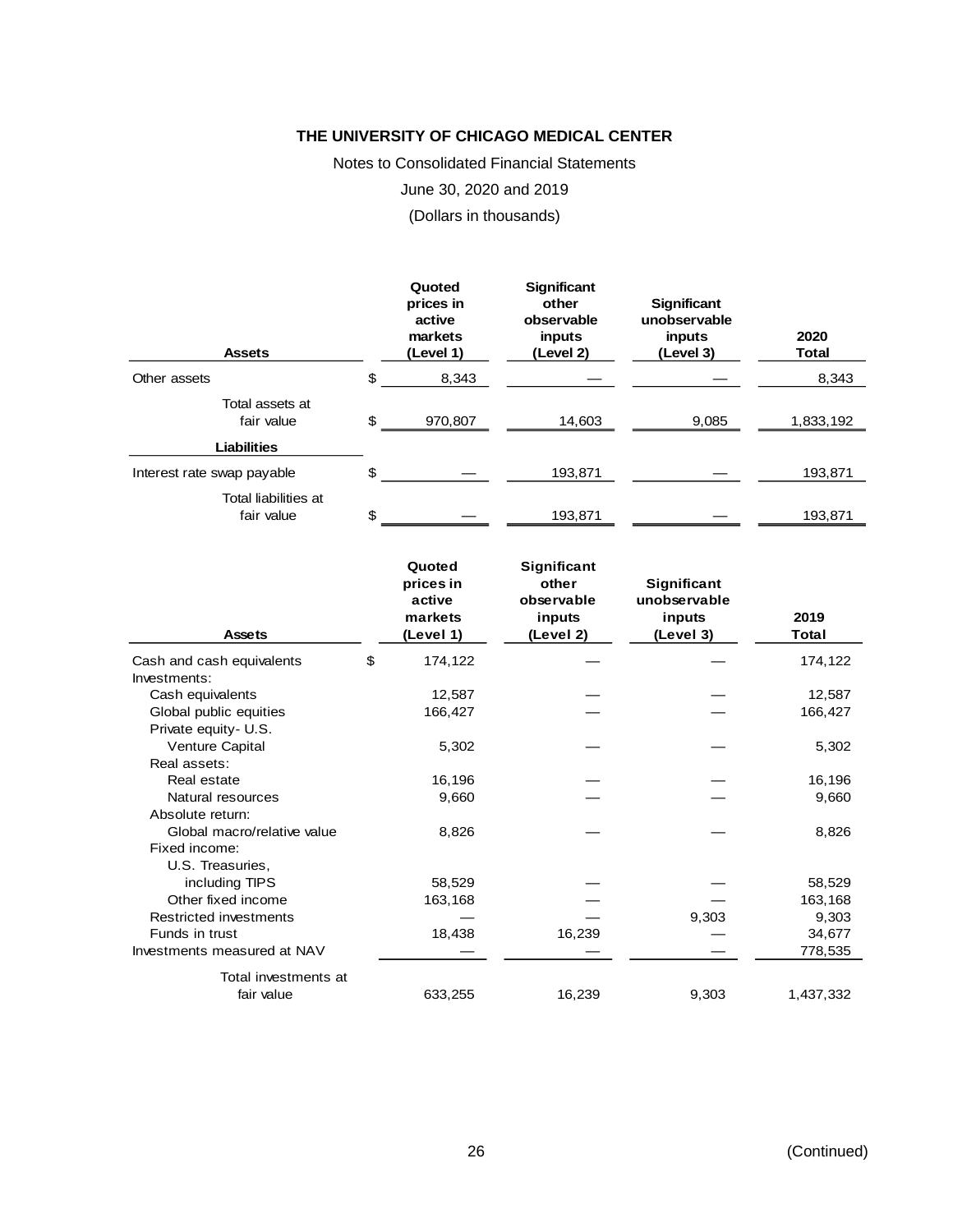Notes to Consolidated Financial Statements

June 30, 2020 and 2019

(Dollars in thousands)

| <b>Assets</b>                      | Quoted<br>prices in<br>active<br>markets<br>(Level 1) | <b>Significant</b><br>other<br>observable<br>inputs<br>(Level 2) | <b>Significant</b><br>unobservable<br>inputs<br>(Level 3) | 2019<br><b>Total</b> |
|------------------------------------|-------------------------------------------------------|------------------------------------------------------------------|-----------------------------------------------------------|----------------------|
| Other assets                       | \$<br>7,385                                           |                                                                  |                                                           | 7,385                |
| Total assets at<br>fair value      | \$<br>640,650                                         | 16,239                                                           | 9,303                                                     | 1,444,727            |
| <b>Liabilities</b>                 |                                                       |                                                                  |                                                           |                      |
| Interest rate swap payable         | \$                                                    | 136,186                                                          |                                                           | 136,186              |
| Total liabilities at<br>fair value | \$                                                    | 136,186                                                          |                                                           | 136,186              |

<sup>1</sup> Certain investments that are measured at fair value using the NAV per share (or its equivalent) practical expedient have not been categorized in the fair value hierarchy. The fair value amounts presented in this table are intended to permit reconciliation of the fair value hierarchy to the amounts presented in the consolidated balance sheets.

During 2020, there were no transfers between investment Levels 1 and 2 or between Levels 2 and 3. The interest rate swap arrangement has inputs, which can generally be corroborated by market data and is, therefore classified within Level 2.

The following table presents activity for the year ended June 30, 2020 for assets measured at fair value using unobservable inputs classified in Level 3:

|                                                                    |   | Level 3<br>rollforward |
|--------------------------------------------------------------------|---|------------------------|
| Beginning fair value<br>Change in unrealized gains and losses, net | S | 9,303<br>(218)         |
| Ending fair value                                                  | S | 9,085                  |

In addition, investment securities are exposed to various risks, such as interest rate, credit, and overall market volatility. Due to the level of risk associated with certain investment securities, it is reasonably possible that changes in the values of the System's investments could occur in the next term and that such changes could materially affect the amounts reported in the consolidated financial statements. The methods described above may produce a fair value calculation that may not be indicative of net realizable value or reflective of future fair values. Furthermore, while the System believes its valuation methods are appropriate and consistent with other market participants, the use of different methodologies or assumptions to determine the fair value of certain financial instruments could result in a different estimate of fair value at the reporting date.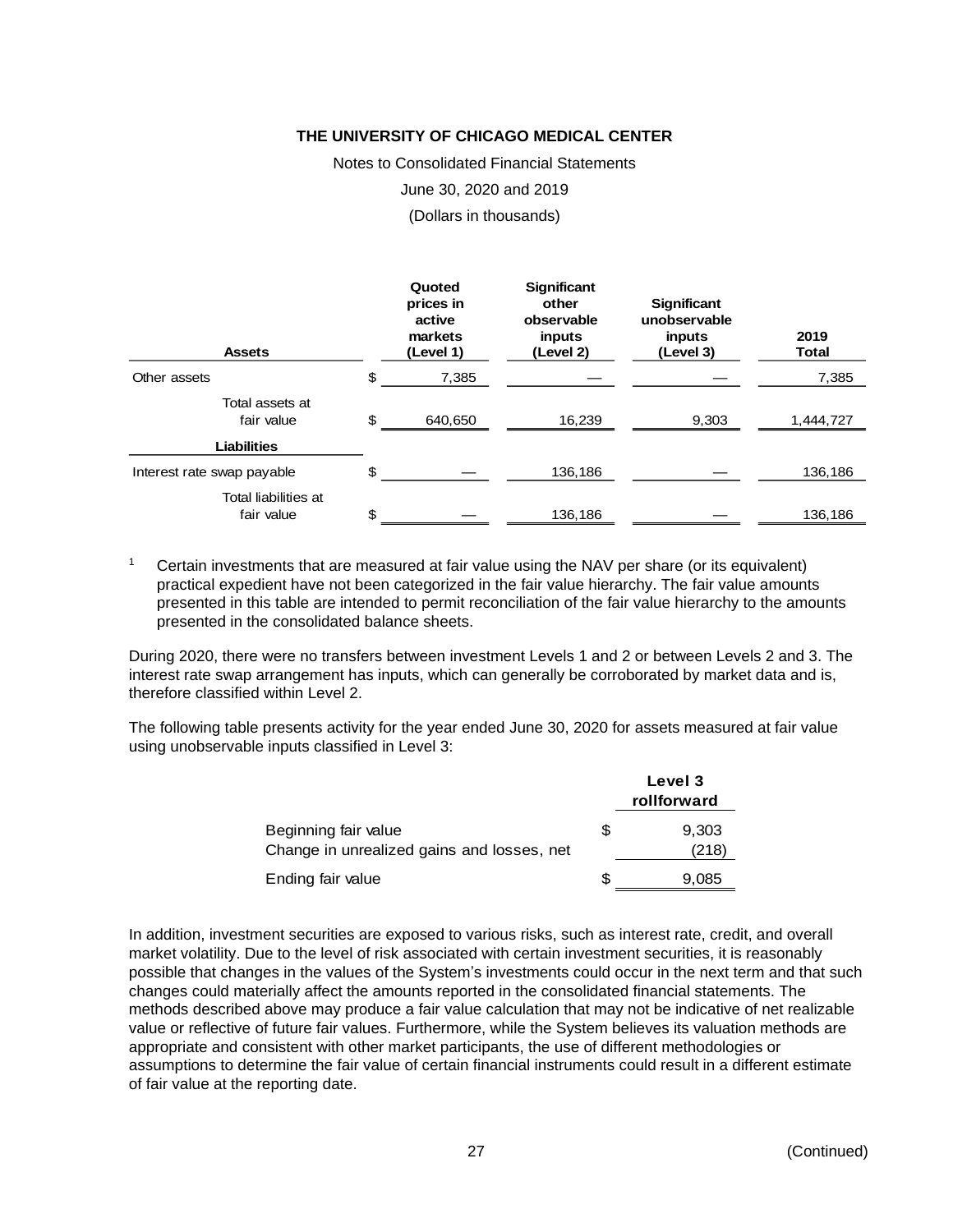Notes to Consolidated Financial Statements

June 30, 2020 and 2019

(Dollars in thousands)

The significant unobservable inputs used in the fair value measurement of the System's long-lived partnership investments include a combination of cost, discounted cash flow analysis, industry comparables, and outside appraisals. Significant changes in any inputs used by investment managers in determining NAVs in isolation would result in a significant changes in fair value measurement.

The System has made investments in various long-lived partnerships and, in other cases, has entered into contractual agreements that may limit its ability to initiate redemptions due to notice periods, lockups, and gates. Details on typical redemption terms by asset class and type of investment are provided below:

|                                 | Remaining<br>life | <b>Redemption terms</b>                                       | <b>Redemption restrictions</b><br>and terms                                                                                                  |  |
|---------------------------------|-------------------|---------------------------------------------------------------|----------------------------------------------------------------------------------------------------------------------------------------------|--|
| N/A<br>Cash                     |                   | Daily                                                         | None                                                                                                                                         |  |
| Global public equities:         |                   |                                                               |                                                                                                                                              |  |
| Commingled funds                | N/A               | Daily to triennial with notice<br>periods of 2 to 180 days    | Lock-up provisions for up to 3 years;<br>some investments have a portion<br>of capital held in side pockets<br>with no redemptions permitted |  |
| Partnerships                    | N/A               | Monthly to biennial with notice<br>periods of 7 to 90 days    | Lock-up provisions for up to 4 years;<br>some investments have a portion<br>of capital held in side pockets<br>with no redemptions permitted |  |
| Separate accounts               | N/A               | Daily with notice periods of<br>1 to 7 days                   | Lock-up provisions ranging for up to<br>1 year                                                                                               |  |
| Private debt:                   |                   |                                                               |                                                                                                                                              |  |
| Drawdown partnerships           | 1 to 11 years     | Redemptions not permitted                                     | N/A                                                                                                                                          |  |
| Partnerships                    | N/A               | Redemptions not permitted                                     | Capital held in side pockets with no<br>redemptions permitted                                                                                |  |
| Mutual bond and equity<br>funds | N/A               | Daily to monthly with notice<br>periods of 1 to 30 days       | None                                                                                                                                         |  |
| Real estate funds               | N/A               | Quarterly with notice periods<br>of 45 to 90 days             | None                                                                                                                                         |  |
| Funds of funds                  | N/A               | Monthly to quarterly with notice<br>periods of 15 to 185 days | None                                                                                                                                         |  |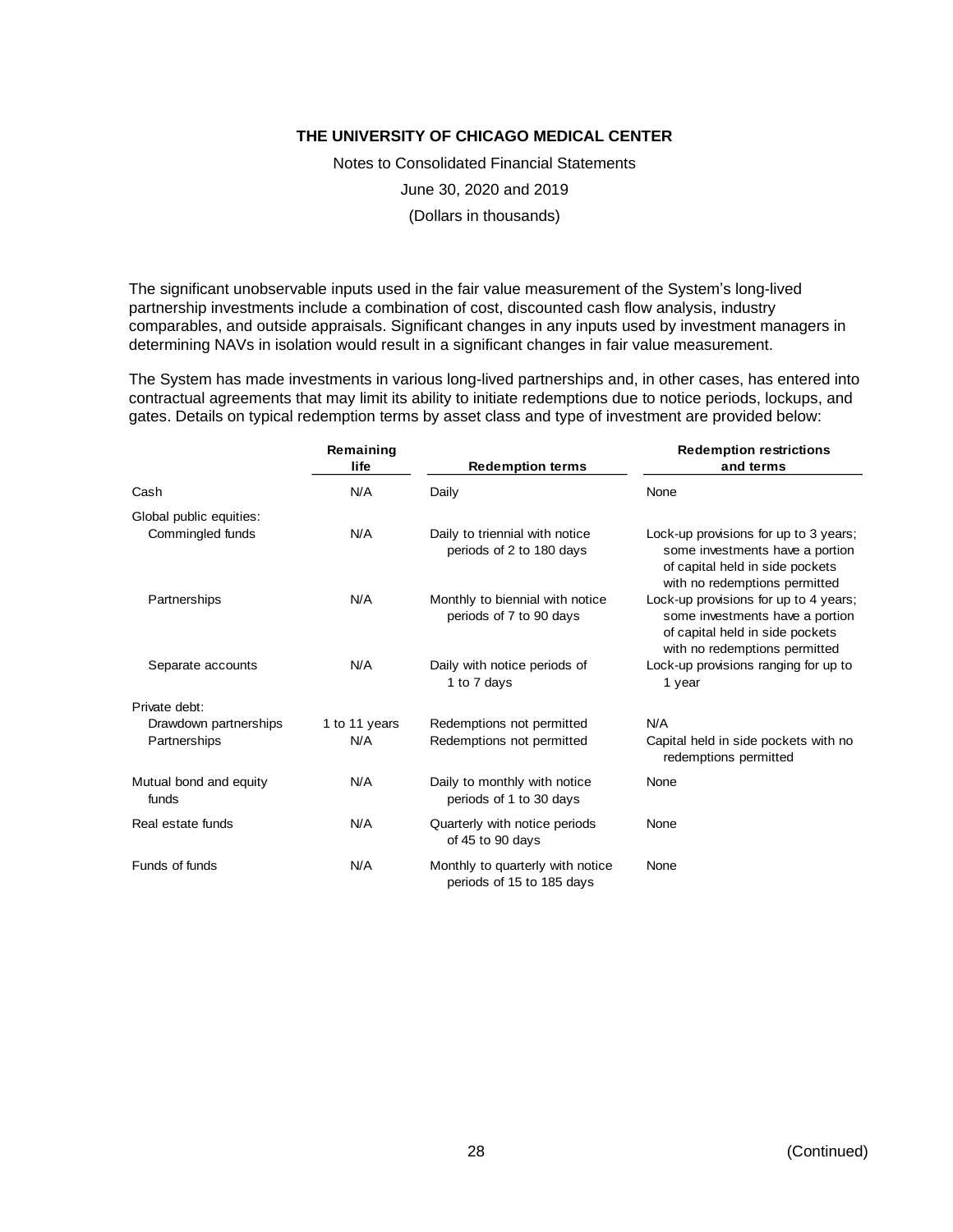Notes to Consolidated Financial Statements

June 30, 2020 and 2019

(Dollars in thousands)

|                                   | Remaining<br>life    | <b>Redemption terms</b>                                            | <b>Redemption restrictions</b><br>and terms                                                                                                      |
|-----------------------------------|----------------------|--------------------------------------------------------------------|--------------------------------------------------------------------------------------------------------------------------------------------------|
| Private equity:                   |                      |                                                                    |                                                                                                                                                  |
| Drawdown partnerships             | 1 to 21 years<br>N/A | Redemptions not permitted<br>Daily with notice period of 1 day     | N/A<br>None                                                                                                                                      |
| Separate accounts<br>Partnerships | N/A                  | Semiannual with notice period<br>of 90 days                        | A portion of capital is held in side<br>pockets with no redemptions<br>permitted                                                                 |
| Real estate:                      |                      |                                                                    |                                                                                                                                                  |
| Drawdown partnerships             | 1 to 16 years        | Redemptions not permitted                                          | N/A                                                                                                                                              |
| Separate accounts                 | N/A                  | Daily with notice period of 5 days                                 | None                                                                                                                                             |
| Natural resources:                |                      |                                                                    |                                                                                                                                                  |
| Drawdown partnerships             | 1 to 17 years        | Redemptions not permitted                                          | N/A                                                                                                                                              |
| Commingled funds                  | N/A                  | Daily with notice period of 1 day                                  | None                                                                                                                                             |
| Absolute return:                  |                      |                                                                    |                                                                                                                                                  |
| Commingled funds                  | N/A                  | Daily to triennial with notice<br>periods of 1 to 122 days         | Lock-up provisions for up to three years;<br>some investments have a portion<br>of capital held in side pockets<br>with no redemptions permitted |
| Drawdown partnerships             | 1 to 4 years         | Redemptions not permitted                                          | N/A                                                                                                                                              |
| Partnerships                      | N/A                  | Quarterly to triennial with<br>notice periods of 45 to<br>180 days | Lock-up provisions for up to five years;<br>some investments have a portion<br>of capital held in side pockets<br>with no redemptions permitted  |
| Fixed income:                     |                      |                                                                    |                                                                                                                                                  |
| Commingled funds                  | N/A                  | Weekly to monthly with notice<br>periods of 5 to 10 days           | None                                                                                                                                             |
| Separate accounts                 | N/A                  | Daily to monthly with notice<br>periods of 1 to 30 days            | None                                                                                                                                             |
| Funds in trust                    | N/A                  | Daily                                                              | None                                                                                                                                             |

#### **(8) Endowments**

The System's endowment consists of individual donor-restricted endowment funds and board-designated endowment funds for a variety of purposes plus the following where the assets have been designated for endowment: pledges receivable, split interest agreements, and other net assets. The endowment includes both donor-restricted endowment funds and funds designated by the Board of Trustees to function as endowments. The net assets associated with endowment funds, including funds designated by the Board of Trustees to function as endowments, are classified and reported based on the existence or absence of donor-imposed restrictions.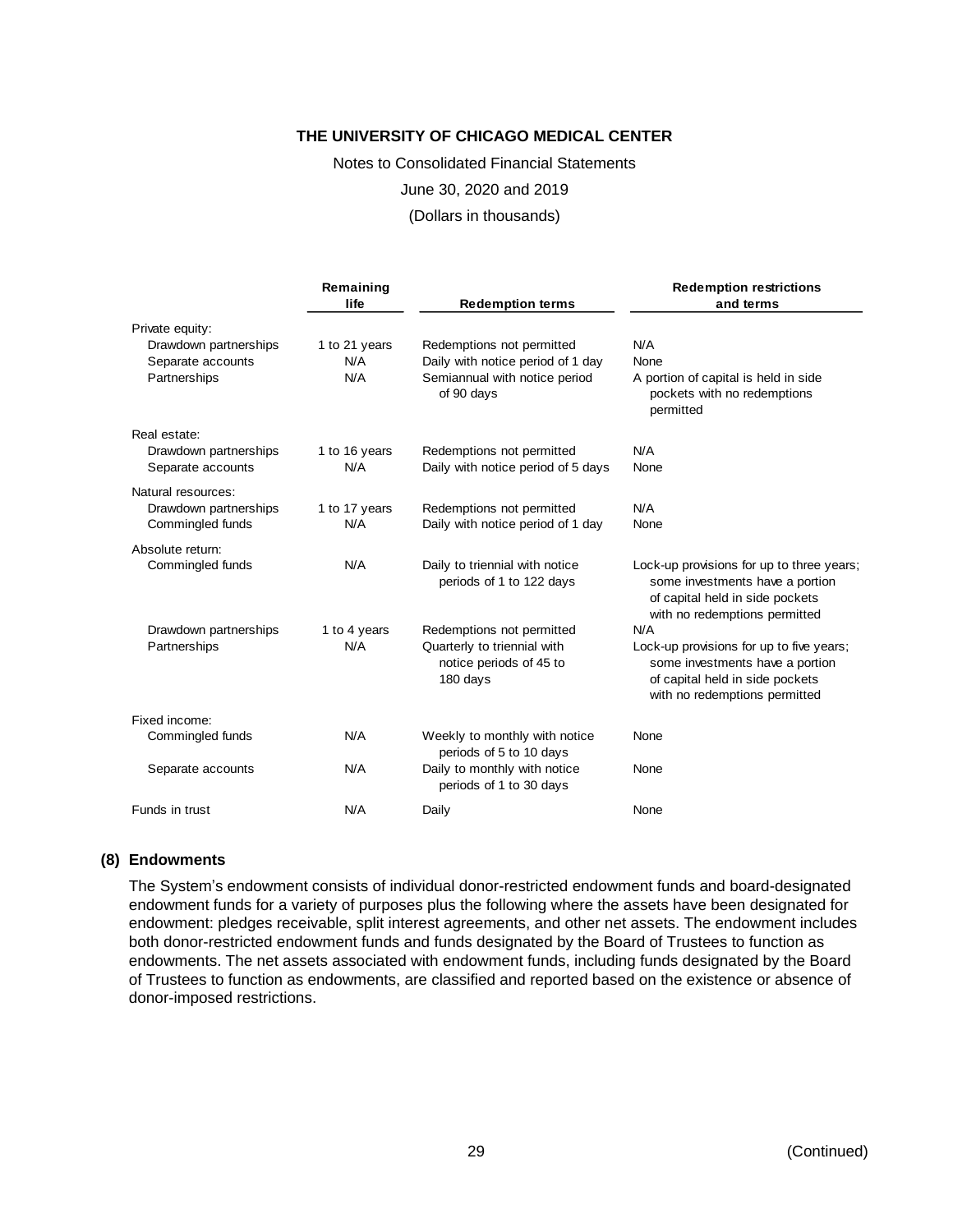Notes to Consolidated Financial Statements June 30, 2020 and 2019 (Dollars in thousands)

Illinois is governed by the Uniform Prudent Management of Institutional Funds Act (UPMIFA). The Board of Trustees of UCMC has interpreted UPMIFA as sustaining the preservation of the original gift as of the gift date of the donor-restricted endowment funds absent explicit donor stipulations to the contrary. As a result of this interpretation, the System classifies as net assets with donor restrictions (a) the original value of gifts donated to the permanent endowment, (b) the original value of subsequent gifts to the permanent endowment, and (c) accumulations to the permanent endowment made in accordance with the direction of the applicable donor gift instrument at the time the accumulation is added to the fund.

The System has beneficial interests in trusts. The System has recorded its share of the principal of the trusts as net assets with donor restrictions. Distributions from the trusts are recorded within net assets without restrictions if unrestricted; otherwise, they are classified as net assets with donor restrictions until appropriated for expenditure. In some instances, the historical costs basis of the funds is not available as the System received the shares in 1929. The fair value of assets associated with individual donor-restricted endowment funds may fall below the amount of the original donation as a result of unfavorable market conditions. There were no such deficiencies at June 30, 2020 and 2019, respectively.

|                                                                                        | 2020                                 |                            |          |
|----------------------------------------------------------------------------------------|--------------------------------------|----------------------------|----------|
|                                                                                        | <b>Without donor</b><br>restrictions | With donor<br>restrictions | Total    |
| Changes in the fair value of endowment investments:<br>Investment return:              |                                      |                            |          |
| Endowment yield (interest and dividends)<br>Net appreciation (realized and unrealized) | \$<br>10,250                         | 676                        | 10,926   |
| on investments                                                                         | 13,533                               | 802                        | 14,335   |
| Investment return, net of payout                                                       | 23,783                               | 1,478                      | 25,261   |
| Endowment payout                                                                       | (48,014)                             | (3,883)                    | (51,897) |
| Net investment return                                                                  | (24, 231)                            | (2, 405)                   | (26,636) |
| Other changes in endowment investments:                                                |                                      |                            |          |
| Gifts and pledge payments received in cash                                             | 8,302                                | 10                         | 8,312    |
| Other changes                                                                          | 4,000                                |                            | 4,000    |
| Total other changes in endowment                                                       |                                      |                            |          |
| investments                                                                            | 12,302                               | 10                         | 12,312   |
| Net change in endowment investments                                                    | (11, 929)                            | (2, 395)                   | (14,324) |

The System has the following donor-restricted endowment activities during the years ended June 30, 2020 and 2019 delineated by net asset class: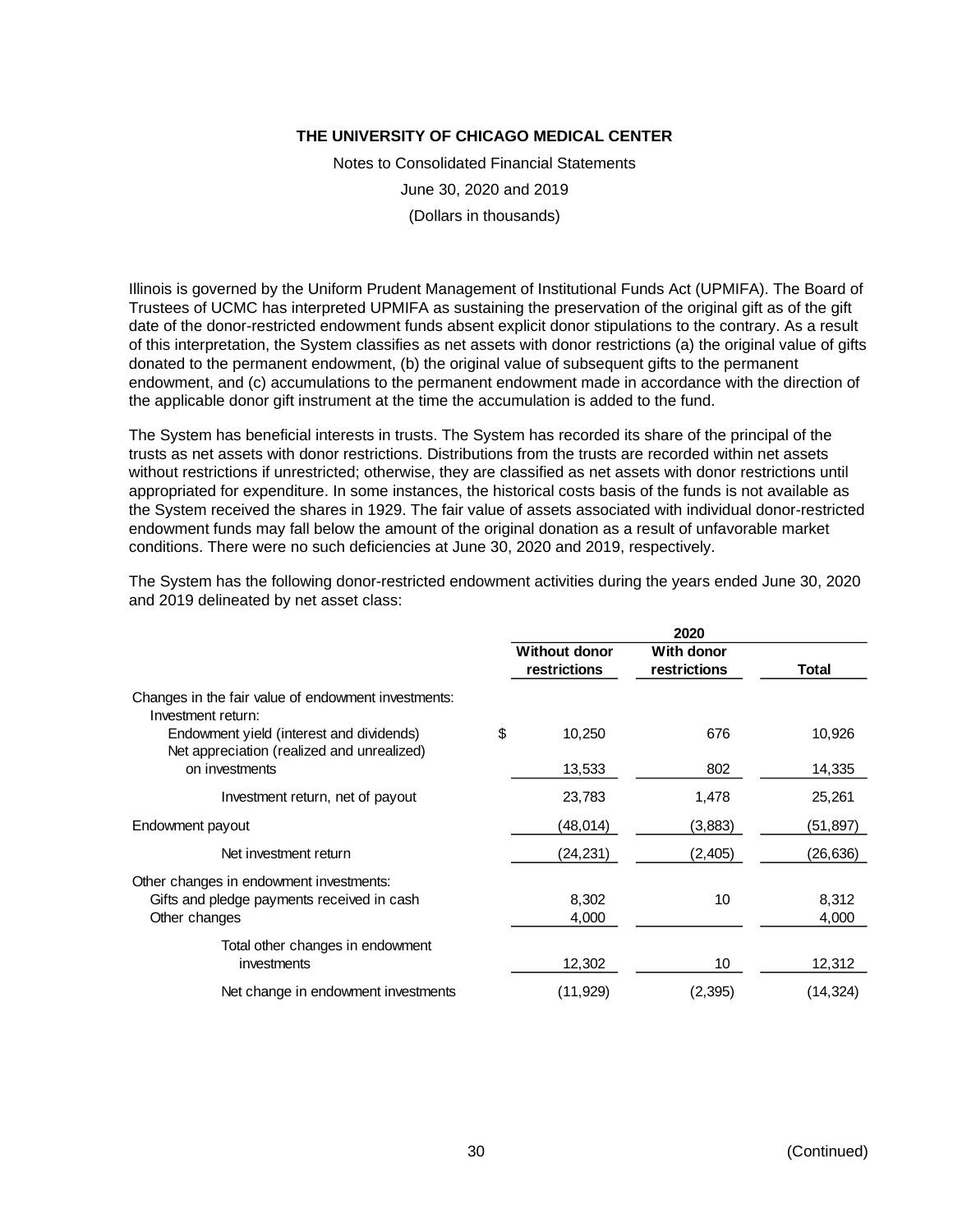Notes to Consolidated Financial Statements

June 30, 2020 and 2019

(Dollars in thousands)

|                                                   | 2020                                 |                            |           |  |
|---------------------------------------------------|--------------------------------------|----------------------------|-----------|--|
|                                                   | <b>Without donor</b><br>restrictions | With donor<br>restrictions | Total     |  |
| Endowment investments at:                         |                                      |                            |           |  |
| Beginning of year                                 | \$<br>923,571                        | 95.694                     | 1,019,265 |  |
| End of year                                       | \$<br>911,642                        | 93,299                     | 1,004,941 |  |
| Investments by type of fund:                      |                                      |                            |           |  |
| Donor-restricted "true" endowment:                |                                      |                            |           |  |
| Historical gift value                             | \$                                   | 17.280                     | 17,280    |  |
| Appreciation                                      |                                      | 76.019                     | 76.019    |  |
| Board-designated "funds functioning as endowment" | 911,642                              |                            | 911,642   |  |
| Total - As above                                  | \$<br>911.642                        | 93.299                     | 1.004.941 |  |

|                                                                                        | 2019                                 |                            |         |           |
|----------------------------------------------------------------------------------------|--------------------------------------|----------------------------|---------|-----------|
|                                                                                        | <b>Without donor</b><br>restrictions | With donor<br>restrictions |         | Total     |
| Changes in the fair value of endowment investments:<br>Investment return:              |                                      |                            |         |           |
| Endowment yield (interest and dividends)<br>Net appreciation (realized and unrealized) | \$<br>12,282                         |                            | 935     | 13,217    |
| on investments                                                                         | 35,953                               |                            | 3,779   | 39,732    |
| Investment return, net of payout                                                       | 48,235                               |                            | 4,714   | 52,949    |
| Endowment payout                                                                       | (41, 314)                            |                            | (3,900) | (45, 214) |
| Net investment return                                                                  | 6,921                                |                            | 814     | 7,735     |
| Other changes in endowment investments:                                                |                                      |                            |         |           |
| Gifts and pledge payments received in cash                                             | 89,042                               |                            | 13      | 89,055    |
| Other changes                                                                          | 3,001                                |                            |         | 3,001     |
| Total other changes in endowment                                                       |                                      |                            |         |           |
| investments                                                                            | 92,043                               |                            | 13      | 92,056    |
| Net change in endowment investments                                                    | 98,964                               |                            | 827     | 99,791    |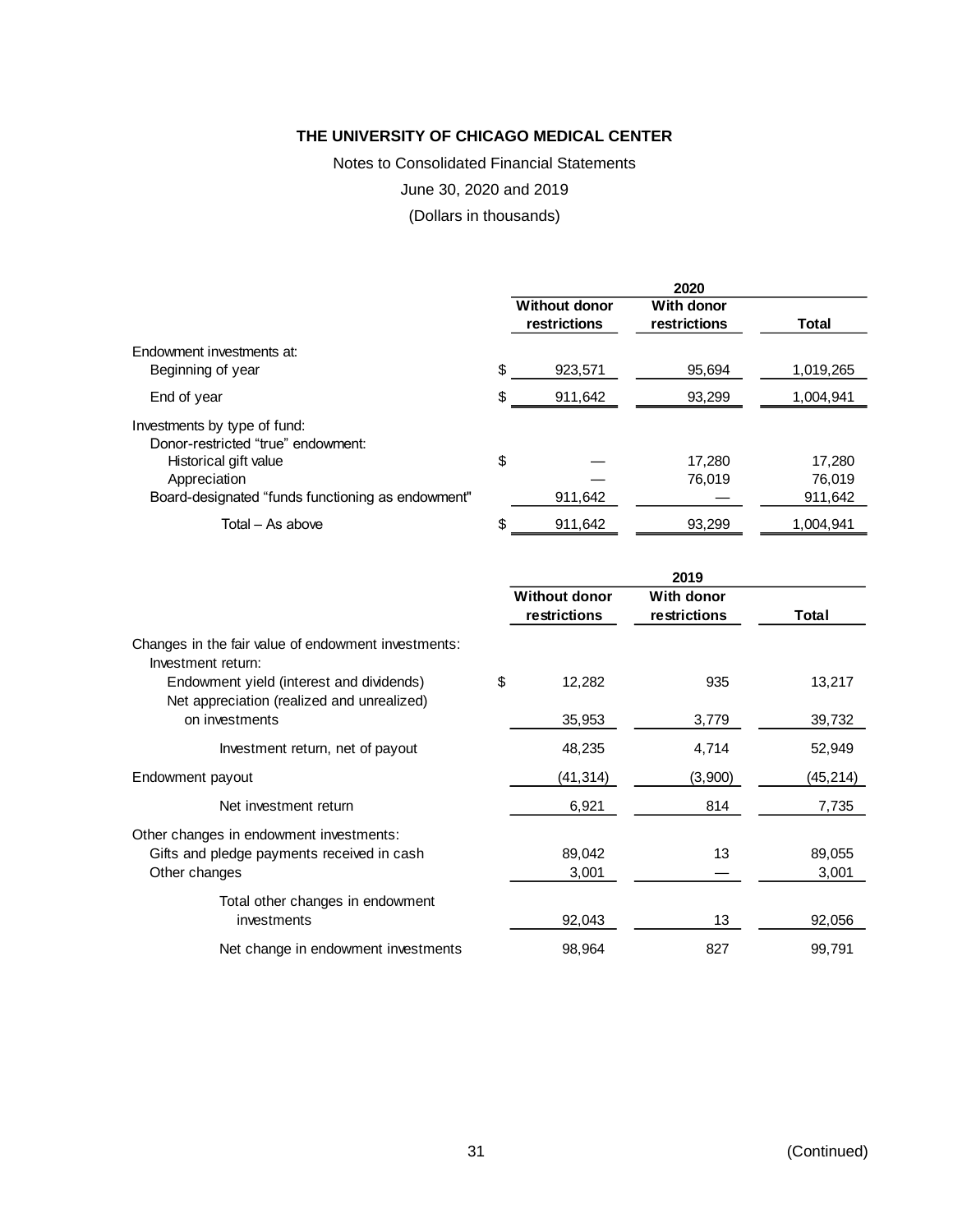Notes to Consolidated Financial Statements

June 30, 2020 and 2019

(Dollars in thousands)

|                                                   |                                      | 2019                       |           |
|---------------------------------------------------|--------------------------------------|----------------------------|-----------|
|                                                   | <b>Without donor</b><br>restrictions | With donor<br>restrictions | Total     |
| Endowment investments at:                         |                                      |                            |           |
| Beginning of year                                 | \$<br>824.607                        | 94,867                     | 919,474   |
| End of year                                       | \$<br>923,571                        | 95,694                     | 1,019,265 |
| Investments by type of fund:                      |                                      |                            |           |
| Donor-restricted "true" endowment:                |                                      |                            |           |
| Historical gift value                             | \$                                   | 17,487                     | 17,487    |
| Appreciation                                      |                                      | 78,207                     | 78,207    |
| Board-designated "funds functioning as endowment" | 923,571                              |                            | 923,571   |
| Total $-$ As above                                | \$<br>923,571                        | 95.694                     | 1,019,265 |

#### *Investment and Spending Policies*

The System has adopted endowment investment and spending policies that attempt to provide a predictable stream of funding to programs supported by its endowment while seeking to maintain the purchasing power of endowment assets. The System expects its endowment funds to provide an average rate of return of approximately 6% annually. To achieve its long-term rate of return objectives, the System relies on a total return strategy in which investment returns are achieved through both capital appreciation (realized and unrealized gains) and current yield (interest and dividends). Actual returns in any given year may vary from this amount.

For endowments invested in TRIP, the Board of Trustees of the System has adopted the University's method to be used to appropriate endowment funds for expenditure, including following the University's payout formula. The University utilizes the total return concept in allocating endowment income. In accordance with the University's total return objective, between 4.5% and 5.5% of a 12-quarter moving average of the fair value of endowment investments, lagged by one year, is available each year for expenditure in the form of endowment payout. The exact payout percentage, which is set each year by the Board of Trustees with the objective of a 5% average payout over time, was 5.5% for the fiscal years ended June 30, 2020 and 2019. If endowment income received is not sufficient to support the total return objective, the balance is provided from capital gains. If income received is in excess of the objective, the balance is reinvested in the endowment.

For endowments invested apart from TRIP, the System calculates a payout of 4% annually on a rolling 24-month average market value. In establishing this policy, the Board considered the expected long term rate of return on its endowment.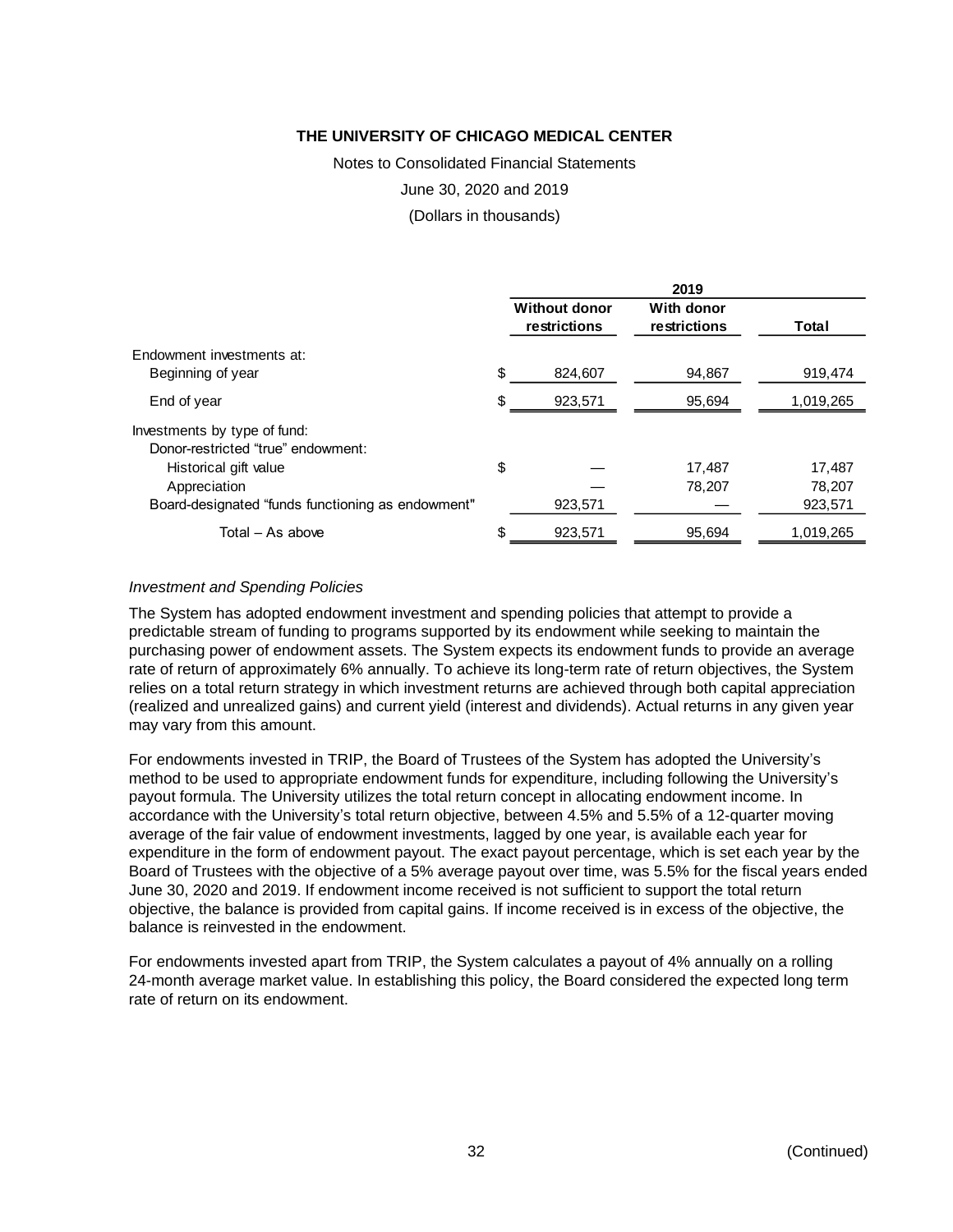Notes to Consolidated Financial Statements

June 30, 2020 and 2019

(Dollars in thousands)

#### **(9) Property, Plant, and Equipment**

The components of property, plant, and equipment as of June 30 are as follows:

| 2020         | 2019        |
|--------------|-------------|
| \$<br>55,610 | 55,610      |
| 1,914,984    | 1,847,108   |
| 753,017      | 717,720     |
| 21,759       | 30,237      |
| 2,745,370    | 2,650,675   |
| (1,187,022)  | (1,082,919) |
| 1,558,348    | 1,567,756   |
|              |             |

The cost of buildings that are jointly used by the University and the System is allocated based on the lease provisions. In addition, land and land rights include \$17,200 and \$18,900 for 2020 and 2019, respectively, which represents the unamortized portion of initial lease payments made to the University.

A clinic in the Streeterville area of Chicago is under construction. Spending for this clinic during fiscal year 2020 was \$13,900 with a total budget of \$17,400. Capitalized interest costs in 2020 and 2019 were approximately \$500 and \$400, respectively. Construction in progress consists of various routine capital improvements and renovation projects. As of June 30, 2020, the System had total contractual commitments associated with ongoing capital projects of approximately \$18,800.

#### **(10) Long-Term Debt**

The long-term debt of both UCMC and CHHD is issued pursuant to the second Amended and Restated Master Trust Indenture (MTI) dated as of June 1, 2019, as subsequently amended and supplemented. The Obligated Group Members are UCMC, CHHD, Ingalls Memorial Hospital, Ingalls Home Care, and Ingalls Development Foundation. Each series of bonds is collateralized by the unrestricted receivables of the obligated Group Members and subject to certain restrictions under the MTI.

Effective June 28, 2019, the CHHD Obligated Group was combined with the UCMC Obligated Group, and became subject to the second Amended and Restated Master Trust Indenture (MTI) dated as of June 1, 2019, as subsequently amended and supplemented.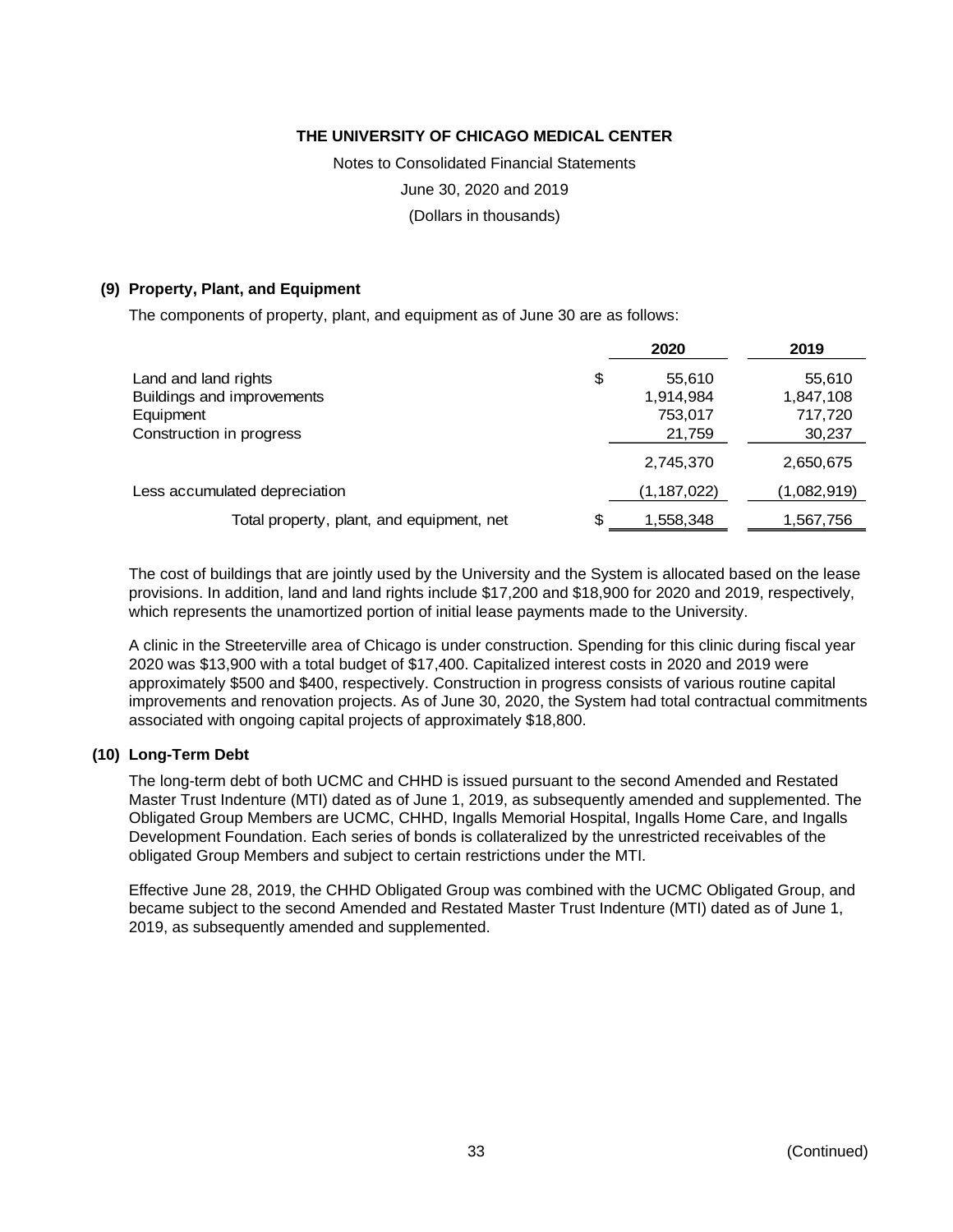Notes to Consolidated Financial Statements

June 30, 2020 and 2019

(Dollars in thousands)

Long-term debt at June 30, 2020 and 2019 consists of the following:

|                                                              | <b>Fiscal year</b> |                     |           |           |
|--------------------------------------------------------------|--------------------|---------------------|-----------|-----------|
|                                                              | maturity           | Interest rate       | 2020      | 2019      |
| UCMC:                                                        |                    |                     |           |           |
| Fixed rate:                                                  |                    |                     |           |           |
| Illinois Finance Authority:                                  |                    |                     |           |           |
| Series 2009A and 2009B, 2009B partially legally              |                    |                     |           |           |
| defeased in 2017                                             | 2027               | 5.0% \$             | 71,970    | 83,575    |
| Series 2009D1 and 2009D2 (Synthetically fixed rate)          | 2044               | 3.9                 | 70,000    | 70,000    |
| Series 2009E1 and 2009E2 (Synthetically fixed rate)          | 2044               | 3.9                 | 70,000    | 70,000    |
| Series 2010A and 2010B (Synthetically fixed rate)            | 2045               | 3.9                 | 92,500    | 92,500    |
| Series 2011A and 2011B (Synthetically fixed rate)            | 2045               | 3.9                 | 92,500    | 92,500    |
| Series 2012A                                                 | 2037               | 4.7                 |           | 60,495    |
| Series 2015A                                                 | 2030               | 5.0                 | 21,895    | 21,895    |
| Series 2016A                                                 | 2027               | 5.0                 | 22,830    | 22,830    |
| Series 2016B                                                 | 2042               | 5.0                 | 164,490   | 164,490   |
| Teachers Insurance and Annuity Association of America (TIAA) |                    |                     |           |           |
| Series 2017A                                                 | 2047               | 4.4                 | 30,000    | 30,000    |
| New York Life taxable private placement:                     |                    |                     |           |           |
| Series 2019E                                                 | 2037               | 2.7                 | 63,645    |           |
| Unamortized premium                                          |                    |                     | 18,073    | 24,119    |
| Total fixed rate                                             |                    |                     | 717,903   | 732,404   |
| Variable rate:                                               |                    |                     |           |           |
| Series 2013A                                                 | 2050               | 1.6(2020)/3.0(2019) | 68,403    | 69,801    |
| Illinois Educational Facilities Authority (IEFA)             | 2038               | 1.1(2020)/1.6(2019) | 62,590    | 66,029    |
| Total variable rate                                          |                    |                     | 130,993   | 135,830   |
| Unamortized debt issuance costs                              |                    |                     | (4,891)   | (6,030)   |
| Less current portion of long-term debt                       |                    |                     | (16, 625) | (15, 208) |
| Total UCMC long-term portion of debt, less current           |                    |                     |           |           |
| portion                                                      |                    | \$                  | 827,380   | 846,996   |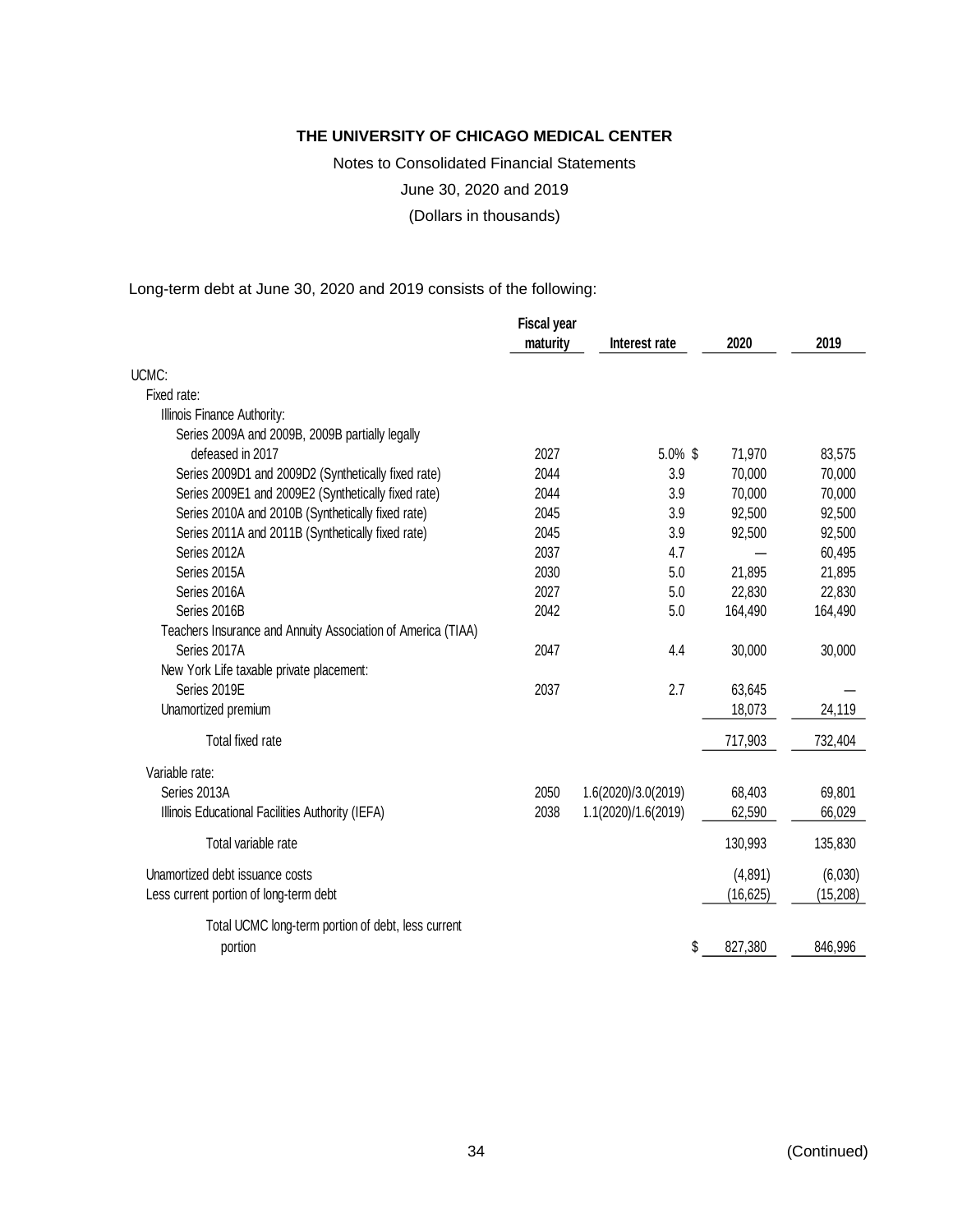Notes to Consolidated Financial Statements

June 30, 2020 and 2019

(Dollars in thousands)

|                                                                      | <b>Fiscal year</b> |                  |           |           |
|----------------------------------------------------------------------|--------------------|------------------|-----------|-----------|
|                                                                      | maturity           | Interest rate    | 2020      | 2019      |
| <b>UCMC Title Holding Corporation:</b>                               |                    |                  |           |           |
| Fixed rate:                                                          |                    |                  |           |           |
| Brownfield Revitalization 40 - Promissory note A                     | 2024               | $1.5\%$ \$       | 4,850     | 4,850     |
| Urban Development Fund XLVI - Promissory note A                      | 2024               | 1.5              | 4,850     | 4,850     |
| Urban Development Fund LI - Promissory note A                        | 2024               | 1.8              | 6,500     | 6,500     |
| Citi NMTC - QLICI                                                    | 2032               | 1.2              | 3,476     | 3,476     |
| Citi NMTC - QLICI                                                    | 2032               | 1.2              | 1,620     | 1,620     |
| URP QLICI - Loan A                                                   | 2047               | 1.0              | 7,334     | 7,334     |
| URP QLICI - Loan B                                                   | 2047               | 1.0              | 2,666     | 2,666     |
| SCORE QLICI - Loan A                                                 | 2047               | 1.0              | 4,176     | 4,176     |
| SCORE QLICI - Loan B                                                 | 2047               | 1.0              | 1,704     | 1,704     |
| CNI QLICI - Loan A                                                   | 2047               | 1.0              | 3,455     | 3,455     |
| CNI QLICI - Loan B                                                   | 2047               | 1.0              | 1,545     | 1,545     |
| Total UCMC Title Holding Corporation debt                            |                    | \$               | 42,176    | 42,176    |
| Less current portion of long-term debt                               |                    |                  | (275)     |           |
| Total UCMC Title Holding Corporation debt, excluding current portion |                    | \$               | 41,901    | 42,176    |
| Community Health and Hospital Division:                              |                    |                  |           |           |
| Fixed Rate: Series 2013                                              | 2043               | $3.5 - 5.0\%$ \$ |           | 60,145    |
| Fixed Rate: Series 2017                                              | 2034               | 4.6              | 36,305    | 38,300    |
| Fixed rate: Series 2019                                              | 2043               | 2.7              | 64,715    |           |
| Unamortized debt issuance costs                                      |                    |                  | (365)     | 3,131     |
| Total debt and unamortized premiums (discount)                       |                    |                  | 100,655   | 101,576   |
| Less current portion of long-term debt                               |                    |                  | (3,530)   | (2,890)   |
| Total CHHD debt, excluding current portion                           |                    | \$               | 97,125    | 98,686    |
| Total notes and bonds payable                                        |                    | \$               | 986,836   | 1,005,956 |
| Less current portion                                                 |                    |                  | (20, 430) | (18,098)  |
| Long-term debt, excluding current portion                            |                    | \$               | 966,406   | 987,858   |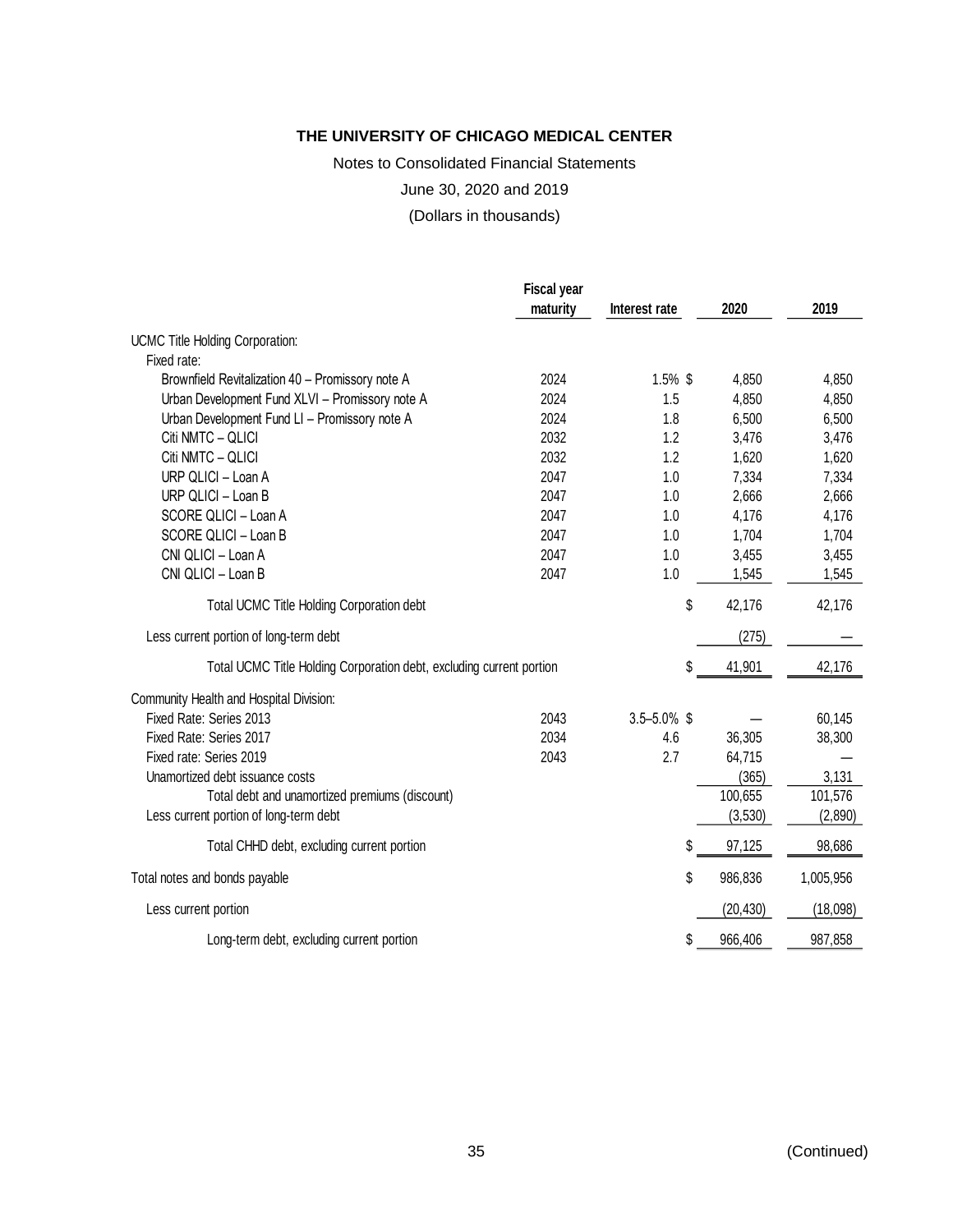Notes to Consolidated Financial Statements

June 30, 2020 and 2019

(Dollars in thousands)

Scheduled annual repayments, excluding costs, premiums, or discounts, for the next five years and thereafter are as follows at June 30:

| Year ending June 30: |    |         |
|----------------------|----|---------|
| 2021                 | \$ | 20,430  |
| 2022                 |    | 22,675  |
| 2023                 |    | 23,068  |
| 2024                 |    | 23,003  |
| 2025                 |    | 25,519  |
| Thereafter           |    | 859,324 |
|                      | S. | 974,019 |

#### *Letters of Credit*

Under its various credit agreements, UCMC is subject to certain financial covenants, including maintaining a minimum debt service coverage ratio; maintaining minimum levels of days' cash on hand; maintaining debt to capitalization at certain levels; limitations on selling, leasing, or otherwise, disposing of UCMC property; and certain other nonfinancial covenants.

Payment on each of the variable rate demand revenue bonds is also collateralized by a letter of credit. The letter of credit that supports the Series 2009D bonds expires in June 2022. The letter of credit that supports the 2009E bonds expires in July 2021. The letters of credit that support the Series 2010A and Series 2010B bonds expire in May 2021 and July 2021, respectively, and the letters of credit that support the Series 2011A and Series 2011B bonds expire in May 2021. Payment of each of the IEFA bonds is collateralized by a letter of credit maturing May 2022. The letters of credit are subject to certain restrictions, which include financial ratio requirements. The most restrictive financial ratio is to maintain a debt service coverage ratio of 1:35:1.

Included in UCMC's debt is \$62,590 of commercial paper revenue notes and \$325,000 of variable rate demand bonds. In the event that UCMC's remarketing agents are unable to remarket the bonds, the trustee of the bonds will tender them under the letters of credit. Scheduled repayments under the letters of credit are between zero and three years, beginning after a grace period of at least one year from the event, and bear interest rates different from those associated with the original bond issue. Any bonds tendered are still eligible to be remarketed. Bonds subsequently remarketed would be subject to the original bond repayment schedules.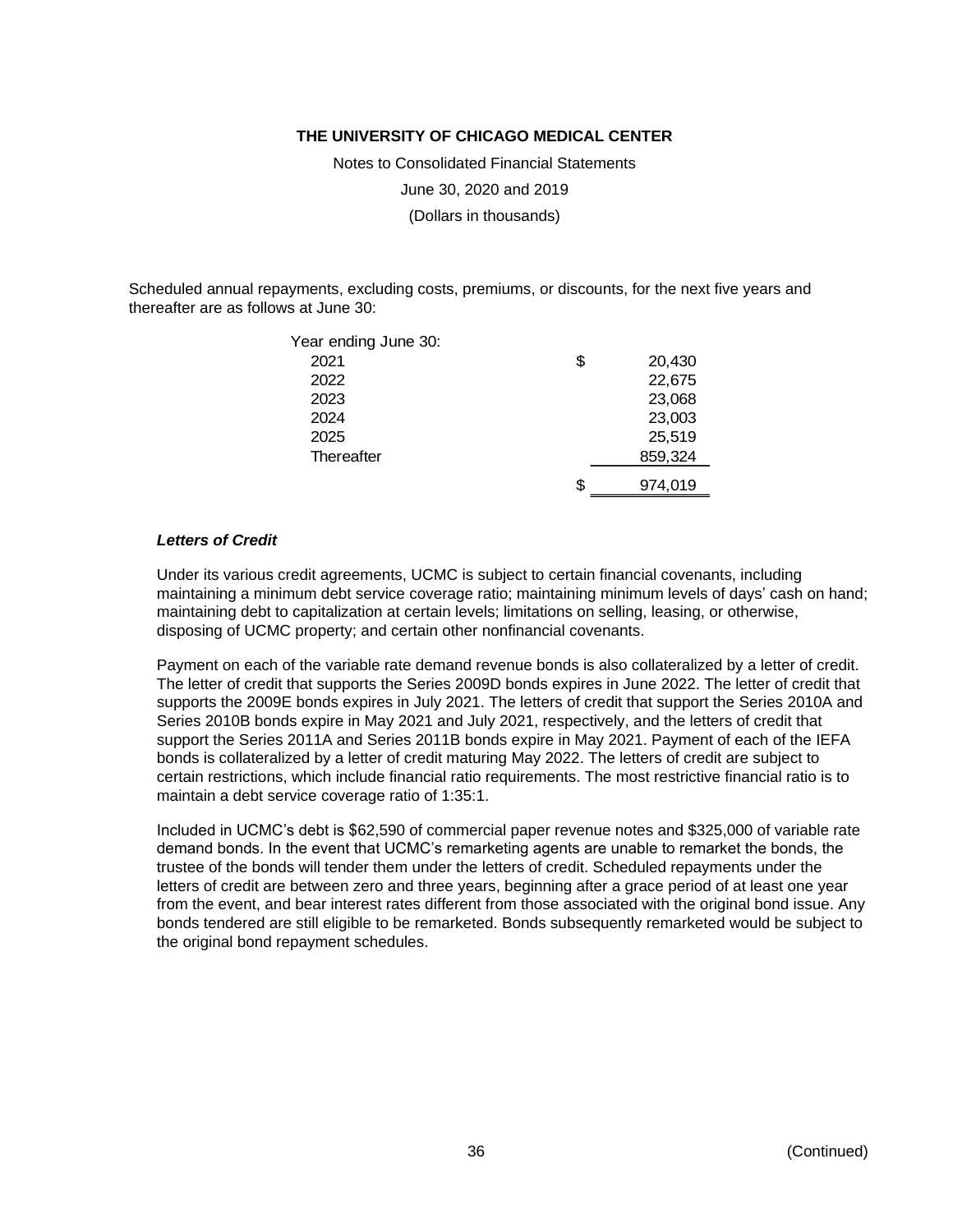Notes to Consolidated Financial Statements

June 30, 2020 and 2019

(Dollars in thousands)

Scheduled principal repayments on long-term debt based on the variable rate demand debt being put back to the System and a corresponding draw being made on the underlying credit facility, if available, excluding costs, premiums, or discounts, are as follows:

| Year ending June 30: |               |
|----------------------|---------------|
| 2021                 | \$<br>20,430  |
| 2022                 | 191,057       |
| 2023                 | 143,391       |
| 2024                 | 121,889       |
| 2025                 | 25,519        |
| Thereafter           | 471,733       |
|                      | \$<br>974,019 |

#### *Recent Financing Activity*

In November 2019, the System issued fixed rate debt in the form of a private placement Note with New York Life Insurance Company. The debt attributable to UCMC totaled \$63,645 and was used to advance refund UCMC's series 2012A bonds. The debt attributable to CHHD totaled \$64,715 and was used to advance refund CHHD's series 2013A bonds.

#### *Subsequent Financing Activity*

In August 2020, UCMC issued fixed rate bonds in the amount of \$47,270. The Series 2020A bonds were sold to JPMorgan Chase Bank. The purpose of the Series 2020A bonds was to provide for the redemption of UCMC's Series 2009B bonds in full on August 15, 2020.

#### *Lines of Credit*

As of June 30, 2020, UCMC has a \$200,000 of available lines of credit from commercial banks. As of June 30, 2020 and 2019, no amount was outstanding under these lines. The lines of credit expire April 28, 2021 and September 21, 2021.

#### *Interest Payments*

The System paid interest, net of capitalized interest, of approximately \$32,800 and \$37,700 in 2020 and 2019, respectively.

#### *UCMC Title Holding Corporation*

During fiscal years 2017 and 2018, UCMC entered into New Market Tax Credit (NMTC) financing agreements with various entities for the purposes of financing various projects at UCMC that would benefit the surrounding community. The NMTC program was established in 2000 by the United States Congress and is administered by the Department of Treasury to encourage private investment in qualifying low-income communities. Pursuant to Section 45(D) of the Internal Revenue Code, UCMC's NMTC structure consists of an NMTC investor (Investor) who provided qualified equity investments to a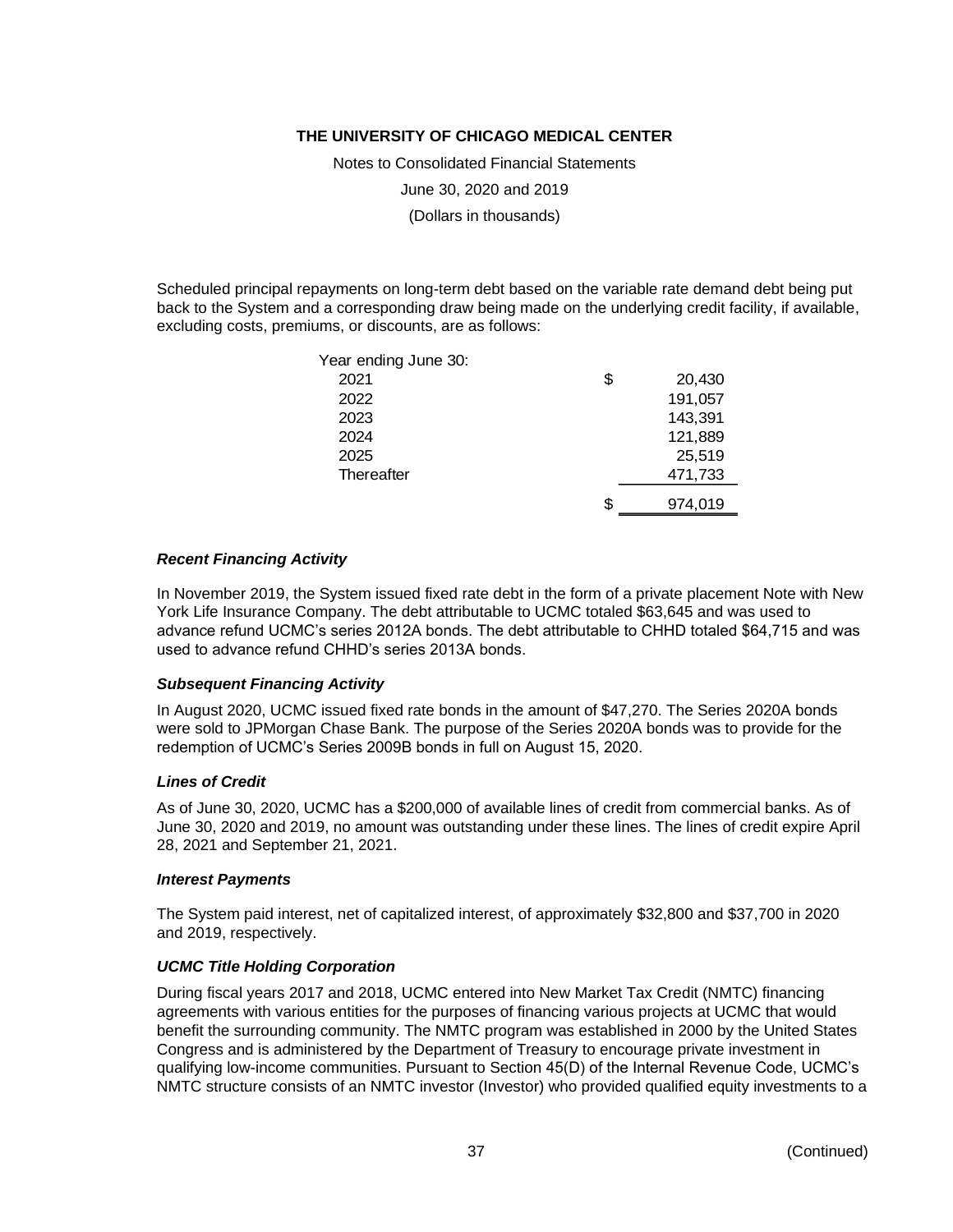Notes to Consolidated Financial Statements June 30, 2020 and 2019 (Dollars in thousands)

community development entity (CDE) who in turn provided debt financing to a separate not for profit tax exempt entity, which is a qualified active low income community business (QALICB).

In August 2017, UCMC was a lender in the NMTC structure for the construction of a new emergency department and adult trauma center. Because UCMC has the power to appoint all board members of UCMC Title Holding Corporation II NFP, the QALICB has been consolidated in the financial statements. The Investor made qualifying equity investments into various CDE funds, including UCMC Trauma Center NMTC Investment Fund, LLC (the CDE Funds), which in turn provided debt financing of \$20,880 to UCMC Title Holding Corporation to fund qualified construction costs and equipment, as required under the terms of the agreement. Management anticipates that the NMTC structure will stay in effect through July 2025 when the NMTC tax compliance period expires. At that time, management believes the Investor will exercise its Put Option in the Put and Call Agreement, allowing UCMC to acquire a 100% equity interest in the investment fund. If the Put Option is not exercised, UCMC has the right to call for the purchase of a 100% equity interest in the investment fund at a fair market value. In either case, once the option is exercised, UCMC's loan to the investment fund would be extinguished, the investment fund and the CDE Funds would be dissolved, and the loans from the CDE Funds to UCMC Title Holding Corporation II NFP would be extinguished.

#### **(11) Derivative Instruments**

The System has interest rate related derivative instruments to manage its exposure on debt instruments. By using derivative financial instruments to manage the risk of changes in interest rates, the System exposes itself to credit risk and market risk. Credit risk is the failure of the counterparty to perform under the terms of the derivative contracts. When the fair value of a derivative contract is positive, the counterparty owes the System, which creates credit risk for the System. When the fair value of a derivative contract is negative, the System owes the counterparty, and therefore, it does not possess credit risk; however, the System is required to post collateral to the counterparty when certain thresholds as defined in the derivative agreements are met. Market risk is the adverse effect on the value of a financial instrument that results from a change in interest rates. The market risk associated with interest rate changes is managed by establishing and monitoring parameters that limit the types and degree of market risk that may be undertaken. System management also mitigates risk through periodic reviews of their derivative positions in the context of their total blended cost of capital.

The System is required to post collateral under the specific terms and conditions for the various interest rate swap agreements as described below. At June 30, 2020 and 2019, \$55,100 and \$13,750 was held as collateral, respectively, and was recorded in current portion of investments limited to use and included in Note 7 as funds in trust for disclosure. Collateral postings are primarily driven by the value of the swap as measured at the reset date. Collateral requirements increase if credit ratings were to be downgraded.

The fair value of each swap is the estimated amount UCMC would receive or pay to terminate the swap agreement at the reporting date, taking into account current interest rates and the current creditworthiness of the swap counterparties. The fair value is included in interest rate swap liability on the consolidated balance sheets, while the change in fair value is recorded in other changes in net assets without donor restrictions for the effective portion of the change and in nonoperating gains and losses for the ineffective portion of the change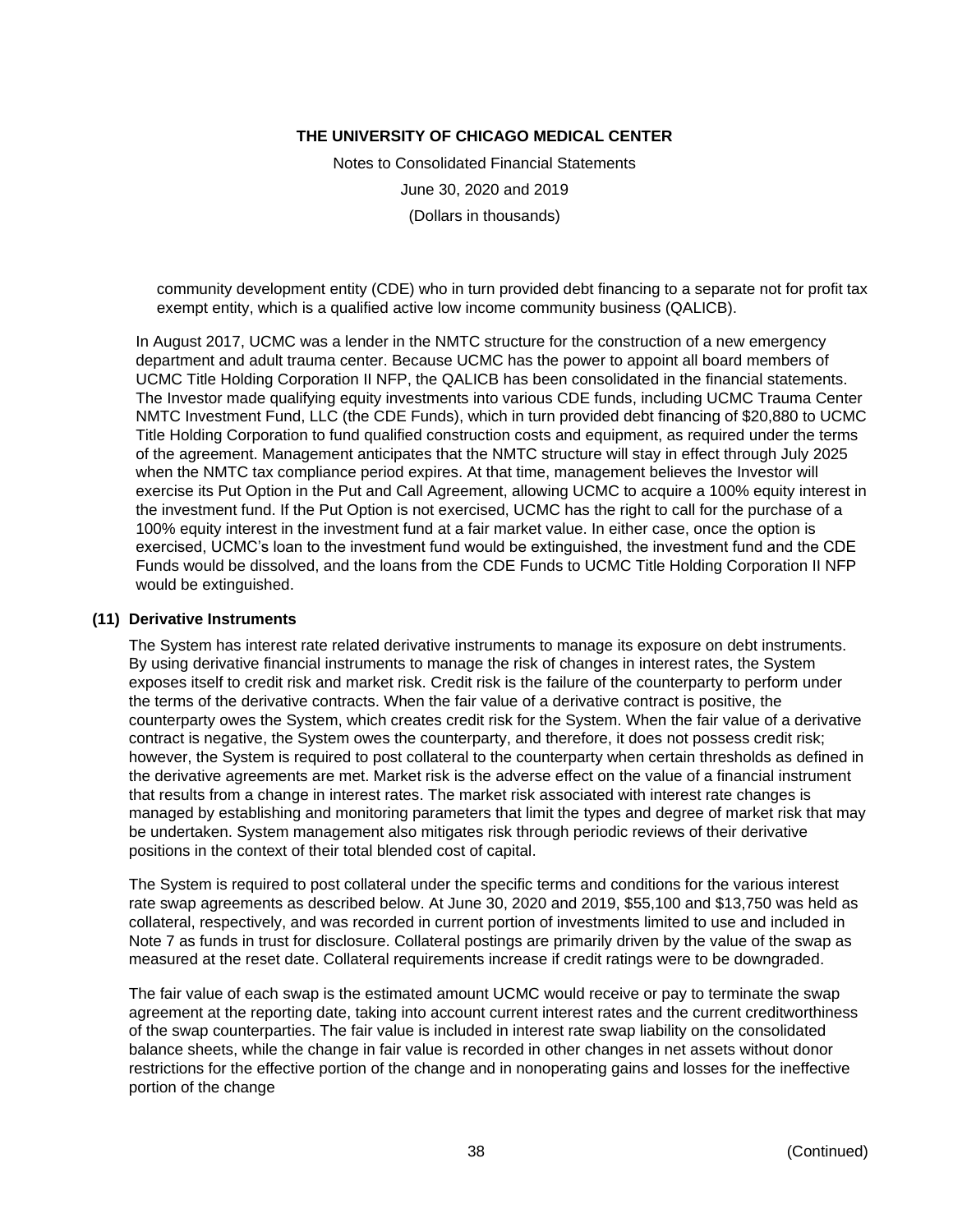Notes to Consolidated Financial Statements June 30, 2020 and 2019 (Dollars in thousands)

#### *UCMC Interest Rate Swap Agreement*

In August 2006, UCMC entered into a forward starting swap transaction against contemplated variable rate borrowing for the Center for Care and Discovery. This is a cash flow hedge against interest on the variable rate debt. The fair value of these swap agreements is the estimated amount that UCMC would have to pay or receive to terminate the agreements as of the consolidated balance sheet date, taking into account current interest rates and the current creditworthiness of the swap counterparty. The swap values are based on the London Interbank Rate (LIBOR). The inputs to the fair value estimate are considered Level 2 in the fair value hierarchy.

In July 2011, UCMC novated the original swap agreement to divide the original notional amount in two equal parts between financial institutions. The fair value of the terminated portion of the hedge on the date of the novation was recorded in net assets in the amount of \$35,123 and is being amortized into interest expense over the life of the related debt (approximately \$1,300 of amortization in 2020 and 2019), commencing on February 23, 2013, the date the Center for Care and Discovery was placed into service. The new agreement is being accounted for as a hedge. The combined notional amount of the swap is \$325,000 with an effective start date of August 2011. Management has determined that the interest rate swaps are effective and have qualified for hedge accounting. The fair value of the UCMC swap agreement liabilities was \$182,470 and \$127,068 at June 30, 2020 and 2019, respectively, and has been included in other long-term liabilities in the accompanying consolidated balance sheets. The net effective portion of the change in fair value on the UCMC swap agreements of \$(53,268) and \$(29,233) in 2020 and 2019, respectively, has been included in the change in net assets without donor restrictions in the accompanying 2020 and 2019 consolidated statements of operations and changes in net assets without donor restriction. Management has recognized ineffectiveness of approximately \$(395) in 2020 and an ineffectiveness of \$1,190 in 2019 in nonoperating gains and losses. This movement reflects the spread between tax-exempt interest rates and LIBOR during the period. The effective portion of these swaps is included in other changes in unrestricted net assets. The interest rate swaps terminate on February 1, 2044. Cash settlement payments related to the swaps are recorded in interest expense.

On July 1, 2020 UCMC entered into a novation of the interest rate swap agreements for a five-year term. The novation to the new parties is under like-kind terms and arrangements that do not require dedesignation of the heading relationship and related accounting.

The following summarizes the general terms of each of UCMC's swap agreements:

| <b>Effective date</b> | <b>Associated</b><br>debt series |            | Current<br>Original term notional amount | <b>UCMC</b> pays | <b>UCMC</b> receives |
|-----------------------|----------------------------------|------------|------------------------------------------|------------------|----------------------|
| August 9, 2011        | 2009 D/E, 2010                   |            |                                          |                  |                      |
|                       | A/B, 2011 A/B                    | 32.5 Years | S<br>162,500,000                         | 3.89%            | 68% of LIBOR         |
| August 9, 2011        | 2009 D/E, 2010                   |            |                                          |                  |                      |
|                       | A/B, 2011 A/B                    | 32.5 Years | 162,500,000                              | 3.97%            | 68% of LIBOR         |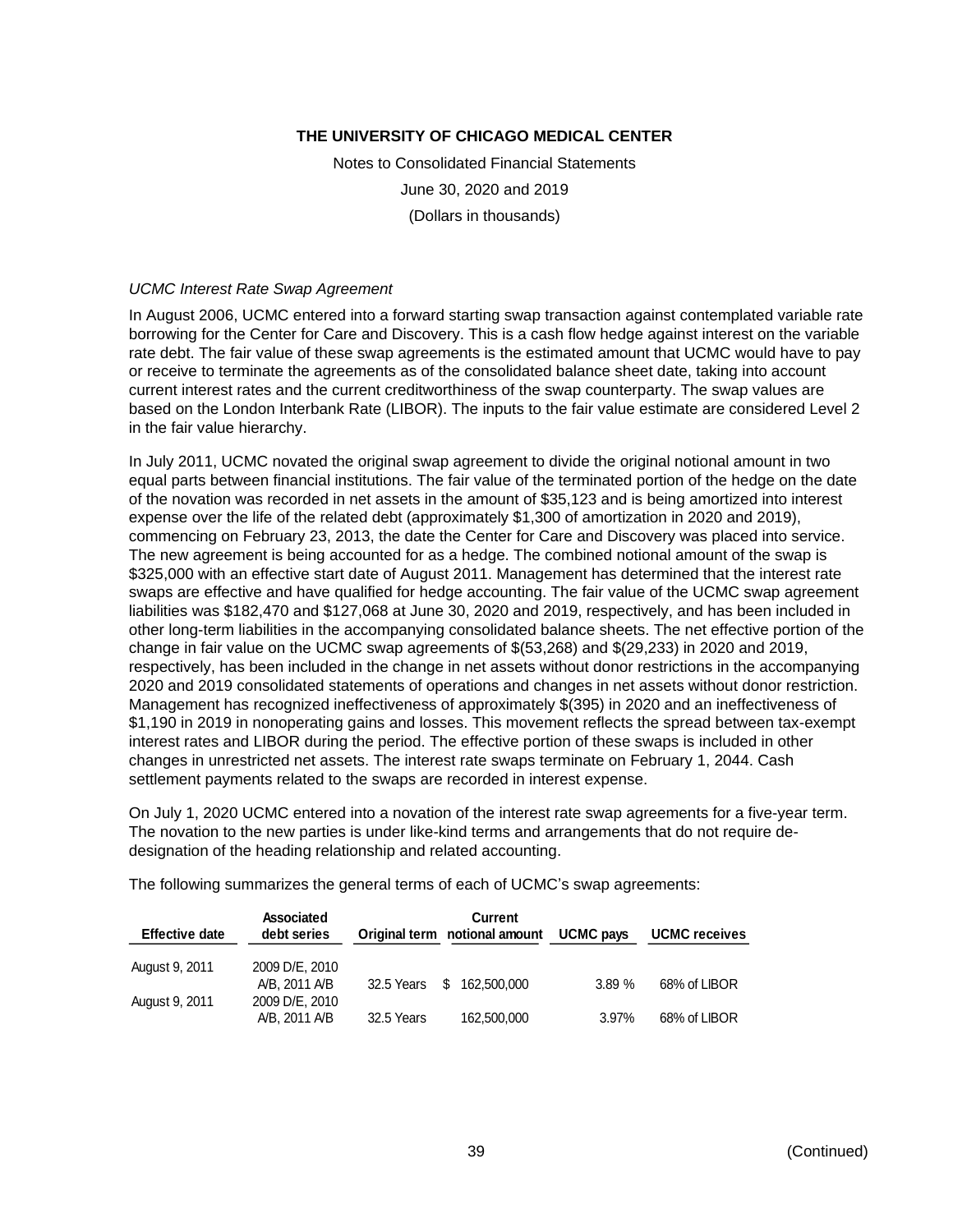Notes to Consolidated Financial Statements June 30, 2020 and 2019 (Dollars in thousands)

#### *CHHD Swap Agreement*

CHHD entered into an interest rate swap agreement on June 28, 2004 to lock in long-term fixed rates on the Series 2004 variable-rate debt issuance, with a notional amount of \$38,225 and a maturity date of May 15, 2034. This agreement was amended on March 1, 2013. Under the amended agreement, the notional amount and maturity did not change, and CHHD receives, on a monthly basis, 67% of one-month LIBOR plus 47.5 basis points and makes payments on a monthly basis, an annualized fixed rate of 4.61%. The swap is not designated as a hedging instrument, and therefore, the change in fair value of the 2004 interest rate swap agreement of \$(2,318) and \$(2,003) in 2020 and 2019, respectively, was recognized as a component of nonoperating gains in the accompanying consolidated statement of operations and changes in net assets without donor restriction. The fair value of the Series 2004 interest rate swap agreement liability of \$11,436 and \$9,118 at June 30, 2020 and 2019, respectively, is included as a component of other long-term liabilities in the accompanying consolidated balance sheet. The differential to be paid or received under the Series 2004 interest rate swap agreement is recognized monthly and has been included as a component of interest expense in the accompanying consolidated statement of operations and changes in net assets without donor restriction.

A summary of outstanding positions under the interest rate swap agreements for CHHD at June 30, 2020 is as follows:

| <b>Series</b>                         | <b>Notional</b><br>amount | <b>Maturity date</b> | Rate received | <b>Rate paid</b>   |
|---------------------------------------|---------------------------|----------------------|---------------|--------------------|
| 2004 Interest rate swap<br>Agreement: | 38.225                    | May 15, 2034         | % of LIBOR    | <b>Fixed 4.61%</b> |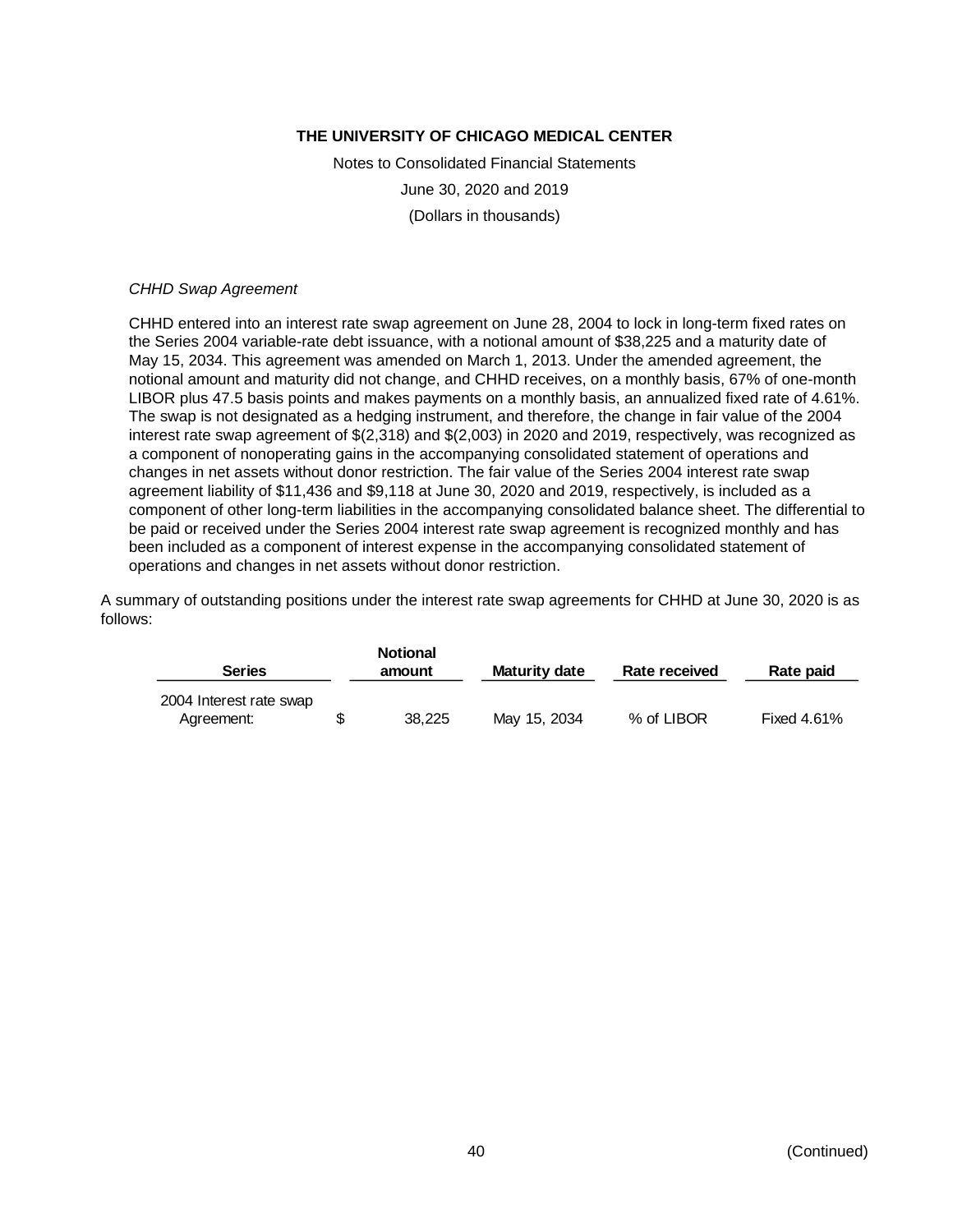Notes to Consolidated Financial Statements June 30, 2020 and 2019 (Dollars in thousands)

#### **(12) Leases**

ASC Topic 842, *Leases*, was adopted by the System effective July 1, 2019 using a modified retrospective transition approach, without adjustment to the prior period comparative financial information. ASC Topic 842 requires lessees to recognize leases on the consolidated balance sheet and disclose key information about leasing arrangements. The new standard establishes an ROU model that requires a lessee to recognize an ROU asset and lease liability on the consolidated balance sheet for all leases with a term longer than 12 months. Leases are classified as finance or operating, with classification affecting the pattern and classification of the expense recognition in the consolidated statement of operations and changes in net assets without donor restriction. In adopting and applying the standard, the System has elected to adopt the package of transition practical expedients and, therefore, has not reassessed (1) whether existing or expired contracts contain a lease, (2) lease classification for existing or expired leases, or (3) the accounting for initial direct costs that were previously capitalized. The System did not elect the practical expedient to use hindsight for leases existing at the adoption date. As of July 1, 2019, the System recorded ROU assets – operating leases of \$53,043 and a corresponding operating leasing liability of the same amount. ROU assets for operating leases are recorded in other assets, net and the corresponding liability is recorded between current portion of other long-term liabilities and other long-term liabilities, less current portion. ROU assets for financing leases are presented as property, plant, and equipment (net) on the consolidated balance sheet and the corresponding liability is presented between current portion of other long-term liabilities and other long-term liabilities, net of current portion consistent with prior classification prior to adoption of ASC Topic 842.

The System determines if an arrangement is or contains a lease at contract inception. The System recognizes an ROU asset and a lease liability at the lease commencement date if the lease period exceeds one year. Leases less than one year are expensed monthly as incurred.

For operating leases, the lease liability is initially measured at the present value of the unpaid lease payments at the lease commencement date; it is subsequently measured at the present value of the unpaid lease payments. For finance leases, the lease liability is initially measured in the same manner and date as for operating leases and is subsequently measured at amortized cost using the effectiveinterest method.

Key estimates and judgments include how the System determines (1) the discount rate it uses to discount the unpaid lease payments to present value, (2) lease term, and (3) lease payments.

ASC Topic 842 requires a lessee to discount its unpaid lease payments using the interest rate implicit in the lease or, if that rate cannot be readily determined, its incremental borrowing rate. ASC Paragraph 842-20-30-3 provides a practical expedient for nonpublic business entities, which allows a lessee to use a risk-free interest rate for a period comparable to the lease term. The System has elected to use the risk-free rate, which is the rate of a U.S. Treasury security for a period comparable to the lease term.

The lease term for all of the System's leases includes the non-cancellable period of the lease plus any additional periods covered by either an option to extend (or not to terminate) the lease that the System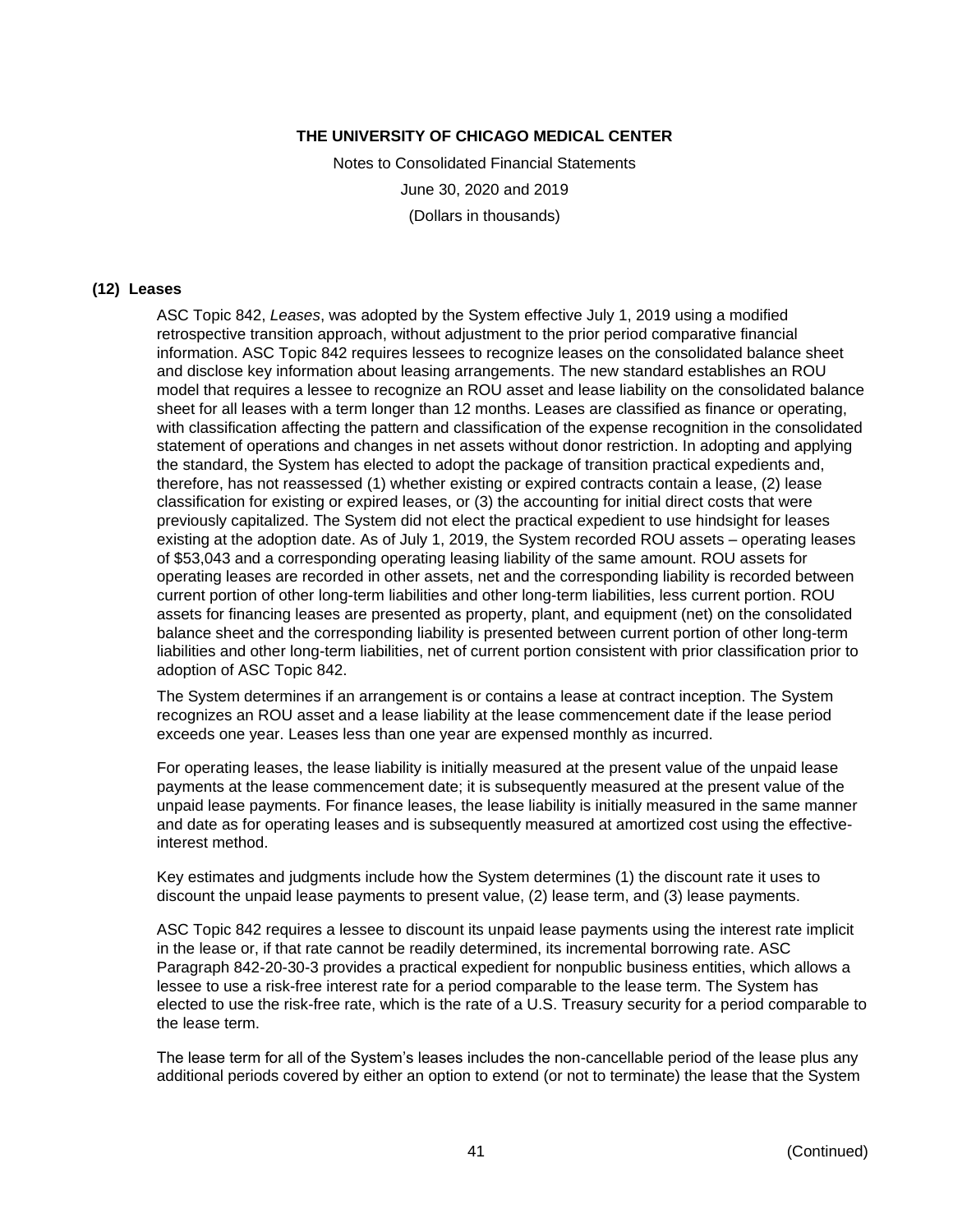Notes to Consolidated Financial Statements June 30, 2020 and 2019 (Dollars in thousands)

is reasonably certain to exercise, or an option to extend (or not to terminate) the lease controlled by the lessor.

The ROU asset is initially measured at cost, which comprises the initial amount of the lease liability adjusted for lease payments made at or before the lease commencement date, plus any initial direct costs incurred less any lease incentives received.

For operating leases, the ROU asset is subsequently measured throughout the lease term at the carrying amount of the lease liability, plus initial direct costs, plus (minus) any prepaid (accrued) lease payments, less the unamortized balance of lease incentives received. Lease expense for lease payments is recognized on a straight-line basis over the lease term.

For finance leases, the ROU asset is subsequently amortized using the straight-line method from the lease commencement date to the earlier of the end of its useful life or the end of the lease term unless the lease transfers ownership of the underlying asset to the System or the System is reasonably certain to exercise an option to purchase the underlying asset. In those cases, the ROU asset is amortized over the useful life of the underlying asset. Amortization of the ROU asset is recognized and presented separately from interest expense on the lease liability.

Variable lease payments associated with the System's leases are recognized when the event, activity, or circumstance in the lease agreement on which those payments are assessed occurs. Variable lease payments are presented as an operating expense within other expenses in the System's consolidated statements of operations and changes in net assets without donor restriction in the same line item as expense arising from fixed lease payments (operating leases).

The System monitors for events or changes in circumstances that require a reassessment of one of its leases.

The System has elected not to recognize ROU assets and lease liabilities for short-term leases that have a lease term of 12 months or less. The System recognizes the lease payments associated with its short-term leases as an expense on a straight-line basis over the lease term. Variable lease payments associated with these leases are recognized and presented in the same manner as for all other leases.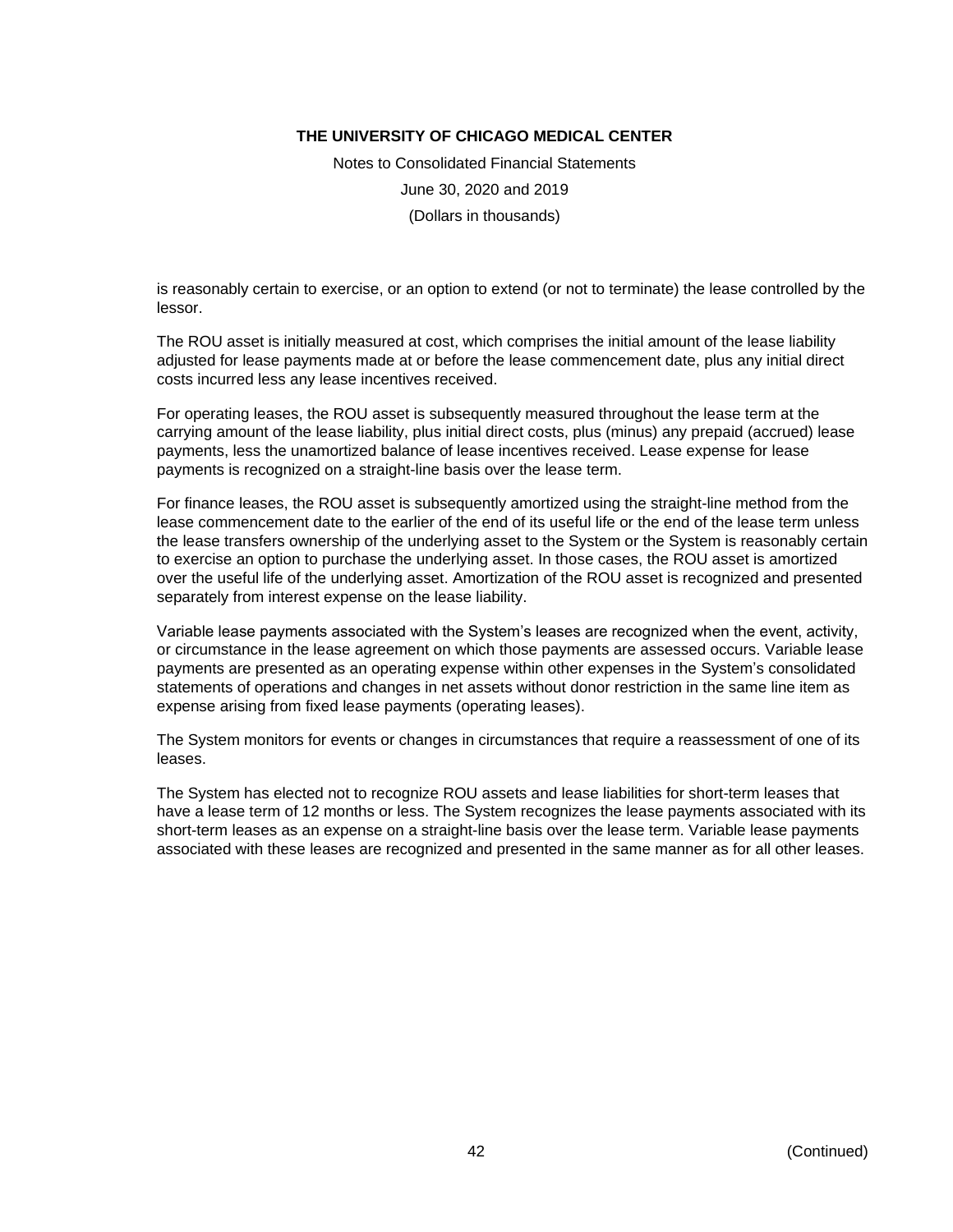Notes to Consolidated Financial Statements

June 30, 2020 and 2019

(Dollars in thousands)

The components of lease cost for the year ended June 30, 2020 reported as part of other expenses in the consolidated statements of operations and changes in net assets without donor restrictions, were as follows:

|                                     |    | 2020   |
|-------------------------------------|----|--------|
| Operating lease expense             | S  | 10.076 |
| Finance lease expense:              |    |        |
| Amortization of right of use assets |    | 4.970  |
| Interest on lease liabilities       |    | 1,191  |
| Total finance lease expense         |    | 6,161  |
| Total lease expense                 | \$ | 16.237 |

Amounts reported in the consolidated balance sheet as of June 30, 2020 were as follows:

| Operating leases:                                 |              |
|---------------------------------------------------|--------------|
| Right of use assets – operating leases            | \$<br>53,043 |
| Accumulated amortization                          | 3,038        |
| Other assets, net                                 | 50,005       |
| Current portion of other long-term liabilities    | 4,596        |
| Other long-term liabilities, less current portion | 45,409       |
| Total operating lease liabilities                 | \$<br>50,005 |
| Finance leases:                                   |              |
| Right of use assets - finance leases              | \$<br>38,347 |
| Accumulated amortization                          | 4,970        |
| Property, plant, and equipment, net               | \$<br>33,377 |
| Current portion of other long-term liabilities    | 7,521        |
| Other long-term liabilities                       | 29,466       |
| Total finance lease liabilities                   | \$<br>36,987 |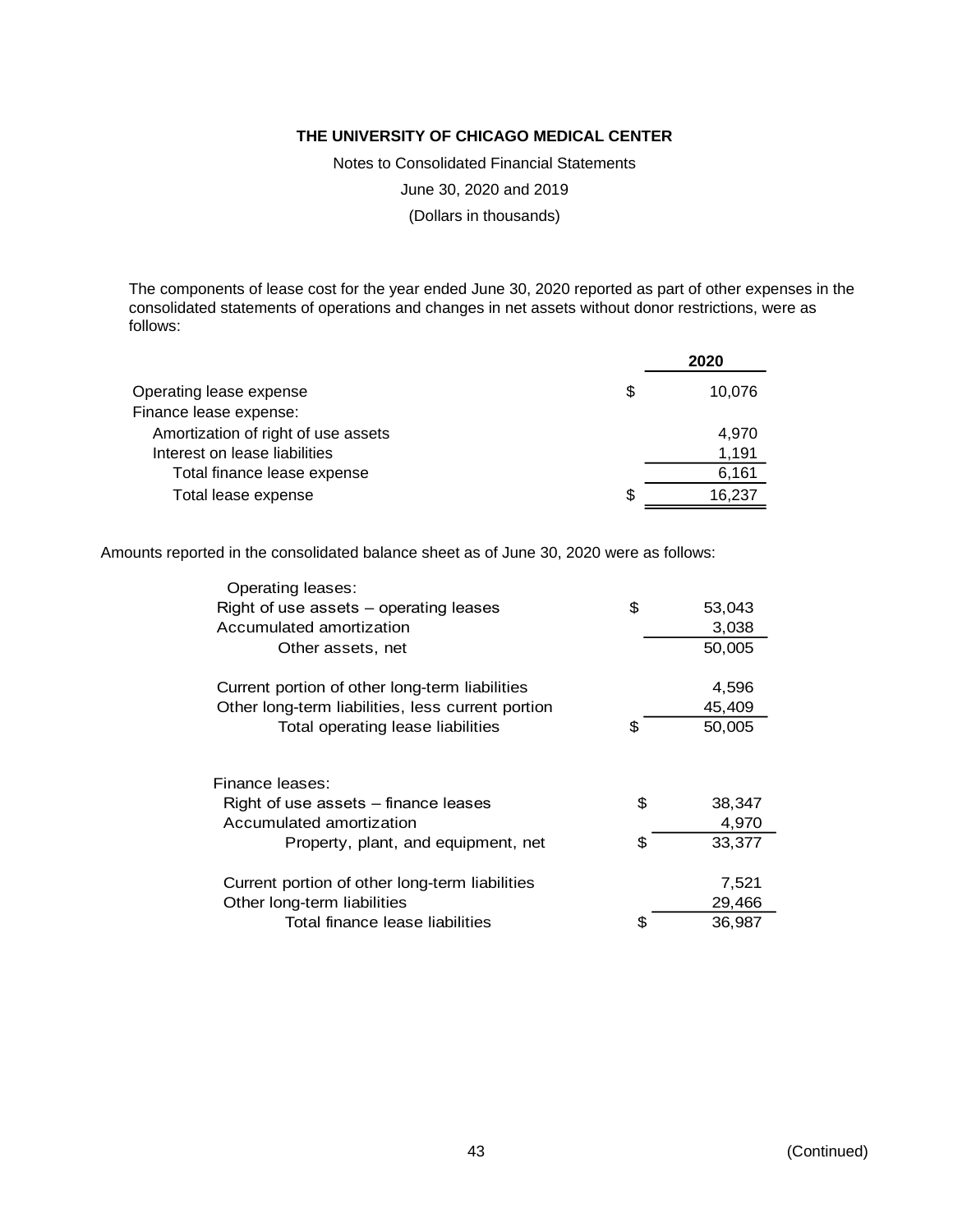Notes to Consolidated Financial Statements

June 30, 2020 and 2019

(Dollars in thousands)

Other information related to leases as of June 30, 2020 was as follows:

Supplemental cash flow information:

| Cash paid for amounts included in the measurement of lease liabilities:  |             |
|--------------------------------------------------------------------------|-------------|
| Operating cash flow from operating leases                                | \$<br>8,383 |
| Financing cash flow from finance leases                                  | 2,466       |
| ROU assets obtained in exchange for lease obligations:                   |             |
| Operating leases                                                         | 53,043      |
| Finance leases                                                           | 27,681      |
| Reductions to ROU assets resulting from reductions to lease obligations: |             |
| Operating leases                                                         | 3,038       |
| Finance leases                                                           | 4,970       |
| Weighted average remaining lease term:                                   |             |
| Operating leases                                                         | 9.1 years   |
| Finance leases                                                           | 11.2 years  |
| Weighted-average discount rate:                                          |             |
| Operating leases                                                         | 2.1%        |
| Finance leases                                                           | 3.3%        |
|                                                                          |             |

Amounts disclosed for ROU assets obtained in exchange for lease obligations include amounts added to the carrying amount of ROU assets resulting from lease modifications and reassessments.

Maturities of lease liabilities under noncancelable leases as of June 30, 2020 are as follows:

|                                                | <b>Operating</b> | <b>Finance</b> |
|------------------------------------------------|------------------|----------------|
| 2021                                           | \$<br>5,497      | 8,703          |
| 2022                                           | 5,414            | 3,666          |
| 2023                                           | 5,400            | 3,393          |
| 2024                                           | 4,793            | 2,987          |
| 2025 and thereafter                            | 36,466           | 29,077         |
|                                                | \$<br>57,570     | 47,826         |
| Less amount representing interest              | 7,565            | 10,839         |
| Present value of net minimum lease<br>payments | \$<br>50,005     | 36,987         |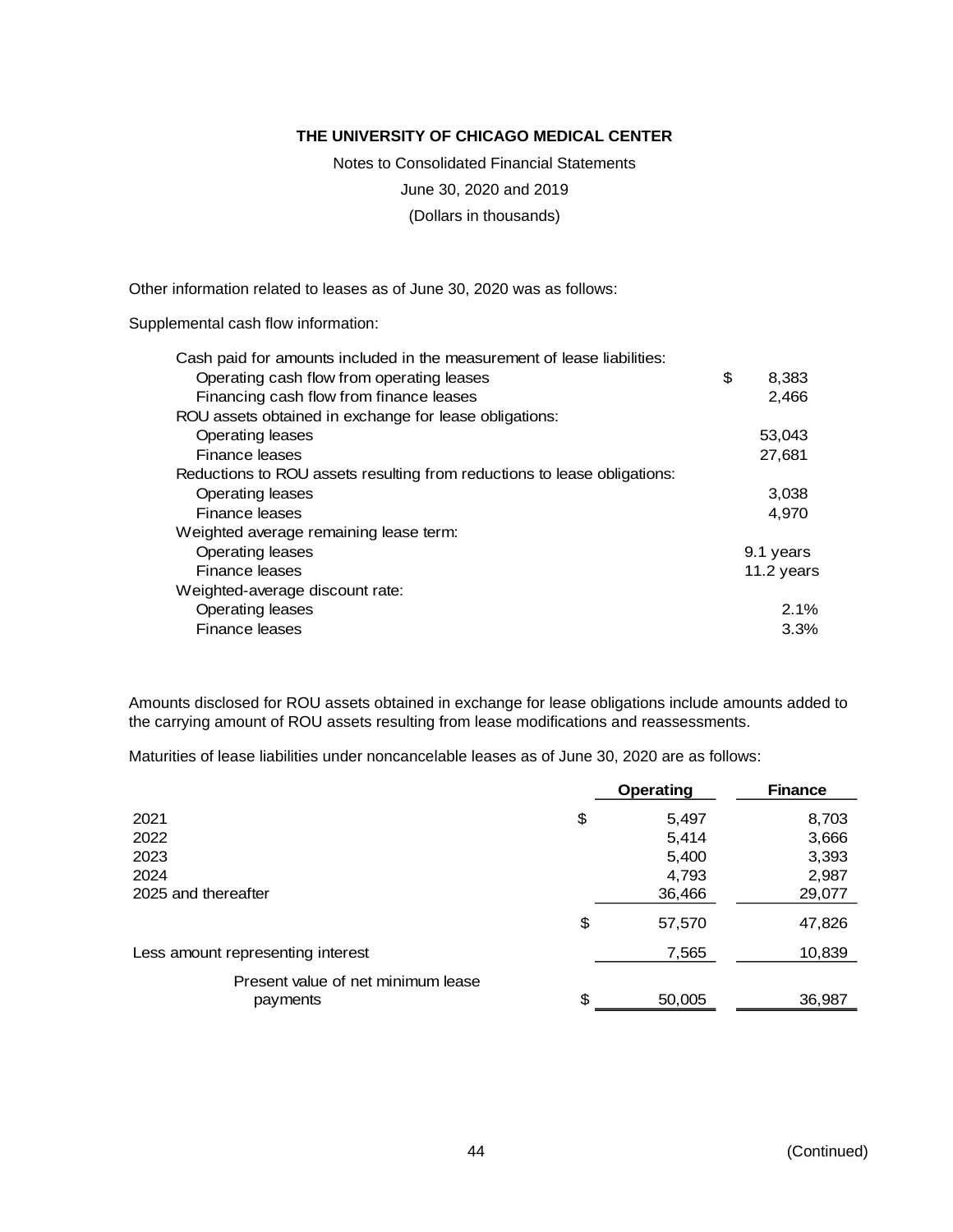Notes to Consolidated Financial Statements

June 30, 2020 and 2019

(Dollars in thousands)

#### *Lease Information as of and for the year ended June 30, 2019:*

The System leases office space and equipment under leases that are classified as operating leases. Prior to the adoption of ASC Topic 842, future minimum lease payments required under operating lease as of June 30, 2019 that have initial or remaining lease terms in excess of one year:

|                                            | Operating    | Capital |
|--------------------------------------------|--------------|---------|
| 2020                                       | \$<br>6,184  | 1,987   |
| 2021                                       | 6,569        | 1,547   |
| 2022                                       | 6,393        | 1,468   |
| 2023                                       | 6,171        | 1,319   |
| 2024 and thereafter                        | 33,583       | 13,573  |
|                                            | \$<br>58,900 | 19,894  |
| Less amount representing interest          |              | 7,984   |
| Present value of net minimum capital lease |              |         |
| payments                                   |              | 11,910  |

#### **(13) Insurance**

#### *Professional and General Liability*

The System maintains separate self-insurance programs for UCMC and CHHD. UCMC is included under certain of the University's insurance programs. Since 1977, UCMC, in conjunction with the University, has maintained a self-insurance program for its medical malpractice liability. This program is supplemented with commercial excess insurance above the University's self-insurance retention, which for the years ended June 30, 2020 and 2019 was \$5,000 per claim and unlimited in the aggregate. Claims in excess of \$5,000 are subject to an additional self-insurance retention limited to \$12,500 per claim and \$22,500 in aggregate. There are no assurances that the University will be able to renew existing policies or procure coverage on similar terms in the future.

CHHD maintains a self-insurance program for professional and general liability. Coverage from commercial insurance carriers is maintained for claims in excess of self-insured retentions at various levels by policy year. CHHD established a trust fund with an independent trustee for the administration of assets funded under the malpractice and general liability self-insurance program.

The System has engaged professional consultants for calculating an estimated liability for medical malpractice self-insurance and is actuarially determined based upon estimated claim reserves and various assumptions, and represents the estimated present value of self-insurance claims that will be settled in the future. It considers anticipated payout patterns, as well as interest to be earned on available assets prior to payment. The discount rate used to value the self-insurance liability is a rate commensurate with the duration of anticipated payments.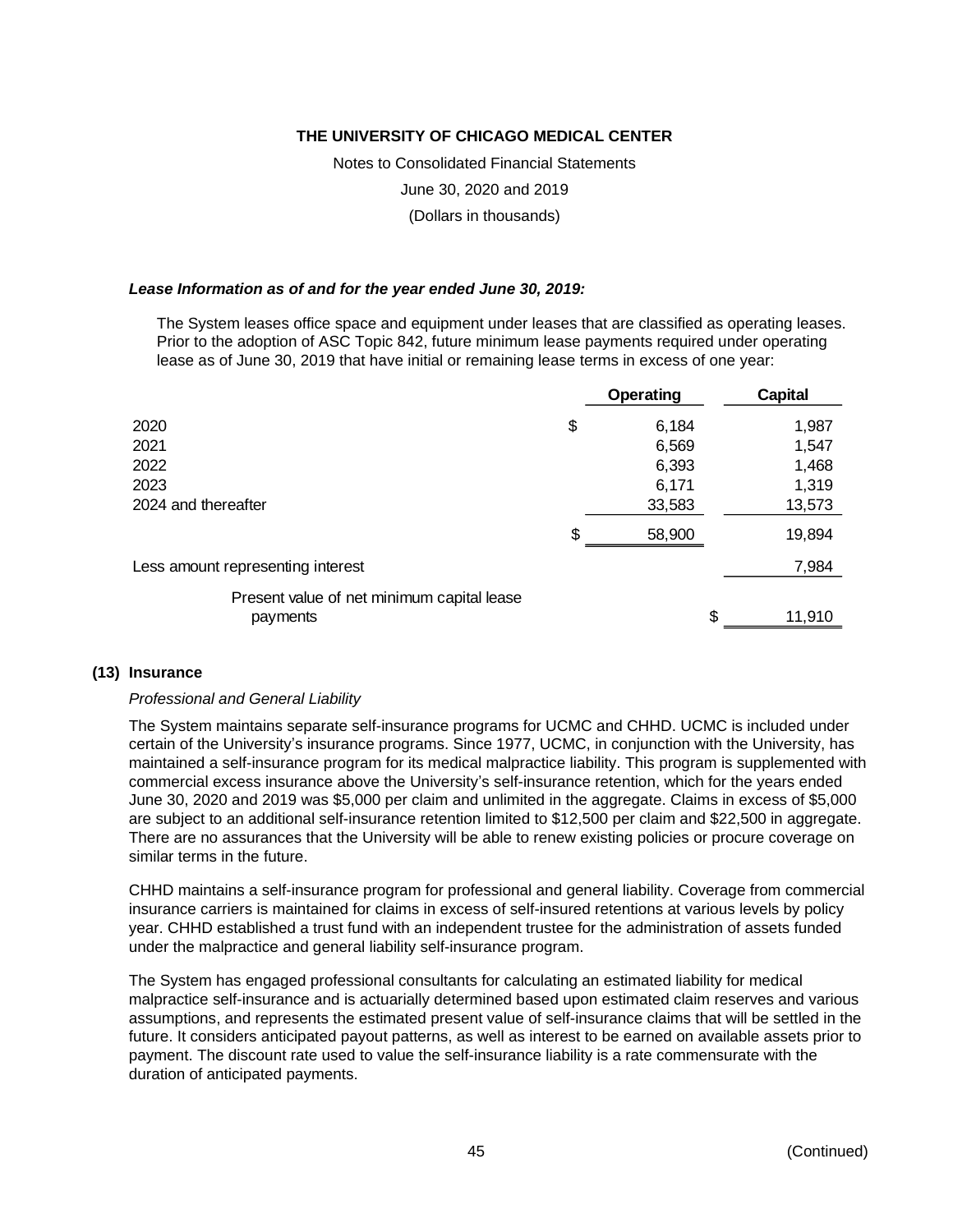Notes to Consolidated Financial Statements

June 30, 2020 and 2019

(Dollars in thousands)

A comparison of the estimated liability for incurred malpractice claims (filed and not filed) and assets available for claims for the combined University and UCMC self-insurance program as of June 30, 2020 and 2019 is presented below:

|                                                                 |    | 2020    | 2019    |
|-----------------------------------------------------------------|----|---------|---------|
| Actuarial present value of self-insurance liability for medical |    |         |         |
| malpractice                                                     | S. | 185.822 | 192.018 |
| Total assets available for claims                               |    | 259.113 | 260.084 |

If the present-value method were not used, the ultimate liability for medical malpractice self-insurance claims would be approximately \$20,347 higher at June 30, 2020. The interest rate assumed in determining the present value was 2.5% and 3.5% for 2020 and 2019, respectively. UCMC has recorded its pro rata share of the malpractice self-insurance liability in the amount of \$83,620 and \$86,408 at June 30, 2020 and June 30, 2019, respectively, with an offsetting receivable from the malpractice trust to cover any related claims. The malpractice self-insurance trust assets consist primarily of funds held in TRIP.

UCMC recognizes as malpractice expense its negotiated pro rata share of the actuarially determined normal contribution, with gains and losses amortized over five years, with no retroactive adjustments, as provided in the operating agreement. For fiscal year 2021, UCMC's expense is estimated to be approximately \$10,000 related to malpractice insurance.

On April 30, 2019, CHHD entered into a loss portfolio transfer for the Ingalls Memorial Hospital medical malpractice program by obtaining an occurrence-based policy for claims through June 30, 2018 through a payment of \$47,311 to an unrelated insurance company. The loss portfolio transferred was structured through Ingalls Casualty Insurance (the Captive) entity for purposes of additional insurance protection and risk management. At June 30, 2020, there was no additional liability calculated by the programs actuaries that would require additional reserves by CHHD or the Captive. Accruals for CHHD professional and general liabilities are recorded on a discounted basis consistent with the University's insurance program.

#### **(14) Pension Plans**

#### *Active Plans*

A majority of UCMC's personnel participate in the University's defined benefit and contribution pension plans, which are considered multi-employer pension plans. Under the defined benefit portion of this plan, benefits are based on years of service and the employee's compensation for the five highest paid consecutive years within the last ten years of employment. UCMC and the University make annual contributions to this portion of the plan at a rate necessary to maintain plan funding based on the guidelines set forth by the Employee Retirement Income Security Act of 1974, on an actuarially determined basis. UCMC recognizes its share of net periodic pension cost as expense and any difference in the contribution amount as a transfer of unrestricted net assets. The adjustment to net assets without donor restrictions was \$(2,823) and \$(14,787) for the years ended June 30, 2020 and 2019. UCMC expects to make contributions not to exceed \$2,200 for the fiscal year ending June 30, 2021.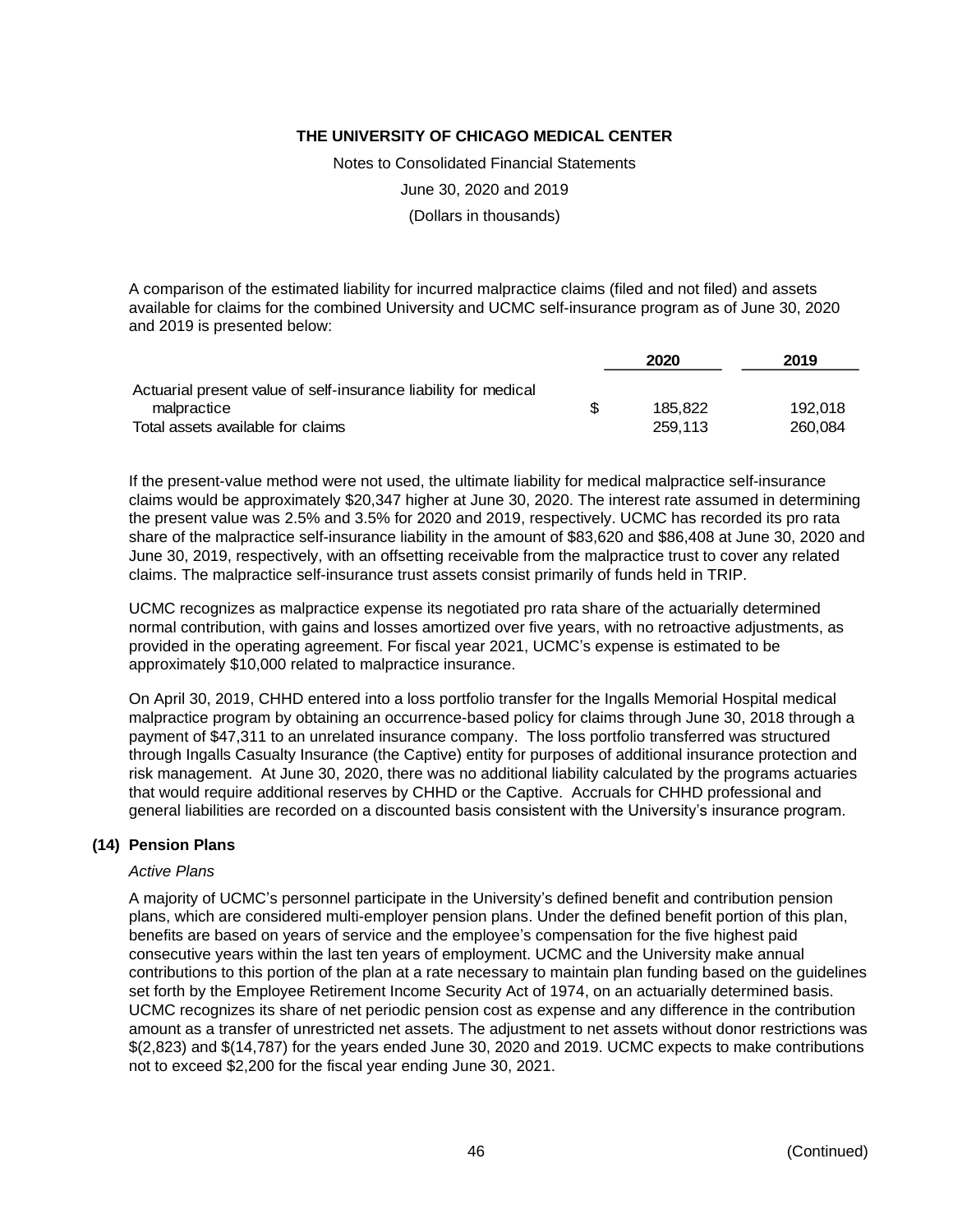Notes to Consolidated Financial Statements

June 30, 2020 and 2019

(Dollars in thousands)

Effective January 1, 2017, the 401(a) defined benefit pension plan was frozen for UCMC employees participating in the plan and was replaced with an enhanced defined contribution plan. Under the defined contribution portion of the plan, UCMC and plan participants make contributions that accrue to the benefit of the participants at retirement. UCMC's contributions, which are based on a percentage of each covered employee's salary, totaled approximately \$24,900 and \$23,800 for the years ended June 30, 2020 and 2019, respectively.

UCMC's expense related the multiemployer University's defined benefit plans included in the University's consolidated financial statements for the years ended June 30, 2020 and 2019 is as follows:

|                                                               |                   | <b>Contribution of UCMC</b> |      |
|---------------------------------------------------------------|-------------------|-----------------------------|------|
| Plan name                                                     | <b>EIN</b>        | 2020                        | 2019 |
| University of Chicago Retirement Income<br>Plan for Employees | 36-2177139-002 \$ |                             |      |
| University of Chicago Pension Plan for                        |                   |                             |      |
| <b>Staff Employees</b>                                        | 36-2177139-003    |                             |      |
|                                                               | S                 |                             |      |

The benefit obligation, fair value of plan assets, and funded status for the University's defined benefit plan included in the University's consolidated financial statements as of June 30 are shown below.

|                                                | 2020       | 2019      |
|------------------------------------------------|------------|-----------|
| Projected benefit obligation                   | 1.057.892  | 946,250   |
| Fair value of plan assets                      | 786,782    | 763,789   |
| Deficit of plan assets over benefit obligation | (271, 110) | (182,461) |

The weighted average assumptions used in the accounting for the plan are shown below.

|                                | 2020 | 2019     |
|--------------------------------|------|----------|
| Discount rate                  | 2.9% | $3.6 \%$ |
| Expected return on plan assets | 6.3  | 6.3      |
| Rate of compensation increase  | 3.5  | 3.5      |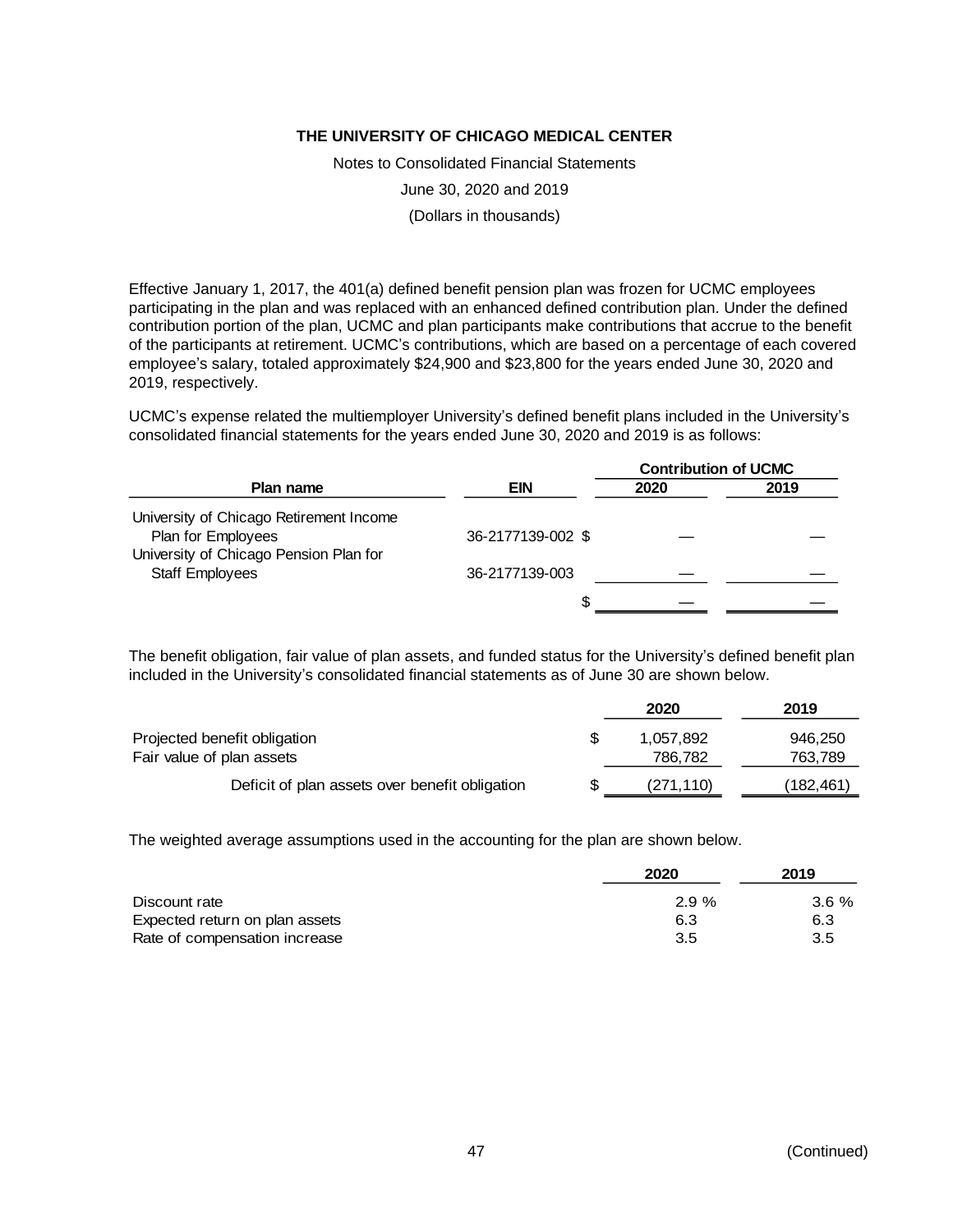Notes to Consolidated Financial Statements

June 30, 2020 and 2019

(Dollars in thousands)

The weighted average asset allocation for the plan is as follows:

|                      | 2020  | 2019  |
|----------------------|-------|-------|
| Domestic equities    | 26 %  | 23 %  |
| International equity | 24    | 27    |
| Fixed income         | 50    | 50    |
|                      | 100 % | 100 % |

Domestic and international equities are presented as level 1 investments and fixed income securities are presented as Level 2 investments within the fair value hierarchy.

The pension and other postretirement benefit obligation considers anticipated payout patterns as well as investment returns on available assets prior to payment. The discount rate used to value the pension and other postretirement benefit obligation is a risk-adjusted rate commensurate with the duration of anticipated payments. These inputs to the fair value estimate are considered Level 2 in the fair value hierarchy.

Expected future benefit payments excluding plan expenses are as follows:

| Fiscal year: |              |
|--------------|--------------|
| 2021         | \$<br>71,791 |
| 2022         | 56,657       |
| 2023         | 54.279       |
| 2024         | 52,983       |
| 2025         | 52,881       |
| 2026-2030    | 274,079      |

UCMC and CHHD also maintain additional defined contribution retirement plans for employees. The System's pension expense under these distinct defined contribution retirement plans for UCMC was \$8,000 and \$7,600 for the years ended June 30, 2020 and 2019, respectively.

CHHD expense under these distinct defined contribution retirement plans was \$2,900 and \$2,800 for the years ended June 30, 2020 and 2019, respectively.

#### *Curtailed and Frozen Plan*

In June 2002, UCMC assumed sponsorship of the Louis A. Weiss Memorial Hospital Pension Plan (Employer Identification Number 36-3488183, Plan Number 003), which covers employees of a former affiliate. Participation and benefit accruals are frozen. All benefit accruals are fully vested.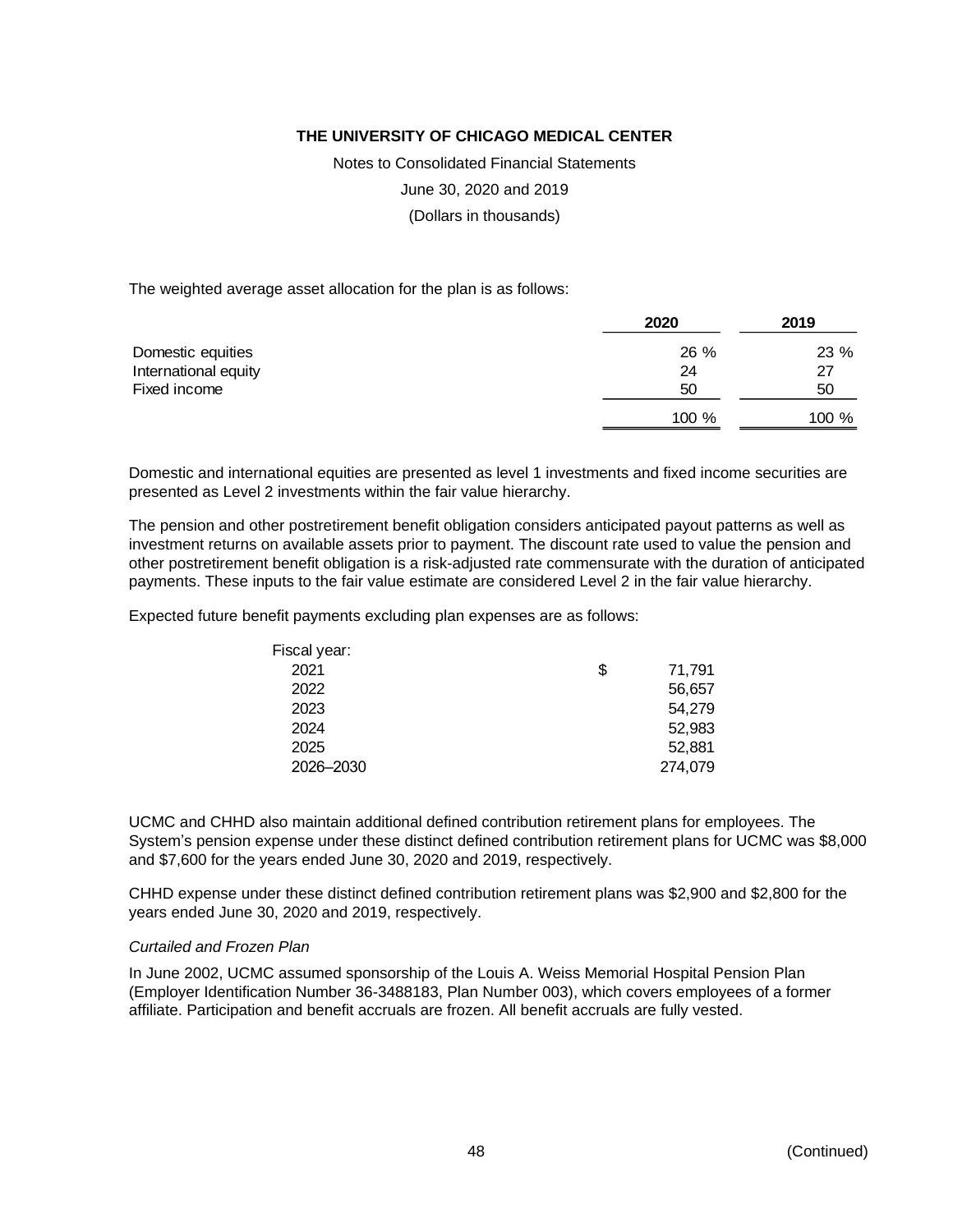Notes to Consolidated Financial Statements

June 30, 2020 and 2019

(Dollars in thousands)

Components of net periodic pension cost and other amounts recognized in net assets without donor restrictions include the following:

|                                                                                                | <b>Years ended June 30</b> |         |         |
|------------------------------------------------------------------------------------------------|----------------------------|---------|---------|
|                                                                                                |                            | 2020    | 2019    |
| Net periodic pension cost:                                                                     |                            |         |         |
| Service cost                                                                                   | £.                         |         |         |
| Net periodic pension cost                                                                      |                            |         |         |
| Other changes in plan assets and benefit obligations recognized<br>in unrestricted net assets: |                            |         |         |
| Interest cost                                                                                  | S                          | 1.730   | 1,892   |
| Expected return on plan assets                                                                 |                            | (2,598) | (2,677) |
| Amortization of unrecognized net actuarial loss                                                |                            | 1,279   | 949     |
| Total recognized in net periodic pension cost and                                              |                            |         |         |
| net assets without donor restrictions                                                          |                            | 411     | 164     |

The following table sets forth additional required pension disclosure information for this plan:

|                                                | <b>Years ended June 30</b> |          |          |
|------------------------------------------------|----------------------------|----------|----------|
|                                                |                            | 2020     | 2019     |
| Changes in projected benefit obligation:       |                            |          |          |
| Benefit obligation at beginning of year        | \$                         | 51,246   | 46,955   |
| Interest cost                                  |                            | 1,730    | 1,892    |
| Net actuarial loss                             |                            | 4,929    | 6,042    |
| Benefits paid                                  |                            | (3, 494) | (3,643)  |
|                                                |                            | 54,411   | 51,246   |
| Changes in plan assets:                        |                            |          |          |
| Fair value of plan assets at beginning of year |                            | 45,121   | 45,017   |
| Actual return on plan assets                   |                            | 3,837    | 2,247    |
| Employer contribution                          |                            | 3,000    | 1,500    |
| Benefits paid                                  |                            | (3,494)  | (3,643)  |
|                                                |                            | 48,464   | 45,121   |
| Funded status at end of year                   | \$                         | (5, 947) | (6, 125) |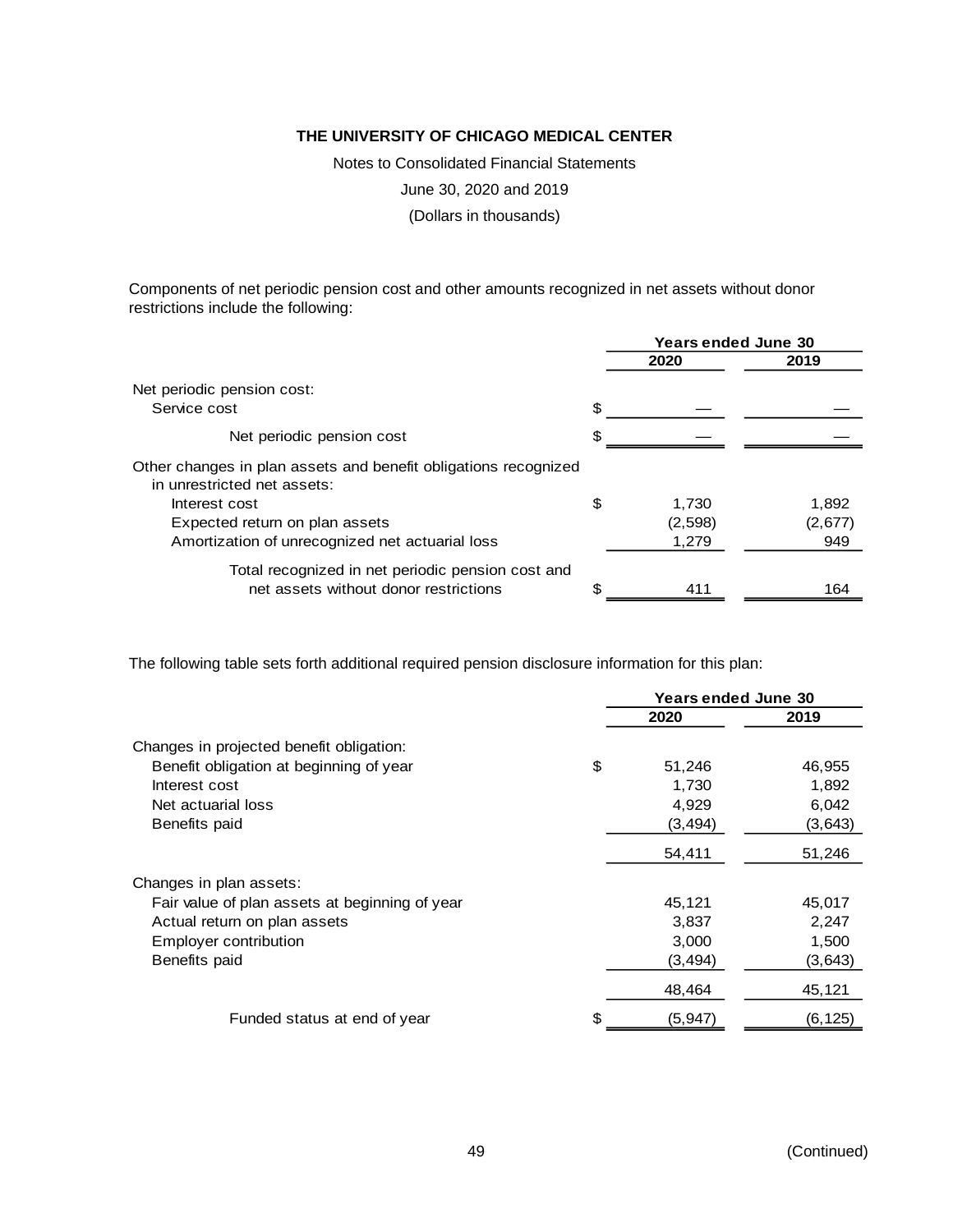Notes to Consolidated Financial Statements

June 30, 2020 and 2019

(Dollars in thousands)

Amounts recognized in the consolidated balance sheets are included in other noncurrent liabilities.

Accumulated plan benefits equal projected plan benefits. Assumptions used in the accounting for the net periodic pension cost were as follows:

|                                | 2020     | 2019     |
|--------------------------------|----------|----------|
| Discount rate                  | $2.6 \%$ | $3.5 \%$ |
| Expected return on plan assets | 6.0      | 6.0      |
| Rate of compensation increase  | N/A      | N/A      |

Weighted average asset allocations for plan assets are as follows:

|                        | 2020  | 2019  |  |
|------------------------|-------|-------|--|
| Cash                   | $-$ % | 2%    |  |
| Fixed income           | 90    | 66    |  |
| Domestic equities      |       | 21    |  |
| International equities | 10    | 11    |  |
|                        | 100 % | 100 % |  |

All plan assets are valued using Level 1 inputs in 2020 and 2019. The target asset allocation is 60% equities and 40% fixed income. The expected return on plan assets is based on historical investment returns for similar investment portfolios.

UCMC expects to make contributions of \$5,800 to the plan in the fiscal year ended June 30, 2021.

Expected future benefit payments are as follows:

| Fiscal year: |             |
|--------------|-------------|
| 2021         | \$<br>3,673 |
| 2022         | 3,789       |
| 2023         | 3,705       |
| 2024         | 3,621       |
| 2025         | 3,523       |
| 2026-2030    | 15,914      |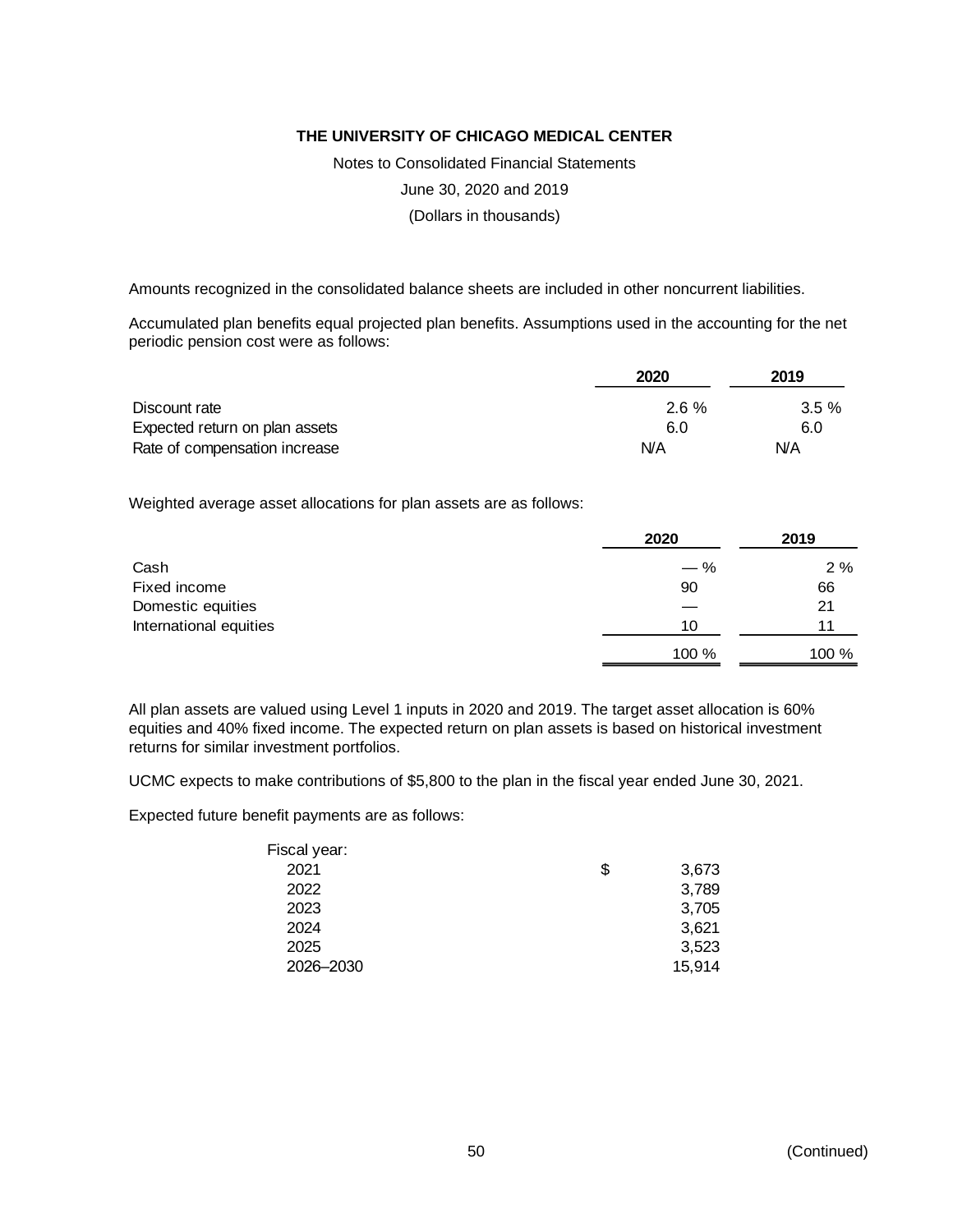Notes to Consolidated Financial Statements

June 30, 2020 and 2019

(Dollars in thousands)

#### **(15) Functional Expenses**

Total operating expenses by function are as follows for the years ended June 30:

|                               |    | 2020                          |              |                 |           |  |  |  |  |  |
|-------------------------------|----|-------------------------------|--------------|-----------------|-----------|--|--|--|--|--|
|                               |    | <b>Healthcare</b><br>services | <b>Admin</b> | Fund<br>raising | Total     |  |  |  |  |  |
| Salaries, wages, and benefits | \$ | 970,553                       | 92,033       | 2,079           | 1,064,665 |  |  |  |  |  |
| Supplies and other            |    | 776,521                       | 82,437       | 1,152           | 860,110   |  |  |  |  |  |
| Physician services            |    | 290,999                       | 10.454       |                 | 301,453   |  |  |  |  |  |
| Insurance                     |    | 29.841                        | 214          |                 | 30,055    |  |  |  |  |  |
| Interest                      |    | 39.490                        | 2,767        |                 | 42.257    |  |  |  |  |  |
| Medicaid provider tax         |    | 66,640                        |              |                 | 66,640    |  |  |  |  |  |
| Depreciation and amortization |    | 130,744                       | 865          |                 | 131,609   |  |  |  |  |  |
|                               |    |                               |              |                 |           |  |  |  |  |  |

Total \$ 2,304,788 188,770 3,231 2,496,789

|                               |    | Healthcare<br>services | <b>Admin</b> | <b>Fund</b><br>raising | <b>Total</b> |  |
|-------------------------------|----|------------------------|--------------|------------------------|--------------|--|
| Salaries, wages, and benefits | \$ | 887.053                | 103.448      | 1.897                  | 992.398      |  |
| Supplies and other            |    | 675.896                | 89.515       | 1.631                  | 767,042      |  |
| Physician services            |    | 271,828                | 11.314       |                        | 283,142      |  |
| Insurance                     |    | 25.682                 | 3.300        |                        | 28.982       |  |
| Interest                      |    | 38.079                 | 6,377        |                        | 44.456       |  |
| Medicaid provider tax         |    | 66.640                 |              |                        | 66,640       |  |
| Depreciation and amortization |    | 112,468                | 15,730       |                        | 128,198      |  |
|                               |    |                        |              |                        |              |  |
| Total                         | \$ | 2.077.646              | 229.684      | 3,528                  | 2.310.858    |  |

#### **(16) Contingencies**

#### *(a) Litigation*

The System is subject to various legal proceedings and claims that are incidental to its normal business activities. In the opinion of the System, the amount of ultimate liability with respect to these actions will not materially affect the consolidated operations or net assets of the System.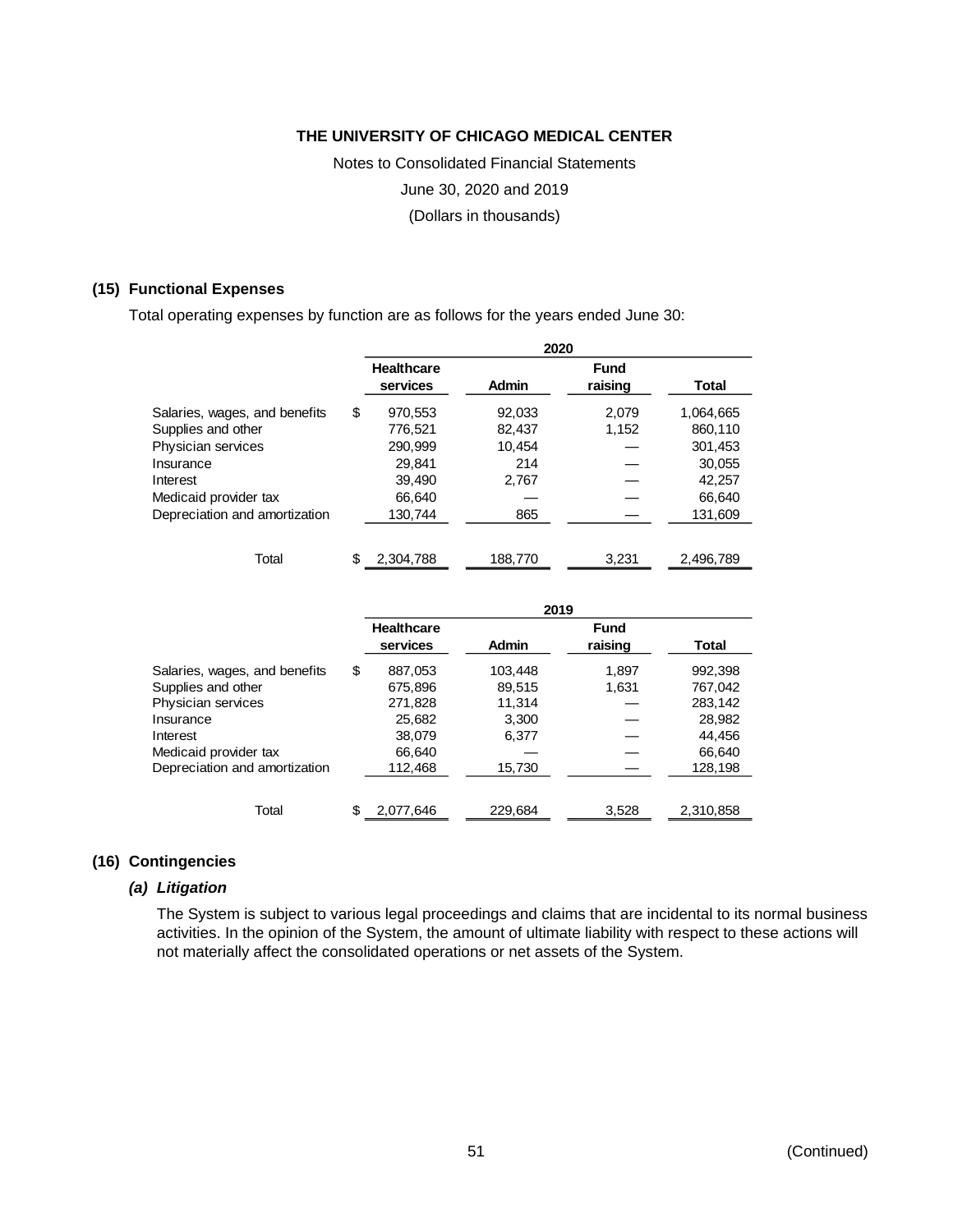Notes to Consolidated Financial Statements June 30, 2020 and 2019 (Dollars in thousands)

#### *(b) Regulatory Investigation and Other*

The U.S. Department of Justice and other federal agencies routinely conduct regulatory investigations and compliance audits of healthcare providers. The System is subject to these regulatory efforts. Additionally, the laws and regulations governing the Medicare, Medicaid, and other government healthcare programs are extremely complex and subject to interpretation, making compliance an ongoing challenge for the System and other healthcare organizations. Recently, the federal government has increased its enforcement activity, including audits and investigations related to billing practices, clinical documentation, and related matters. The System maintains a system wide compliance program and conducts audits and other activities to identify potential compliance issues, including overpayments by governmental payors. Compliance reviews may result in liabilities to government healthcare program, which could have an adverse impact on the System's net patient service revenue

#### *(c) Tax Exemption for Sales Tax and Property Tax*

Effective June 14, 2012, the governor of Illinois signed into law, Public Act 97-0688, which created new standards for state sales tax and property tax exemptions in Illinois. The law establishes new standards for the issuance of charitable exemptions, including requirements for a nonprofit hospital to certify annually that in the prior year, it provided an amount of qualified services and activities to low-income and underserved individuals with a value at least equal to the hospital's estimated property tax liability. The System certified in 2020 and 2019 and has not recorded a liability for related property taxes based upon management's current determination of qualified services provided.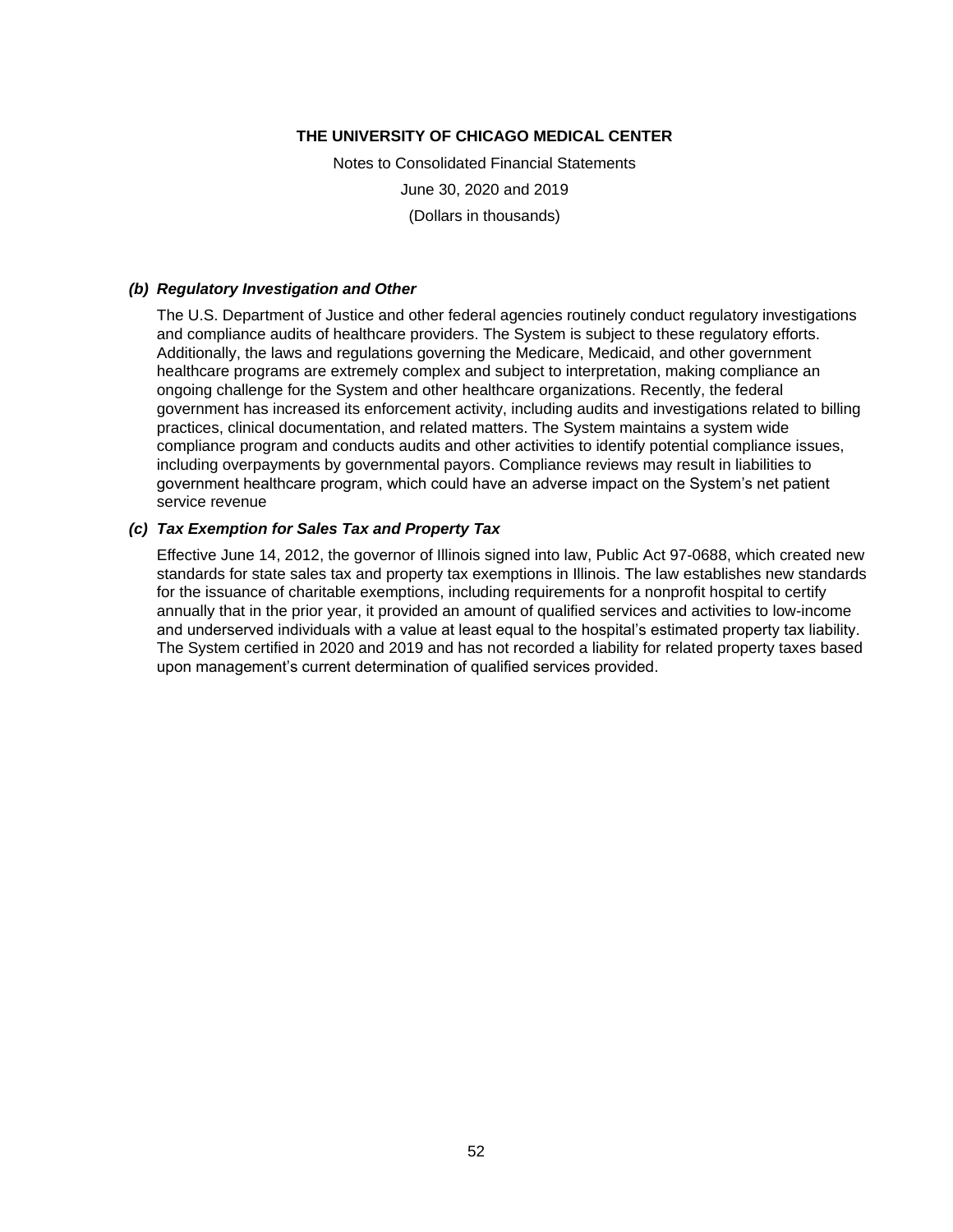Consolidating Balance Sheet Information

June 30, 2020

#### (Dollars in thousands)

| <b>Assets</b>                                                        |     | The<br>University of<br>Chicago<br><b>Medical</b><br>Center | Ingalls<br>Heath<br>System  | Ingalls<br><b>Memorial</b><br>Hospital | Ingalls<br><b>Development</b><br>Foundation | Ingalls<br>Home<br>Care         | <b>Eliminations</b>                   | Obligated<br>Group<br>Consolidation | Other<br>Non-Obligated Non-Obligated<br>Group<br><b>UCMC</b><br><b>Entities</b> | Other<br>Group<br><b>CHHD</b><br><b>Entities</b> | <b>Eliminations</b>                    | Consolidated<br>total    |
|----------------------------------------------------------------------|-----|-------------------------------------------------------------|-----------------------------|----------------------------------------|---------------------------------------------|---------------------------------|---------------------------------------|-------------------------------------|---------------------------------------------------------------------------------|--------------------------------------------------|----------------------------------------|--------------------------|
|                                                                      |     |                                                             |                             |                                        |                                             |                                 |                                       |                                     |                                                                                 |                                                  |                                        |                          |
| Current assets:                                                      | \$. | 458,899                                                     |                             |                                        |                                             |                                 |                                       | 527,987                             | 6,552                                                                           | 4,186                                            |                                        | 538,725                  |
| Cash and cash equivalents<br>Patient accounts receivable             |     | 297,124                                                     | 68,219<br>$\qquad \qquad -$ | 113<br>32.002                          | 756<br>$\equiv$                             | 3,480                           |                                       | 332,606                             | 953                                                                             | 117                                              |                                        | 333,676                  |
| Current portion of investments limited to use                        |     | 53,305                                                      | 2,876                       |                                        |                                             |                                 |                                       | 56,181                              |                                                                                 | 2,319                                            |                                        | 58,500                   |
| Current portion of malpractice self-insurance receivable             |     | 14,508                                                      | $\overline{\phantom{0}}$    |                                        |                                             |                                 |                                       | 14,508                              |                                                                                 |                                                  |                                        | 14,508                   |
| Current portion of pledges receivable                                |     | 1,177                                                       | $\overline{\phantom{0}}$    |                                        |                                             | $\overline{\phantom{0}}$        | $\overline{\phantom{m}}$              | 1,177                               |                                                                                 | $\overline{\phantom{0}}$                         |                                        | 1,177                    |
| Due from affiliates                                                  |     | 61,630                                                      | 1,551                       | 118,877                                | $\overline{\phantom{0}}$                    | 11,782                          | (35, 712)                             | 158,128                             | 1.947                                                                           | 2.449                                            | (162, 524)                             | $\overline{\phantom{0}}$ |
| Prepaids, inventory, and other current assets                        |     | 116,933                                                     | 1,561                       | 12,547                                 | 285                                         | 117                             | $\overline{\phantom{m}}$              | 131,443                             | 3,528                                                                           | 43,173                                           | (1, 146)                               | 176,998                  |
| Total current assets                                                 |     | 1,003,576                                                   | 74,207                      | 163,539                                | 1.041                                       | 15,379                          | (35, 712)                             | 1,222,030                           | 12,980                                                                          | 52,244                                           | (163, 670)                             | 1,123,584                |
| Investments, limited as to use, less current portion                 |     | 997,741                                                     | 7,663                       | 140,840                                | 61,396                                      | 15,878                          | (3,711)                               | 1,219,807                           | $\overline{\phantom{m}}$                                                        | 7,817                                            | $\overline{\phantom{m}}$               | 1,227,624                |
| Property, plant, and equipment, net                                  |     | 1,338,180                                                   | 7,094                       | 188,711                                | $\overline{\phantom{0}}$                    | 18                              | $\overline{\phantom{0}}$              | 1,534,003                           | 18,567                                                                          | 5.778                                            | $\overline{\phantom{0}}$               | 1,558,348                |
| Pledges receivable, less current portion                             |     | 1,521                                                       | $\qquad \qquad -$           | $\qquad \qquad$                        |                                             | $\overline{\phantom{0}}$        | $\overline{\phantom{m}}$              | 1,521                               |                                                                                 |                                                  | $\overline{\phantom{m}}$               | 1,521                    |
| Malpractice self-insurance receivable, less current portion          |     | 81,091                                                      |                             | —                                      |                                             | $\overline{\phantom{0}}$        | $\overline{\phantom{m}}$              | 81,091                              |                                                                                 |                                                  | $\overline{\phantom{0}}$               | 81,091                   |
| Other assets, net                                                    |     | 407.118                                                     | (5.263)                     | 88                                     |                                             |                                 | (327.069)                             | 74,875                              | 59.651                                                                          | 2.540                                            | (28, 402)                              | 108.664                  |
| <b>Total assets</b>                                                  |     | 3,829,227                                                   | 83,701                      | 493,178                                | 62,437                                      | 31,276                          | (366, 492)                            | 4,133,327                           | 91,198                                                                          | 68,379                                           | (192, 072)                             | 4,100,832                |
| <b>Liabilities and Net Assets</b>                                    |     |                                                             |                             |                                        |                                             |                                 |                                       |                                     |                                                                                 |                                                  |                                        |                          |
| <b>Current liabilities:</b>                                          |     |                                                             |                             |                                        |                                             |                                 |                                       |                                     |                                                                                 |                                                  |                                        |                          |
| Accounts payable and accrued expenses                                | \$. | 196,740                                                     | (8,302)                     | 51,281                                 | 823                                         | 2,214                           | $\qquad \qquad$                       | 242,756                             | 3.966                                                                           | 17,776                                           | (8, 129)                               | 256,369                  |
| Current portion of long-term debt                                    |     | 16,625                                                      | $\overline{\phantom{m}}$    | 3,530                                  | -                                           | $\overline{\phantom{0}}$        |                                       | 20,155                              | 275                                                                             |                                                  | $\overline{\phantom{m}}$               | 20,430                   |
| Current portion of other long-term liabilities                       |     | 11,374                                                      | $\overline{\phantom{m}}$    | $\overline{\phantom{a}}$               |                                             | $\overline{\phantom{0}}$        | $\overline{\phantom{m}}$              | 11,374                              | 1,538                                                                           | $\overline{\phantom{m}}$                         | (1, 146)                               | 11,766                   |
| Estimated third-party payor settlements and Medicare Advance         |     | 450.409                                                     | $\overline{\phantom{m}}$    | 80.155                                 |                                             | 3.152                           | $\overline{\phantom{m}}$              | 533,716                             |                                                                                 | 3.131                                            | $\overline{\phantom{m}}$               | 536,847                  |
| Current portion of malpractice self-insurance liability              |     | 14,508                                                      | 7.019                       | $\overline{\phantom{m}}$               |                                             | $\overline{\phantom{0}}$        | $\qquad \qquad$                       | 21,527                              |                                                                                 | 2,914                                            |                                        | 24,441                   |
| Due to affiliates<br>Due to the University of Chicago                |     | 37,649                                                      | 91,474<br>$\qquad \qquad -$ | 1,564<br>$\overline{\phantom{m}}$      | 61                                          | 512<br>$\overline{\phantom{0}}$ | (35, 713)<br>$\overline{\phantom{m}}$ | 57,898<br>37,649                    | 55,448                                                                          | 41,048<br>$\overline{\phantom{a}}$               | (154, 394)<br>$\overline{\phantom{m}}$ | 37,649                   |
|                                                                      |     |                                                             |                             |                                        |                                             |                                 |                                       |                                     |                                                                                 |                                                  |                                        |                          |
| Total current liabilities                                            |     | 727,305                                                     | 90,191                      | 136,530                                | 884                                         | 5,878                           | (35, 713)                             | 925,075                             | 61,227                                                                          | 64,869                                           | (163, 669)                             | 887,502                  |
| Workers' compensation self-insurance liability, less current portion |     | 7,600                                                       | 1,841                       | $\overline{\phantom{m}}$               |                                             | $\overline{\phantom{0}}$        | $\overline{\phantom{m}}$              | 9,441                               |                                                                                 |                                                  | $\overline{\phantom{m}}$               | 9,441                    |
| Malpractice self insurance liability, less current portion           |     | 81,091                                                      | 2,995                       |                                        | -                                           | $\overline{\phantom{0}}$        | $\overline{\phantom{m}}$              | 84,086                              |                                                                                 | 50,943                                           | $\overline{\phantom{0}}$               | 135,029                  |
| Long-term debt, excluding current installments                       |     | 827,380                                                     | $\overline{\phantom{0}}$    | 97.125                                 | -                                           | $\overline{\phantom{0}}$        | $\overline{\phantom{m}}$              | 924,505                             | 41,901                                                                          |                                                  | $\overline{\phantom{0}}$               | 966,406                  |
| Interest rate swap liability                                         |     | 182,471                                                     | $\overline{\phantom{m}}$    | 11,436                                 | $\overline{\phantom{0}}$                    |                                 | $\qquad \qquad -$                     | 193,907                             |                                                                                 |                                                  |                                        | 193,907                  |
| Other long-term liabilities, less current portion                    |     | 116,081                                                     | 2,839                       | 10,124                                 |                                             | 117                             | (2, 357)                              | 126,804                             | 24,609                                                                          | 42                                               | (38, 686)                              | 112,769                  |
| <b>Total liabilities</b>                                             |     | 1,941,928                                                   | 97,866                      | 255,215                                | 884                                         | 5,995                           | (38,070)                              | 2,263,818                           | 127,737                                                                         | 115,854                                          | (202, 355)                             | 2,305,054                |
| Net assets (deficit):                                                |     |                                                             |                             |                                        |                                             |                                 |                                       |                                     |                                                                                 |                                                  |                                        |                          |
| Without donor restrictions                                           |     | 1,775,283                                                   | (14, 165)                   | 234,257                                | 48,762                                      | 25,276                          | (311,589)                             | 1,757,824                           | (36, 539)                                                                       | (47, 475)                                        | 10,283                                 | 1,684,093                |
| With donor restrictions                                              |     | 112.016                                                     | $\overline{\phantom{m}}$    | 3,706                                  | 12,791                                      | 5                               | (16, 833)                             | 111,685                             | $\overline{\phantom{m}}$                                                        |                                                  | $\overline{\phantom{m}}$               | 111,685                  |
| Total net assets (deficit)                                           |     | 1,887,299                                                   | (14, 165)                   | 237,963                                | 61,553                                      | 25,281                          | (328, 422)                            | 1,869,509                           | (36, 539)                                                                       | (47, 475)                                        | 10,283                                 | 1,795,778                |
| Total liabilities and net assets                                     |     | 3.829.227                                                   | 83.701                      | 493.178                                | 62.437                                      | 31,276                          | (366, 492)                            | 4,133,327                           | 91.198                                                                          | 68,379                                           | (192, 072)                             | 4,100,832                |
|                                                                      |     |                                                             |                             |                                        |                                             |                                 |                                       |                                     |                                                                                 |                                                  |                                        |                          |

See accompanying independent auditors' report.

Page 53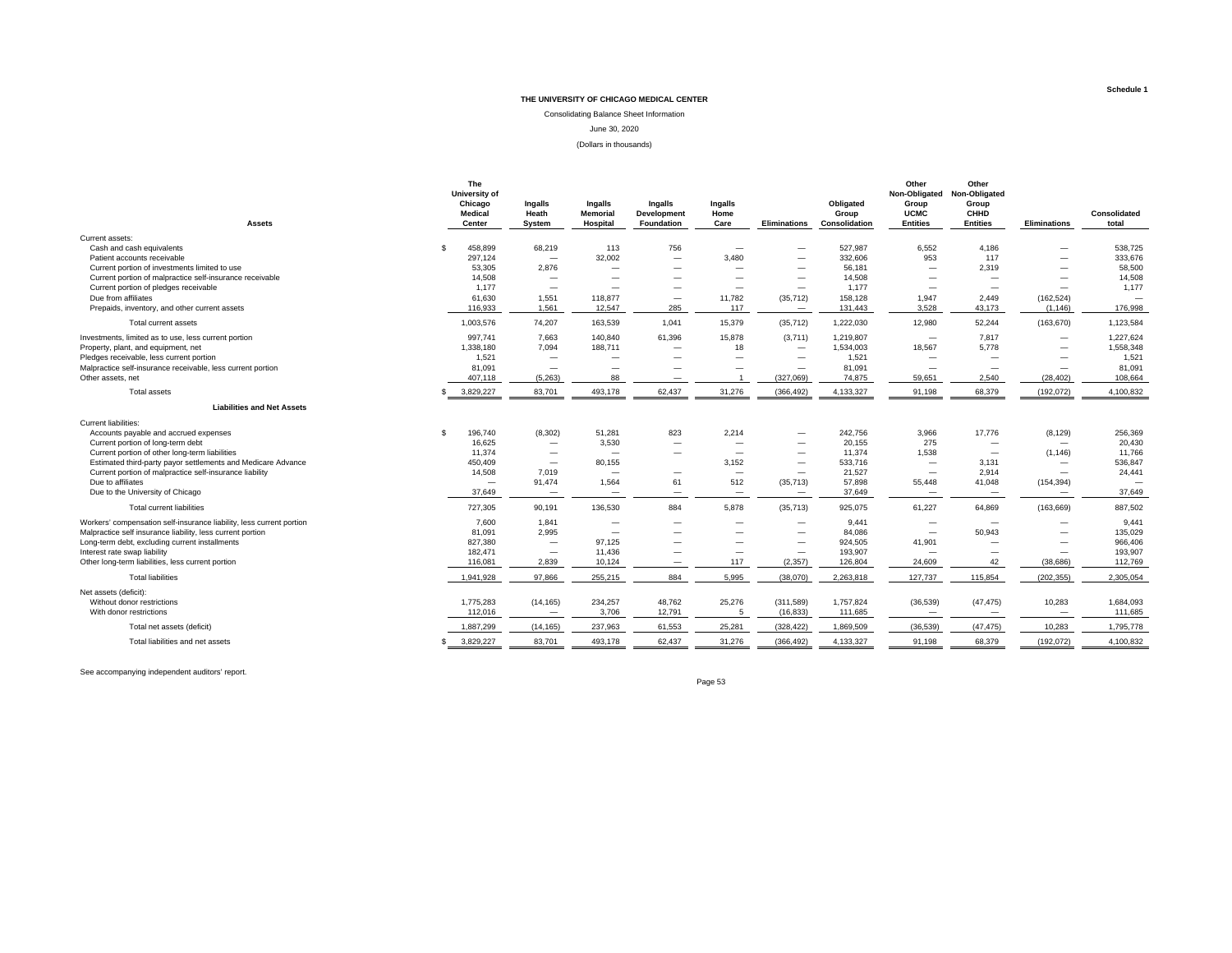#### Consolidating Statement of Operations and Changes in Net Assets Without Donor Restrictions

Year ended June 30, 2020

(Dollars in thousands)

|                                                                                                                                                                                                                                                                                                                                                                                                                                                                | The<br>University of<br>Chicago<br>Medical<br>Center |                                                                                                                                               | Ingalls<br>Heath<br>System                                                                                                                               | Ingalls<br><b>Memorial</b><br>Hospital                                                                                                       | Ingalls<br>Development<br><b>Foundation</b>                                          | Ingalls<br>Home<br>Care                                                                                            | <b>Eliminations</b>                                                                               | Obligated<br>Group<br>Consolidation                                                                                                                                                    | Other<br>Non-Obligated<br>Group<br><b>UCMC</b><br><b>Entities</b>                                                           | Other<br>Non-Obligated<br>Group<br>CHHD<br><b>Entities</b>                                                           | Eliminations                                                                                                             | Consolidated<br>total                                                                                                          |
|----------------------------------------------------------------------------------------------------------------------------------------------------------------------------------------------------------------------------------------------------------------------------------------------------------------------------------------------------------------------------------------------------------------------------------------------------------------|------------------------------------------------------|-----------------------------------------------------------------------------------------------------------------------------------------------|----------------------------------------------------------------------------------------------------------------------------------------------------------|----------------------------------------------------------------------------------------------------------------------------------------------|--------------------------------------------------------------------------------------|--------------------------------------------------------------------------------------------------------------------|---------------------------------------------------------------------------------------------------|----------------------------------------------------------------------------------------------------------------------------------------------------------------------------------------|-----------------------------------------------------------------------------------------------------------------------------|----------------------------------------------------------------------------------------------------------------------|--------------------------------------------------------------------------------------------------------------------------|--------------------------------------------------------------------------------------------------------------------------------|
| Revenue:                                                                                                                                                                                                                                                                                                                                                                                                                                                       |                                                      |                                                                                                                                               |                                                                                                                                                          |                                                                                                                                              |                                                                                      |                                                                                                                    |                                                                                                   |                                                                                                                                                                                        |                                                                                                                             |                                                                                                                      |                                                                                                                          |                                                                                                                                |
| Patient service revenue                                                                                                                                                                                                                                                                                                                                                                                                                                        | \$.                                                  | 1,742,319                                                                                                                                     |                                                                                                                                                          | 271.749                                                                                                                                      |                                                                                      | 11,257                                                                                                             |                                                                                                   | 2.025.325                                                                                                                                                                              | 4,405                                                                                                                       | 22.423                                                                                                               | (2, 196)                                                                                                                 | 2,049,957                                                                                                                      |
| Other operating revenue and net assets released from restrictions                                                                                                                                                                                                                                                                                                                                                                                              |                                                      | 444,299                                                                                                                                       | 13,120                                                                                                                                                   | 32,244                                                                                                                                       | 2,229                                                                                | 465                                                                                                                | (12, 912)                                                                                         | 479,445                                                                                                                                                                                | 6,953                                                                                                                       | 25,802                                                                                                               | (14, 453)                                                                                                                | 497,747                                                                                                                        |
| Total operating revenues                                                                                                                                                                                                                                                                                                                                                                                                                                       |                                                      | 2,186,618                                                                                                                                     | 13,120                                                                                                                                                   | 303,993                                                                                                                                      | 2,229                                                                                | 11,722                                                                                                             | (12, 912)                                                                                         | 2,504,770                                                                                                                                                                              | 11,358                                                                                                                      | 48,225                                                                                                               | (16, 649)                                                                                                                | 2,547,704                                                                                                                      |
| Operating expenses:<br>Salaries, wages, and benefits<br>Supplies and other<br>Physician services<br>Insurance<br>Interest<br>Medicaid provider tax<br>Depreciation and amortization<br>Total operating expenses<br>Operating revenue in excess (deficit) of expenses<br>Nonoperating gains (losses), net:<br>Investment income, net<br>Change in fair value of nonhedged derivative instruments<br>Derivative ineffectiveness on hedged derivative instruments |                                                      | 875.049<br>723,730<br>272,690<br>13,311<br>38,636<br>49,518<br>113,675<br>2.086.609<br>100.009<br>23,783<br>$\overline{\phantom{m}}$<br>(395) | 2.577<br>2,882<br>810<br>6.849<br>$\overline{\phantom{0}}$<br>$\overline{\phantom{0}}$<br>535<br>13,653<br>(533)<br>254<br>$\overline{\phantom{0}}$<br>- | 134.432<br>119,565<br>24,786<br>10,226<br>4,461<br>17,122<br>15,633<br>326,225<br>(22, 232)<br>4,499<br>(2, 318)<br>$\overline{\phantom{m}}$ | 121<br>2,439<br>20<br>$\overline{\phantom{0}}$<br>--<br>2,580<br>(351)<br>1,923<br>- | 8,919<br>1,585<br>242<br>212<br>$\overline{\phantom{a}}$<br>10<br>10,968<br>754<br>589<br>$\overline{\phantom{a}}$ | $\overline{\phantom{m}}$<br>(1,501)<br>(4,632)<br>(6,777)<br>–<br>-<br>–<br>(12, 910)<br>(2)<br>- | $\overline{\phantom{0}}$<br>1.021.098<br>848,700<br>293.916<br>23.821<br>43,097<br>66,640<br>129,853<br>2,427,125<br>77,645<br>$\overline{\phantom{0}}$<br>31,048<br>(2, 318)<br>(395) | 12,909<br>2,255<br>409<br>1,190<br>952<br>$\overline{\phantom{a}}$<br>934<br>18,649<br>(7, 291)<br>$\overline{\phantom{a}}$ | 32.117<br>12,137<br>15.775<br>6.813<br>-<br>-<br>822<br>67.664<br>(19, 439)<br>(15)<br>$\overline{\phantom{m}}$<br>– | (1,459)<br>(2,982)<br>(8,647)<br>(1,769)<br>(1,792)<br>$\overline{\phantom{0}}$<br>(16, 649)<br>$\overline{\phantom{0}}$ | 1,064,665<br>860,110<br>301.453<br>30,055<br>42,257<br>66,640<br>131,609<br>2,496,789<br>50,915<br>31,033<br>(2, 318)<br>(395) |
| Other, net                                                                                                                                                                                                                                                                                                                                                                                                                                                     |                                                      | (1, 285)                                                                                                                                      | (4, 219)                                                                                                                                                 | (2, 102)                                                                                                                                     | (208)                                                                                | (63)                                                                                                               |                                                                                                   | (7, 877)                                                                                                                                                                               |                                                                                                                             | (482)                                                                                                                | 4,682                                                                                                                    | (3,677)                                                                                                                        |
| Net nonoperating gains (losses)                                                                                                                                                                                                                                                                                                                                                                                                                                |                                                      | 22.103                                                                                                                                        | (3.965)                                                                                                                                                  | 79                                                                                                                                           | 1.715                                                                                | 526                                                                                                                |                                                                                                   | 20.458                                                                                                                                                                                 |                                                                                                                             | (497)                                                                                                                | 4.682                                                                                                                    | 24,643                                                                                                                         |
| Revenue and gains in excess (deficient) of expenses and losses                                                                                                                                                                                                                                                                                                                                                                                                 |                                                      | 122,112                                                                                                                                       | (4, 498)                                                                                                                                                 | (22, 153)                                                                                                                                    | 1,364                                                                                | 1,280                                                                                                              | (2)                                                                                               | 98,103                                                                                                                                                                                 | (7, 291)                                                                                                                    | (19, 936)                                                                                                            | 4,682                                                                                                                    | 75,558                                                                                                                         |
| Other changes in net assets without donor restriction:<br>Net asset transfers to University of Chicago, net<br>Change in accrued pension benefits other than net periodic benefit costs<br>Effective portion of change in valuation of derivatives<br>Net assets released from restriction for capital purposes<br>Distributions and other, net                                                                                                                |                                                      | (71, 750)<br>(2,823)<br>(53, 268)                                                                                                             | $\overline{\phantom{a}}$<br>-<br>$\overline{\phantom{0}}$<br>$\overline{\phantom{a}}$<br>(1)                                                             |                                                                                                                                              | -                                                                                    | $\overline{\phantom{a}}$<br>$\overline{\phantom{a}}$                                                               | -<br>-<br>$\overline{\phantom{0}}$<br>-                                                           | $\overline{\phantom{a}}$<br>(71, 750)<br>(2,823)<br>(53, 268)                                                                                                                          | $\overline{\phantom{a}}$                                                                                                    | –<br>$\mathcal{P}$<br>(13)                                                                                           |                                                                                                                          | (71, 750)<br>(2,823)<br>(53, 268)<br>(11)                                                                                      |
| Increase (decrease) in net assets without donor restrictions                                                                                                                                                                                                                                                                                                                                                                                                   |                                                      | (5,726)                                                                                                                                       | (4, 499)                                                                                                                                                 | (22, 152)                                                                                                                                    | 1.364                                                                                | 1.280                                                                                                              |                                                                                                   | (29, 732)                                                                                                                                                                              | (7, 291)                                                                                                                    | (19, 947)                                                                                                            | 4,681                                                                                                                    | (52, 289)                                                                                                                      |

See accompanying independent auditors' report.

Page 54